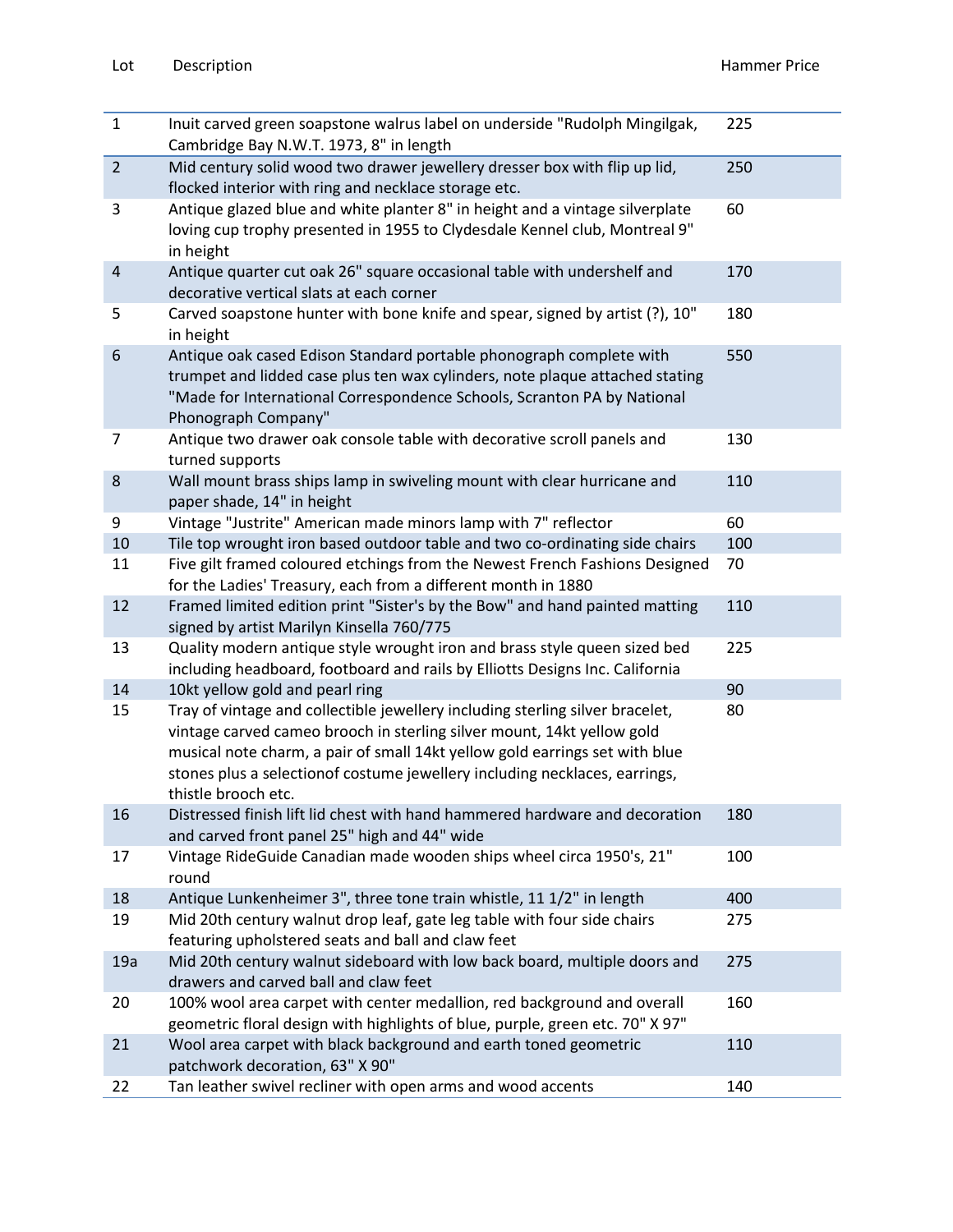| 23  | Blue and red Imperial dragon stem bowl purportedly with Kien-Wen reign<br>markings 5" in height and a creamy white petal base dish, purportedly 19th<br>century          | 70  |
|-----|--------------------------------------------------------------------------------------------------------------------------------------------------------------------------|-----|
| 24  | Russet Tenwan style yellow soapstone seal, purportedly 20th century 3" in<br>height                                                                                      | 20  |
| 25  | La-Z-boy brand brown leather button tufted reclining with nailhead<br>decoration and carved ball and claw feet                                                           | 425 |
| 26  | Oriental blue and white stoneware sake jug missing spigot and cap, 12" in<br>height                                                                                      | 30  |
| 27  | Seven gold PLATED United states of American buffalo bullion bars                                                                                                         | 110 |
| 28  | Antique seven drawer highboy with carved acorn pulls                                                                                                                     | 375 |
| 29  | Two framed stained and leaded glass panels, each with overall dimension of<br>39" X 12"                                                                                  | 450 |
| 30  | Antique gilt framed watercolour painting Loch Achray signed by artist P.A.<br>Penley 1971, 5" X 13"                                                                      | 100 |
| 31  | 10kt gold neck chain and 10kt gold pendant set with synthetic emerald type<br>stones plus a pair of 14kt yellow gold and .50ct emerald/emerald like<br>gemstone earrings | 60  |
| 32  | Full size over stuffed brown leather sofa with nailhead decoration                                                                                                       | 250 |
| 33  | Pair of white alabaster lamps with shades                                                                                                                                | 40  |
| 34  | Two semi contemporary marble top side table 20" in height                                                                                                                | 120 |
| 35  | Modern two drawer, two door office cabinet with frosted glass doors, 58" in<br>height and 36" wide                                                                       | 90  |
| 36  | Vintage signed Sherman diamante like blossom brooch and matching earrings                                                                                                | 60  |
| 37  | Vintage signed Sherman pink aurora borealis feather like brooch and<br>matching earrings                                                                                 | 130 |
| 38  | Modern mission style oak four drawer filing cabinet, can be set up for legal or<br>letter side made by Winners Only Inc.                                                 | 500 |
| 39  | Wool carpet runner with multiple medallions, red background and overall<br>floral design and highlights of cream, pink, green etc. 34" X 178"                            | 475 |
| 40  | 100% handmade Iranian Hossien Abad area carpet/runner with center<br>medallion and overall geometric floral in blues, cream, red etc. 41" X 140"                         | 140 |
| 41  | Modern oak mission style double pedestal desk made by Winners Only Inc.,<br>Vista California                                                                             | 225 |
| 42  | Quality brass coloured Stiffle floor lamp with original shade                                                                                                            | 120 |
| 42a | Vintage floor lamp with shade                                                                                                                                            | 70  |
| 43  | Floater framed limited edition print aquatint titled "La Barque et la lune" by<br>artist Legadang                                                                        | 60  |
| 44  | H.E. by Haworth ergonomic office chairs, appears in near new condition                                                                                                   | 160 |
| 45  | Antique ceiling fixture with pull down adjustable mechanism with electrified<br>oil font and milk glass shade                                                            | 170 |
| 46  | Five pieces of vintage coloured art glass including blue fading to purple dish<br>24" in length etc.                                                                     | 450 |
| 47  | Modern S bend oak roll top double pedestal desk with fitted interior made by<br>Oak Craft                                                                                | 250 |
| 48  | Brass oil lamp with handpainted floral motif pink glass font and dual wicks,<br>29" in height including colourless chimney                                               | 160 |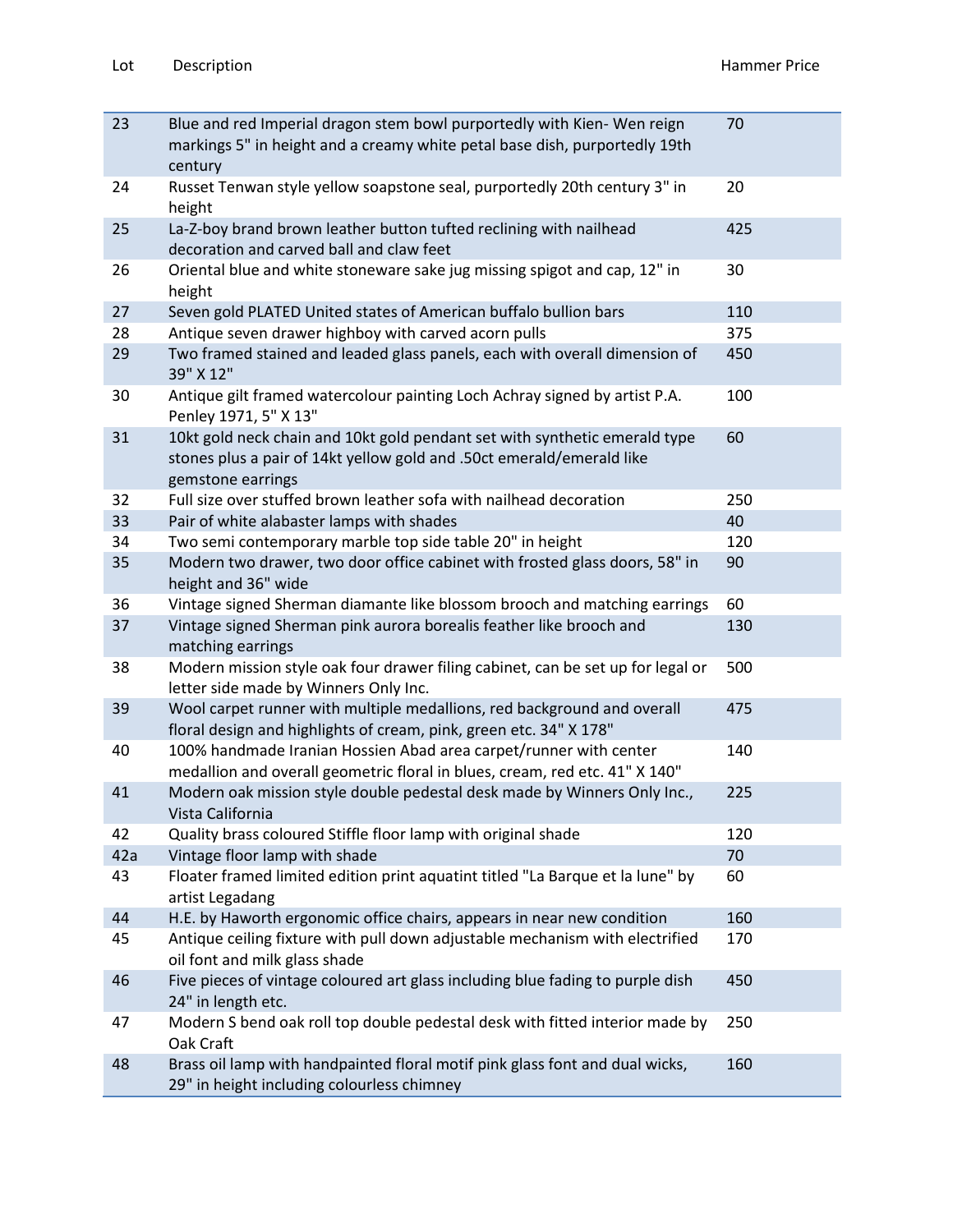| 49 | Antique oil lamp with cast "Kingfisher" motif base, brass front, dual burners,<br>colourless chimney and white milk glass shade, note dent to font                                                                                                                                                   | 80  |
|----|------------------------------------------------------------------------------------------------------------------------------------------------------------------------------------------------------------------------------------------------------------------------------------------------------|-----|
| 50 | Antique nickel plated student's oil lamp with possibly replaced cast base<br>painted silver                                                                                                                                                                                                          | 80  |
| 51 | Modern two drawer 42" diameter reclining with nail head decoration and<br>carved ball and claw feet                                                                                                                                                                                                  | 90  |
| 52 | Framed acrylic on massonite painting titled on verso "Range Country" and<br>signed by artist A. (Arthur) Evoy, 8" X 10"                                                                                                                                                                              | 80  |
| 53 | Walnut canteen containing Birks Regency plate flatware including six each of<br>dinner knives, dinner forks, teaspoons and four each of luncheon knives,<br>forks and dessert forks, five assorted small servers                                                                                     | 50  |
| 54 | Antique quarter cut oak, two tier occasional table with stylized cabriole feet<br>and undershelf                                                                                                                                                                                                     | 250 |
| 55 | Framed original watercolour painting "Little House in B.C. I", 5 1/2" round by<br>artist Mary Masters                                                                                                                                                                                                | 30  |
| 56 | Two vintage table top radios including a RCA Victor model C503 with built in<br>clock, a walnut cased Thorcraft radio plus a wood cased chiming mantle clock<br>with key, all working at time of cataloguing                                                                                         | 70  |
| 57 | Vintage eskimo tanned polar bear rug, note family tag indicated it was made<br>into a rug by Hudson's Bay, Vancouver in 1965, 8'4" tip to tail and 4'4" across<br>front legs                                                                                                                         | 425 |
| 58 | Small antique cylinder desk with multiple drawers, single door and fitted<br>interior with pull out writing surface, 36" wide and 41" high                                                                                                                                                           | 375 |
| 59 | Station Agent RR line phone with scissoring wall mount bracket, candlestick<br>receiver and head set                                                                                                                                                                                                 | 200 |
| 60 | Northern Electric wall mount phone with candlestick receiver                                                                                                                                                                                                                                         | 120 |
| 61 | Brass porthole cover 16 1/2" in diameter                                                                                                                                                                                                                                                             | 200 |
| 62 | Modern antique style armoire with carved decoration including grape and<br>leaf, baskets, animals etc. can be re-purposed for clothing or linen storage<br>88" in height                                                                                                                             | 300 |
| 63 | 100% New Zealand wool carpet made by Thomasville in Indian with chocolate<br>sculpted tufted design, 60" X 94"                                                                                                                                                                                       | 60  |
| 64 | 100% handmade Baluchi area carpet with quadruple medallion, red<br>background, overall geometric pattern and highlights of cream, purple etc.<br>36" X 65"                                                                                                                                           | 275 |
| 65 | Belgian wool blend carpet made Mistral in sculpted design with brown<br>background and cream highlights, 63" X 91"                                                                                                                                                                                   | 100 |
| 66 | Antique Canadian center pedestal oak 45" in diameter and two 14 1/2"<br>leaves, note table top has been striped and poorly refinished                                                                                                                                                                | 60  |
| 67 | 14kt white gold and .10ct diamond solitaire earrings                                                                                                                                                                                                                                                 | 120 |
| 68 | 14kt yellow and white gold opal and diamond pendant set with .45ct oval<br>cabochon white opal gemstone and .18ct of white round full cut diamonds.<br>Retail replacement value \$1,600.00 plus a pair of co-ordinating 14kt yellow<br>gold, opal and diamond earrings which have not been appraised | 325 |
| 69 | Framed watercolour painting of European cathederal, no artist signature<br>seen, 17" X 13"                                                                                                                                                                                                           | 70  |
| 70 | English quarter cut oak art deco sideboard with original door and drawer<br>pulls                                                                                                                                                                                                                    | 225 |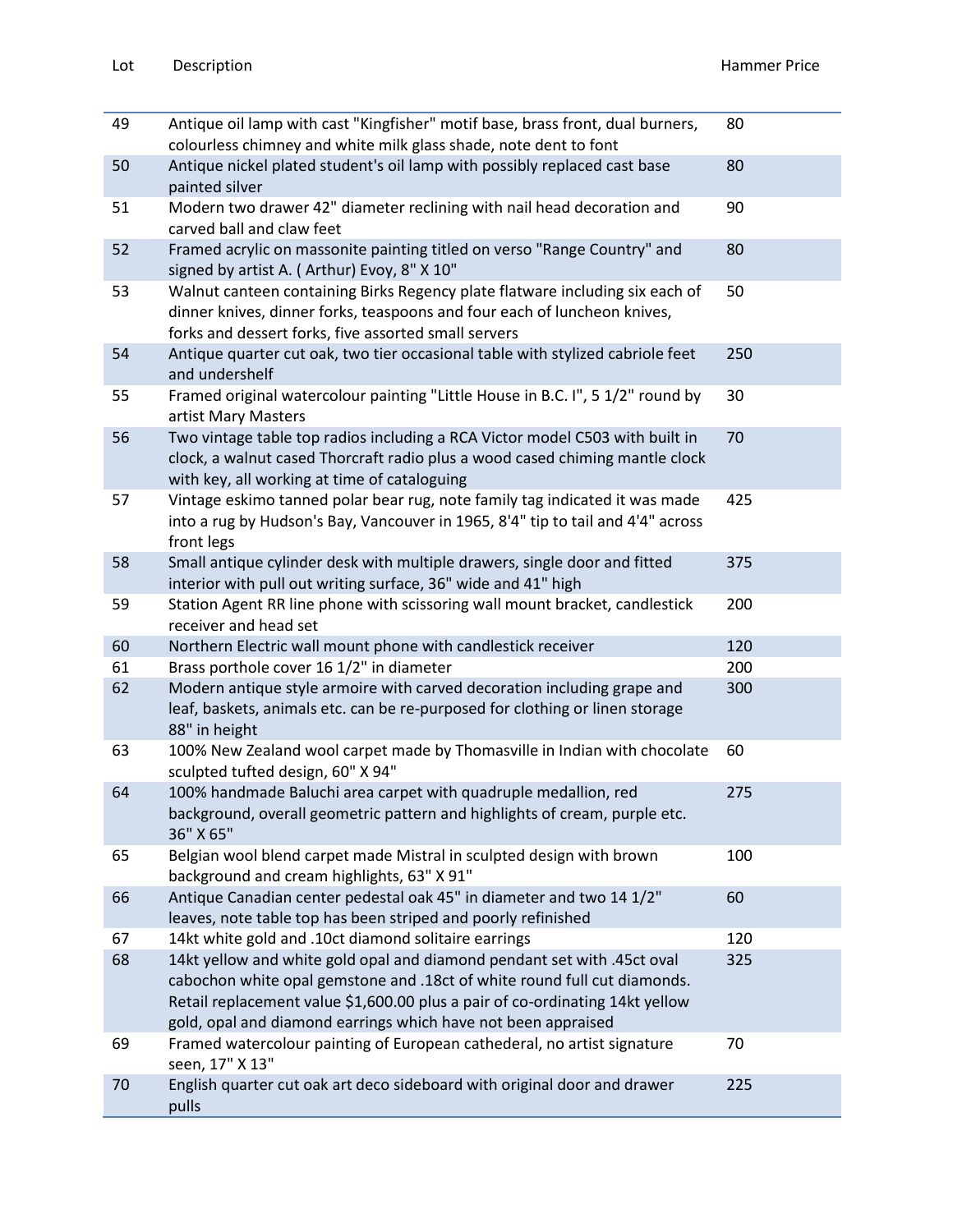| 71 | Antique etching marked on verso "West Doorway-Amiens Cathederal" by<br>Albany Howarth                                                                                                                             | 50  |
|----|-------------------------------------------------------------------------------------------------------------------------------------------------------------------------------------------------------------------|-----|
| 72 | Framed original pencil and ink sketch "Oct, 06 "The Seal Hunt" Cape Dorset<br>N.U, ?? Pootoogook, 15" X 10"                                                                                                       | 70  |
| 73 | Framed original colour pencil drawing of a seal hunter with seal, sled and<br>dogs, signed by artist Qiatsuq Petaulassie, Cape Dorset Nunavut, 14 1/2" X<br>10"                                                   | 40  |
| 74 | Mid 20th century walnut dining table with jack knife leaf and six matching<br>chairs with upholstered seat, all appears to be original condition                                                                  | 190 |
| 75 | Vintage Koehler Permissible flame safety miners lamp no. 203                                                                                                                                                      | 170 |
| 76 | Koehler Permissible flame safety lamp model 289-1A with original key                                                                                                                                              | 250 |
| 77 | Vintage Frieman & Wolf miners safety lamp                                                                                                                                                                         | 90  |
| 78 | Large quality modern knotty pine harvest table 46" X 84" plus two 18" insert<br>slide in add on leaves                                                                                                            | 120 |
| 79 | Four Canadian made wooden harvest style dining chairs                                                                                                                                                             | 80  |
| 80 | Genuine antique Jolly bank, working but does not have under base                                                                                                                                                  | 120 |
| 81 | Two small framed etchings labeled on verso Brig-O- Balgownie, Aberdeen and<br>Invercauld Bridge, Scotland both by A. Simes                                                                                        | 20  |
| 82 | French style modern birds eye maple writing desk with three drawers, leather<br>top and cast ormolu decoration                                                                                                    | 850 |
| 83 | Two vintage signed Sherman brooches including pink wreath and gray and<br>white plus pearl like                                                                                                                   | 100 |
| 84 | Five handcrafted tall ships including horn and treenware ranging in size from<br>7" - 14", note these items are not available for shipping                                                                        | 40  |
| 85 | Vintage bronze figure "The Princess and the Pea" by Danish sculpture Hans<br>Kongslev, 6 1/2" in height                                                                                                           | 90  |
| 86 | Modern oak center pedestal 42" diameter dining table with four arrowback<br>chairs                                                                                                                                | 160 |
| 87 | Antique Ford Model T gas carriage lamp with original fresnel lens made by<br>Clasco                                                                                                                               | 50  |
| 88 | Antique Ford Model T gas carriage lamp with original fresnel lens made by<br>Clasco                                                                                                                               | 50  |
| 89 | Antique Meteroite Starboard ship's lantern with original fresnel glass lens,<br>circa 1900, 15" in height                                                                                                         | 160 |
| 90 | Modern maple flip seat entry bench 47" wide                                                                                                                                                                       | 225 |
| 91 | Italian 18kt white gold 17" neck chain marked 750 and pendant set with<br>diamonds and center blue topaz gemstones, note no gold markings seen on<br>pendant                                                      | 250 |
| 92 | Vintage 14kt yellow and white gold diamond wedding set, note wedding ring<br>has band damage in a Birks Regency silverplate box                                                                                   | 200 |
| 93 | Antique alabaster statue of Dutch children by artist Guglielmo Pugi, 12" in<br>height and 13" in length                                                                                                           | 110 |
| 94 | Antique one penny "Mardi gras" slot machine made by Aristrocrat Olympic,<br>trying to work during time of cataloguing, for sure needs service, cleaning ?<br>Note: This lot cannot be shipped. Local pickup only. | 400 |
| 95 | Large framed Robert Bateman prints including Midnight- Black Wolf premiere<br>limited edition print 596/950 and smaller wolf print 596/950 both pencil<br>signed by artist                                        | 800 |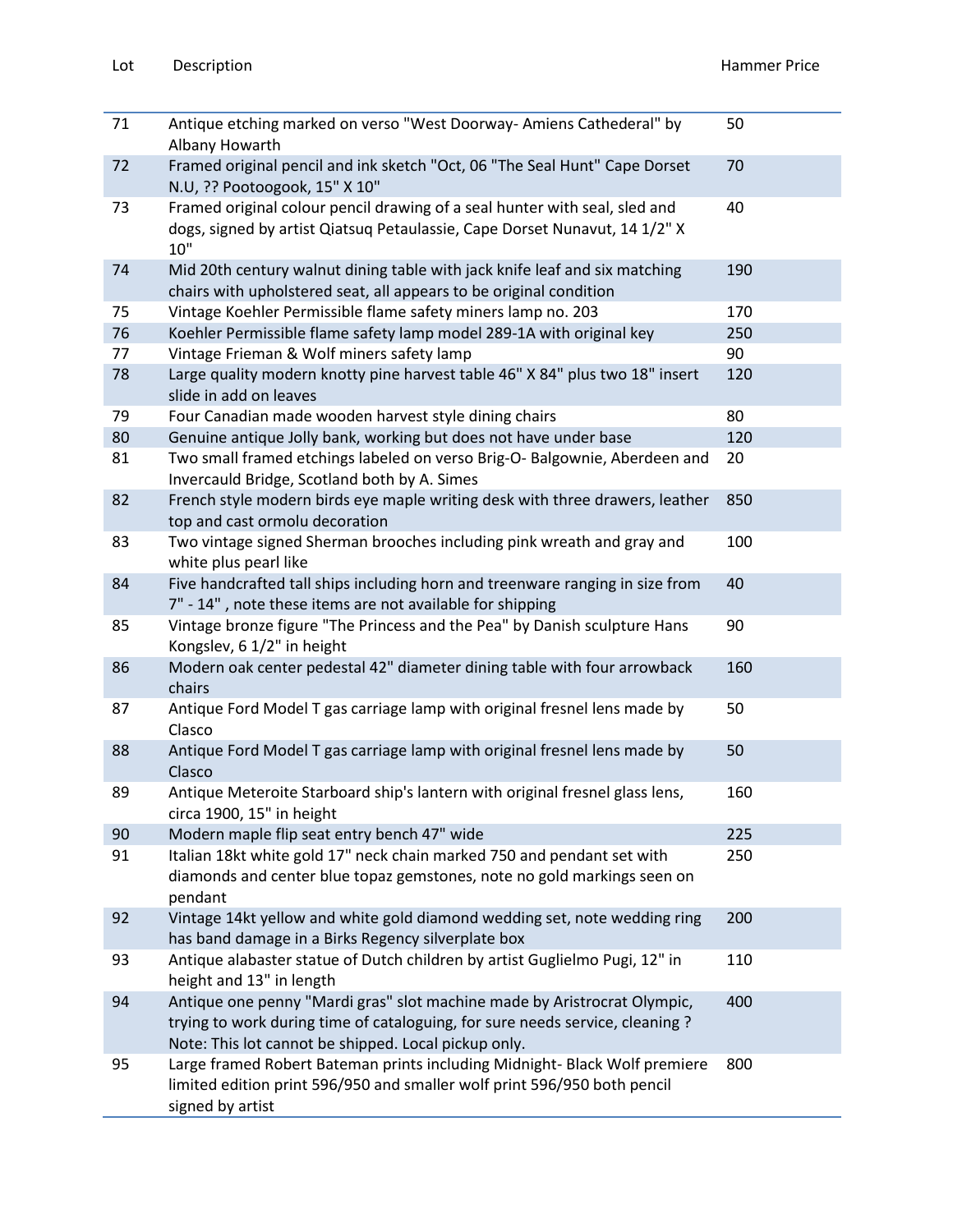| 96   | Framed limited edition print titled "Willy's Legacy" depicting Canadian<br>registered aircraft, pencil signed by artist Wally Wolfe 194/300                                                                                                                                                          | 80   |
|------|------------------------------------------------------------------------------------------------------------------------------------------------------------------------------------------------------------------------------------------------------------------------------------------------------|------|
| 97   | Guilt framed watercolour painting titled "Old Sandwich, Kent" signed by<br>artist G. W. Collins, 9" X 12"                                                                                                                                                                                            | 60   |
| 98   | Set of four antique balloon back dining chairs with walnut frames and striped<br>upholstered seats                                                                                                                                                                                                   | 275  |
| 99   | 100% handmade Tafresh area carpet with center medallion, stylized floral<br>design and red background, highlights of blue, cream, sage etc. 33" X 49"                                                                                                                                                | 130  |
| 100  | 100% handmade Mir area carpet with overall geometric design, red<br>background and multiple borders in shades of blue, cream and brown, 52"X<br>79"                                                                                                                                                  | 130  |
| 101  | 100% handmade scatter rug with red background and geometric design with<br>highlights of pink, blue etc. 20" X 40"                                                                                                                                                                                   | 70   |
| 102  | Modern Oriental style two door cabinet with carved and painted panels, 39"<br>in height and 35" wide                                                                                                                                                                                                 | 225  |
| 103  | Pair of brass ship's lanterns with original burners and fresnel lenses, one blue<br>and one red, each 12" in height plus a 11 1/2" porthole motif brass wall<br>mirror                                                                                                                               | 400  |
| 104  | Antique Piper four way kerosene railway lantern made by Hiriam L. Piper Co.<br>Montreal, complete with original red fresnel lenses, burner, lens and fuel can.<br>Appears complete                                                                                                                   | 180  |
| 105  | Two vintage/antique lanterns including kerosene lamp with reflector and a<br>battery operated Conger Lantern Co. lamp plus a CNR lock                                                                                                                                                                | 50   |
| 105a | Framed original watercolour painting for her grandson Cam by artist Irene<br>Wahl, 10" X 14"                                                                                                                                                                                                         | 30   |
| 106  | Set of six antique dining chair with reeded front supports, upholstered and<br>scalloped decorative back                                                                                                                                                                                             | 275  |
| 106a | Canadian made mid century modern fold over table 32" square when folded                                                                                                                                                                                                                              | 375  |
| 107  | Quality Sayl office chair designed by Yves Behar for Herman Miller with black<br>base and tomato seat                                                                                                                                                                                                | 225  |
| 108  | Carved soapstone walrus reclining on a rock signed by artist Malle '89, 9 1/2"<br>in length                                                                                                                                                                                                          | 250  |
| 109  | Antique oval occasional table with undershelf, needs tlc                                                                                                                                                                                                                                             | 60   |
| 110  | Modern Mission style double pedestal computer desk set up for tower<br>storage, keyboards etc. 66" wide and 24" deep made by Winners Only Inc.<br>Vista, California                                                                                                                                  | 250  |
| 111  | Antique Edison Standard phonograph, serial no. 492541 marked "Made for<br>the R.S. Williams & Sons, Toronto Ontario by National Phonograph<br>Company", complete with Thomas Edison Standard external horn with<br>handpainted blossoms, includes 10 wax cylinder, working at time of<br>cataloguing | 1100 |
| 112  | Selection of collectibles including The Marvel Vault ; A museum-in-a-book by<br>Roy Thomas and Peter Sanderson book, a vintage Rise and Decline of the<br>Third Reich boxed board game, a Inspector Gadget doll with accessories and<br>a cast metal Case tractor plus a Japanese tin toy lantern    | 30   |
| 113  | Caribou horn cribbage board 26" in length and a carved wall hanging and<br>labeled on verso "Raven, Wild Man, Killer Whale, Jim Yelton, Coast Salish" 35"                                                                                                                                            | 90   |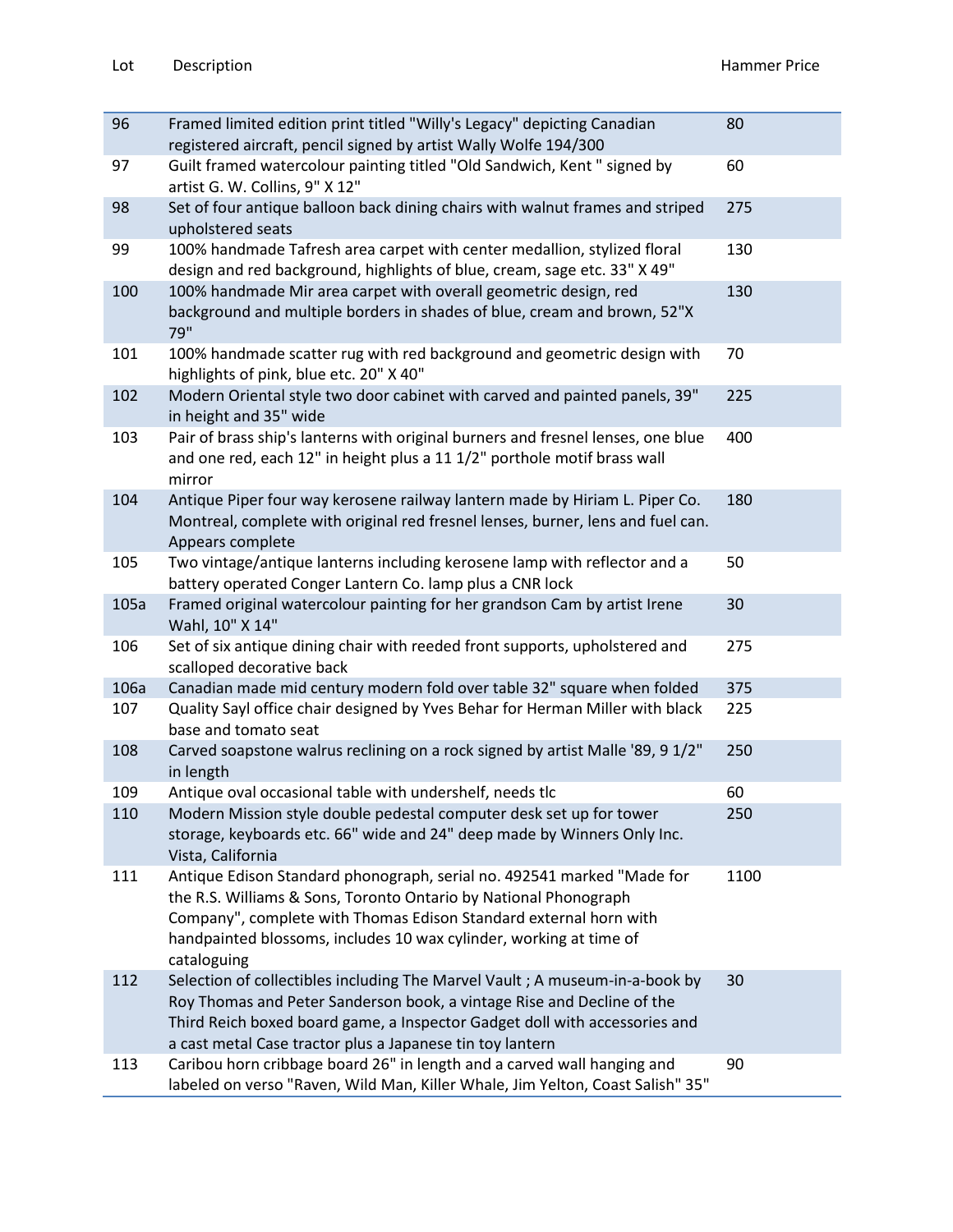| 114  | Waterfall style cedar lined walnut chest with drawered base, original                                                                                                                                                                                 | 170 |
|------|-------------------------------------------------------------------------------------------------------------------------------------------------------------------------------------------------------------------------------------------------------|-----|
| 115  | cardboard lining and small tray made by Honderich Furniture Ltd.<br>Three vintage/antique marine collectibles including a battery operated lamp<br>with clear Fresnel shade, a small brass finger lamp with swiveling base and a                      | 40  |
|      | Erieau Shipbuilding & Drydock Co. Ltd. brass ship plaque                                                                                                                                                                                              |     |
| 116  | Vintage brass porthole painted white, outside diameter 17"                                                                                                                                                                                            | 150 |
| 117  | Vintage brass porthole painted white, outside diameter 17"                                                                                                                                                                                            | 140 |
| 118  | Set of three modern parlour set including coffee table, single pedestal round<br>table and rectangular side table with book storage                                                                                                                   | 130 |
| 119  | Vintage heavy cast metal tall ship motif table lamp                                                                                                                                                                                                   | 90  |
| 120  | Vintage signed Sherman champagne and grey aurora borealis round brooch<br>and matching earrings                                                                                                                                                       | 600 |
| 121  | Vintage signed Sherman ice blue pinwheel like brooch and matching earrings                                                                                                                                                                            | 130 |
| 122  | Modern two drawer 26" high console table, ideal for a flat screen television,<br>16" wide and 19" deep                                                                                                                                                | 200 |
| 123  | Antique tri- leg occasional table with enneagon top and bobbin supports                                                                                                                                                                               | 60  |
| 124  | Framed original watercolour painting titled on verso "Hayfield in Alberta" by<br>artist George Weber, 10" X 14"                                                                                                                                       | 190 |
| 125  | Tray lot of vintabe china collectibles including Victoria Pottery toast rack,<br>Royal Cauldron cheese keep, tankard with pewter lid, shaving mug, and a USA<br>marked clock cookie jar                                                               | 30  |
| 126  | Small mid 20th century double pedestal writing desk with lyre back chair                                                                                                                                                                              | 120 |
| 127  | Large gilt framed appears to be watercolour/ gouache painting titled "Rue du<br>Dominique Paris, 38" X 49"                                                                                                                                            | 325 |
| 128  | Three vintage CNR railway lanterns, one with clear lens, one blue and one red                                                                                                                                                                         | 225 |
| 129  | Pair of framed watercolour paintings, one marked on verso "View of South<br>Hampton, England" and each initialled by artist L.B. and both approximately<br>7" X 10"                                                                                   | 90  |
| 130  | Antique Eastlake split pedestal dining table 42" X 54" closed and includes four<br>11" insert leaves and four complimenting upholstered dining chairs, some tlc<br>required                                                                           | 225 |
| 131  | 14kt yellow gold and pear shaped peridot ring set with approximately 2.00ct<br>pear shaped peridot gemstone. Retail replacement value \$1,600.00                                                                                                      | 225 |
| 132  | 14kt yellow gold, ruby melee and diamond ring set wtih approximately 2.75ct<br>of pink mixed cut round rubbies and center 0.056ct white diamond. Retail<br>replacement value \$2,300.00                                                               | 300 |
| 133  | Antique tested 14kt yellow gold oval shaped hinged locket with white and<br>rose gold decoration and set with one gray seed pearl                                                                                                                     | 400 |
| 134  | Two country style upholstered parlour chairs made by C.R. Lane plus one foot<br>stool                                                                                                                                                                 | 170 |
| 134a | Selection of sterling silver including cream and sugar with drip tray and sugar<br>tongs, boxed set of sterling handled boxed set of six knives, six matching<br>forks, plus a cake slice, seven coffee spoons and a crystal open salt with<br>spoons | 225 |
| 135  | Heavy cast "Message from Heaven" incense burner, purportedly 19th<br>century, approximately 4" in height                                                                                                                                              | 80  |
| 136  | Burmese spinach jadite bangle and a jadeite Buddha pendant                                                                                                                                                                                            | 50  |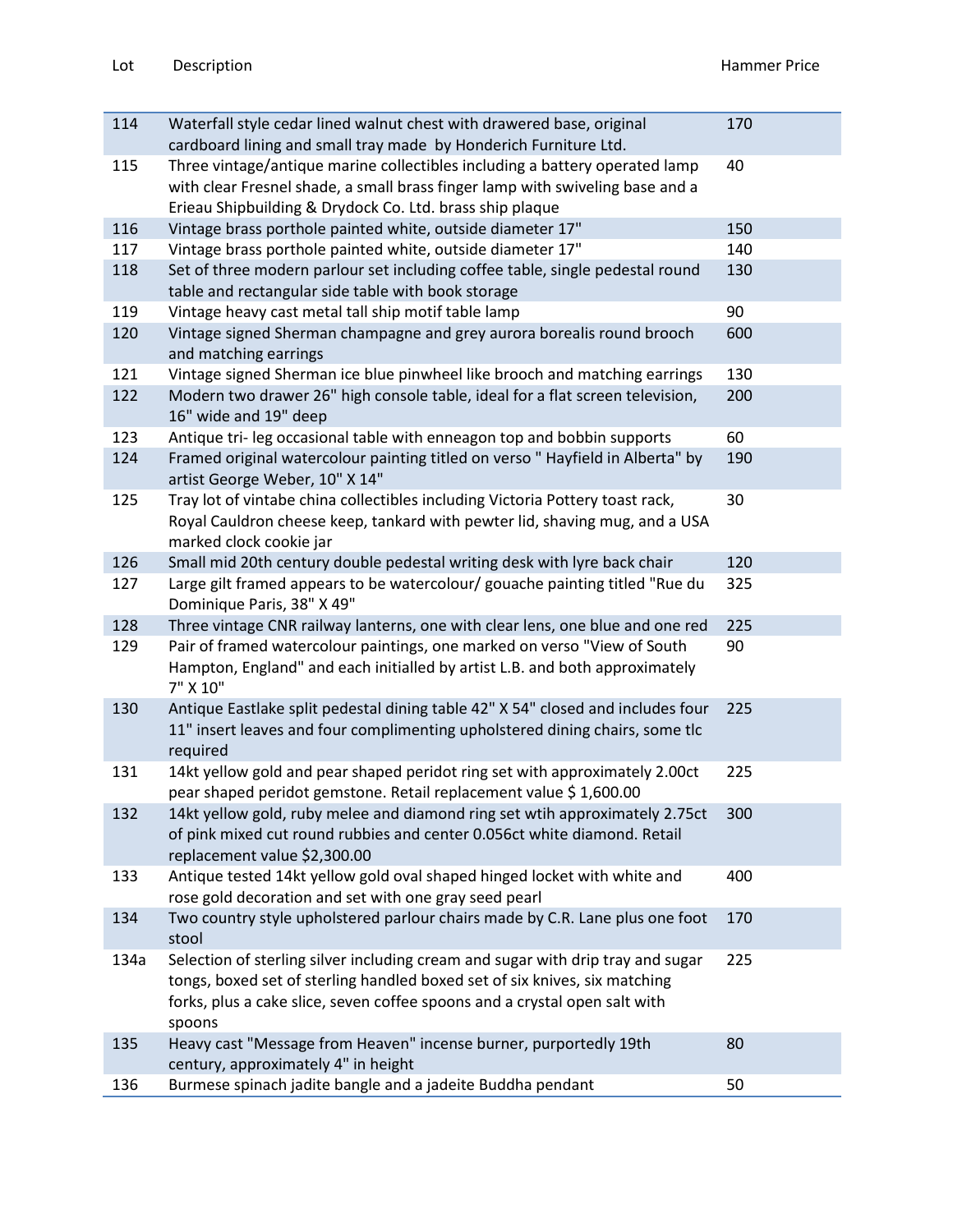| 137 | Ink on paper calligraphy hand scroll, purportedly early 20th century and a set<br>of white metal "five bull" scroll weights                                                                                                                                     | 20  |
|-----|-----------------------------------------------------------------------------------------------------------------------------------------------------------------------------------------------------------------------------------------------------------------|-----|
| 138 | Canadian made quality Meubles Dine-Art single pedestal dining table 48"<br>diameter with two 15" insert leaves and four matching two tone spindle back<br>chairs including two carvers. Glass top protector included and fits when both<br>leaves are installed | 400 |
| 139 | Two framed Oriental artworks including ink on paper calligraphy, purportedly<br>early 20th century 11" X 7 1/2" and an ink and watercolour painting, 11" X 9"                                                                                                   | 10  |
| 140 | Selection of vintage jewellery including 10kt gold neck chain and heart<br>shaped pendant, gold babies ring and a Birks chaised silver bangle                                                                                                                   | 130 |
| 141 | Ladies Inuit style wool parka with hand embroidered detailing and fur collar,<br>appears to be a size medium                                                                                                                                                    | 80  |
| 142 | Student's vintage single drawer writing desk with glass top protector                                                                                                                                                                                           | 90  |
| 143 | Framed original acrylic on canvas landscape painting of a fall lake scene by<br>artist David Daase, 15 1/2" X 11 1/'2"                                                                                                                                          | 375 |
| 144 | Framed original acrylic on canvas landscape of a fall scene with homestead by<br>artist David Daase 15 1/2" X 11 1/2"                                                                                                                                           | 325 |
| 145 | Alabaster art deco figure "Eva" 10" in height and small Afghani fringed wool<br>carpet 18" X 25"                                                                                                                                                                | 50  |
| 146 | Antique three drawer dresser base sans topper                                                                                                                                                                                                                   | 140 |
| 147 | Two Inuit themed books including "Seasons of the Eskimo, a vanishing way of<br>life" by Fred Bruemmer and "Sculpture of the Inuit" by George Swinton plus<br>two cotton and linen silk screened wall Inuit wall hangings, each<br>approximately 30" X 10"       | 70  |
| 148 | Three First Nations motif sandpaintings including two 11 1/2" X 5 1/2" and<br>one 5 1/2" X 5 1/2"                                                                                                                                                               | 110 |
| 149 | Hand tinted engraved print titled "Breaking Out through the Ice- The Sealing<br>Fleet leaving St. Johns Newfoundland"                                                                                                                                           | 30  |
| 150 | Antique Sheraton two drawer chest on tall supports with complimenting two<br>door display hutch, each featuring inlaid stain wood banding, and original<br>glass                                                                                                | 325 |
| 151 | Framed acrylic on canvas painting of Alberta Pacific Grain Co. grain elevator<br>by artist Ross Shawchuk 18" X 14"                                                                                                                                              | 140 |
| 152 | Antique framed oil on canvas painting of a landscape with castle, no artist<br>signature seen, 16" X 25"                                                                                                                                                        | 350 |
| 153 | Three mounted fish including 19" Northern Pike and two Walleyes                                                                                                                                                                                                 | 70  |
| 154 | Pair of retro swivel tub chairs, appear to be fiberglass construction on chrome<br>pedestals and newer upholstery                                                                                                                                               | 325 |
| 156 | Ladies Inuit style wool parka with hand appliqued detailing and fur collar<br>made by MacPhee workshop, appears to be a size medium                                                                                                                             | 100 |
| 157 | Vintage cast Punch door stop, 12" in height                                                                                                                                                                                                                     | 140 |
| 158 | Retro full sized sofa/ hide-a-bed with matching side chair, each with spindle<br>legs and straight line wooden arm inserts note in remarkable condition for it's<br>age                                                                                         | 400 |
| 159 | Set of teak mid century nesting tables with smoked glass tops                                                                                                                                                                                                   | 325 |
| 160 | Vintage ceiling fixture with adjustable height mechanism and figural majolica<br>font, decorative cast brackets and replaced glass shade. Note: This lot cannot<br>be shipped. Local pickup only                                                                | 225 |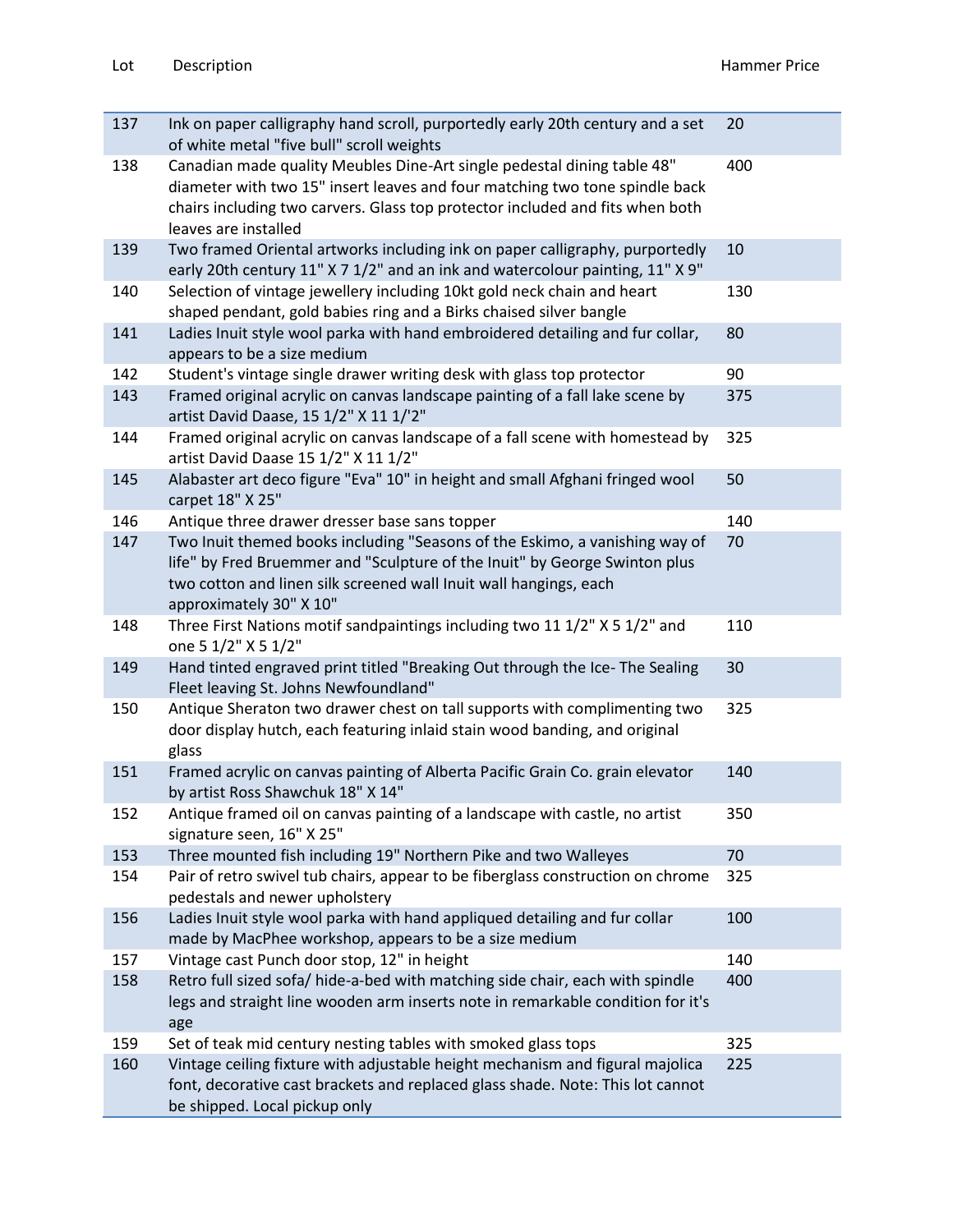| 161  | Five pieces of vintage coloured glass including an orange 13" signed Chalet<br>piece and a blue fading to purple 25". Note: This lot cannot be shipped. Local<br>pickup only                                                                                  | 500 |
|------|---------------------------------------------------------------------------------------------------------------------------------------------------------------------------------------------------------------------------------------------------------------|-----|
| 162  | Great Western Stove Co. Leavenworth. Omaha & Denver "Silver Oak" no. 16<br>wood stove, note has had some repairs and restoration, decorative only?<br>Usablility not confirmed                                                                                | 700 |
| 163  | Victoria pink velvet upholstered bed end bench with porcelain castor, 62"<br>long                                                                                                                                                                             | 190 |
| 164  | Two framed watercolour paintings including one titled SRCH (?) signed by<br>artist Sinclair '78 ( Robert Wm. Sinclair) and an abstract mountain scene 8" X<br>11"                                                                                             | 250 |
| 165  | Tray lot of vintage collectibles including Lord Nelson glazed pottery shaving<br>mug and a shaving brush, Carletonware china toast rack, basket motif cookie<br>jar, transferware vase with frog top and a Burlingtonware cottage motif<br>butter/cheese keep | 40  |
| 166  | Mid century modern walnut bedroom suite including six drawer mirrored<br>dresser, four drawer highboy and double sized headboard, footboard and<br>rails                                                                                                      | 500 |
| 167  | 100% handmade Saveh carpet runner with center medallion, stylized birds<br>and florals, red background and highlights in cream, brown blue etc. 43" X<br>123"                                                                                                 | 180 |
| 168  | 100% handmade wool carpet runner Kolyaei with overall geometric design<br>and highlights of tan, cream, blues, green etc. 34" X 134"                                                                                                                          | 400 |
| 169  | 100% handmade wool carpet Hamdan with overall geometric design and<br>highlights of red, cream, orange etc. 36" X 60"                                                                                                                                         | 225 |
| 170  | Three matching modern mid century style end tables made in Honduras                                                                                                                                                                                           | 160 |
| 171  | Vintage RCA Victrola table top radio/record player model 9Y5, purportedly<br>rare Canadian model which original retailed in \$99 in 1949 and was only<br>available for one year, working but needs fine tuning                                                | 70  |
| 172  | Four handcrafted tall ships including metal ware and wood ranging in size<br>from 9" - 11". note these items are not available for shipping                                                                                                                   | 90  |
| 173  | Framed hand coloured etching "Rathaos, Rothenberg, Germany"                                                                                                                                                                                                   | 30  |
| 174  | Modern oval coffee table and matching 50" wide flat to the wall sofa table,<br>note some light watermarking, see photos                                                                                                                                       | 110 |
| 175  | Two framed mixed media artworks; paper and clay, one titled on verso<br>"Ohana Family" and one titled "Powerful Woman", both initialled by artist<br>Stacey Shawntee and both 6 1/2" x 5"                                                                     | 40  |
| 175a | Framed limited edition print "Cougar in the Snow" 5842/11857 pencil signed<br>by artist Robert Bateman includes COA                                                                                                                                           | 225 |
| 176  | Three reproduction cast iron mechanical money banks in Trick Pony, trick dog<br>and a seated minstrel                                                                                                                                                         | 80  |
| 177  | Four framed Titanic/ White Star Line collages of ephemera including prints of<br>newspaper cut outs, menus, tickets etc. plus three unframed historical prints                                                                                                | 30  |
| 178  | Mid century modern teak framed two seater love seat and matching parlour<br>chair                                                                                                                                                                             | 850 |
| 179  | 100% handmade wool carpet Azarbijan with multiple medallions, red<br>background and highlights of blue, cream, orange etc. 39" X 127"                                                                                                                         | 425 |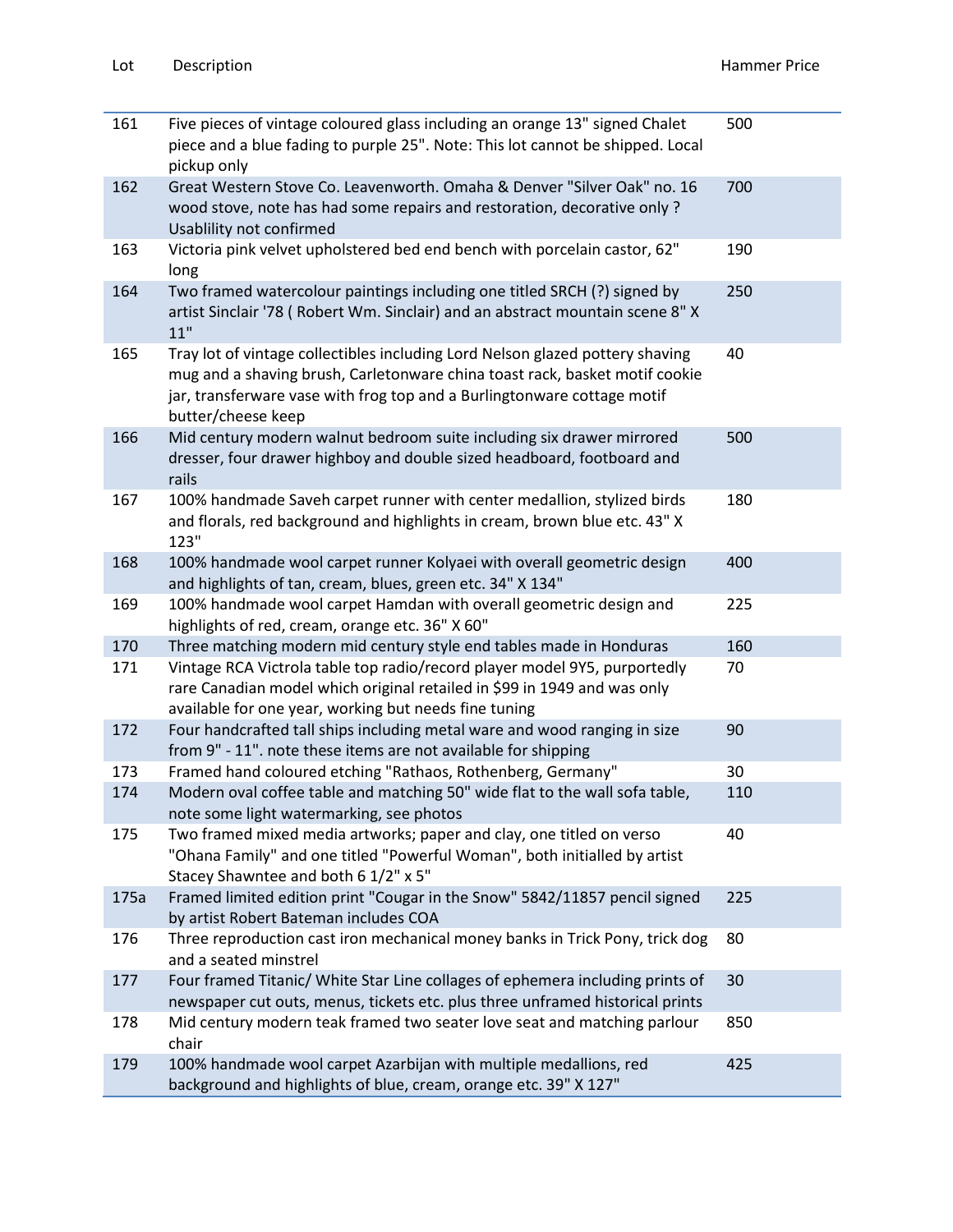| 180  | 100% handmade wool carpet Borjloo with overall geometric designs and<br>highlights of blue, cream, sage etc. 39" X 90"                                                                                      | 200 |
|------|-------------------------------------------------------------------------------------------------------------------------------------------------------------------------------------------------------------|-----|
| 181  | 100% handmade wool carpet runner Sarab with red background and<br>highlights of blues, cream, tan etc. 41" X 138"                                                                                           | 250 |
| 182  | Danish made mid century modern teak coffee table with two drawers and<br>cubby storage plus matching side table both made by Sannemann                                                                      | 325 |
| 183  | Oriental Chinoserie two tiered side table 31" in height                                                                                                                                                     | 120 |
| 184  | Carved soapstone bear signed by Inuit artist John Catholique, 10 1/2" in<br>height                                                                                                                          | 130 |
| 186  | Danish made mid century modern queen sized teak bed with built in single<br>drawer side tables and under storage drawer plus a matching nine drawer<br>mirrored dresser                                     | 600 |
| 187  | Pair of mid century modern teak side tables                                                                                                                                                                 | 250 |
| 188  | Mid century modern teak magazine hammock                                                                                                                                                                    | 150 |
| 188a | Mid century modern teak framed planter with plastic liner                                                                                                                                                   | 425 |
| 189  | Pair of antique 21" diameter occasional tables with lyre pedestals and claw<br>feet                                                                                                                         | 150 |
| 190  | Mid century modern teak veneered wall unit with adjustable shelves and two<br>double door sections                                                                                                          | 550 |
| 191  | Mid century modern teak veneered entertainment cabinet with single drawer<br>and record storage                                                                                                             | 170 |
| 192  | Famille verte "Three Friends of Winter" bowl purportedly Ch'eng-hua reign 4<br>3/4" in diameter plus a famille verte "Dragon Clouds" shallow dish<br>purportedly also with Ch'eng-hua markings              | 70  |
| 193  | Three vintage collectible cookie jars including McCoy Pottery, bear cookie jar<br>and a boy and girl under an umbrella cookie jar marked US 739                                                             | 40  |
| 194  | Antique three drawer low boy with replaced pulls                                                                                                                                                            | 180 |
| 195  | Small flat to wall single door curio cabinet made by Butler Specialty Co.<br>Chicago. 30" in height                                                                                                         | 150 |
| 196  | Encapsulated insect sample 4 1/2" in height and a purportedly Sino-Tibetan<br>ceremonial horn libation cup, purportedly early 20th century approximately 1<br>1/2" in height                                | 90  |
| 197  | Large white metal eagle head 6" in height                                                                                                                                                                   | 200 |
| 198  | Two French style upholstery open arm chairs with Regency style upholstery<br>and gilt style finish                                                                                                          | 250 |
| 199  | Tray lot of vintage collectibles including two silverplate toast racks, McCoy<br>Pottery wishing well, and Shawnee USA mill, English shaving cup plus a<br>cheese keep with decorative transferware poppies | 50  |
| 200  | Vintage turned wooden cane with brass ball handle and tip plus interior glass<br>tube flask                                                                                                                 | 70  |
| 201  | Antique wall mount walnut cased clock with chiming movement, 38" in<br>height, not working at time of cataloguing                                                                                           | 130 |
| 202  | Three section black lacquered and glass wall unit, assembled dimension are<br>76" in height and 91" wide                                                                                                    | 80  |
| 203  | Three framed etched prints including a horese auction scene, a horse<br>breaking scene and a cart horse in situ, all marked Trial proof and all pencil<br>signed by artist Phil. W. Smith                   | 30  |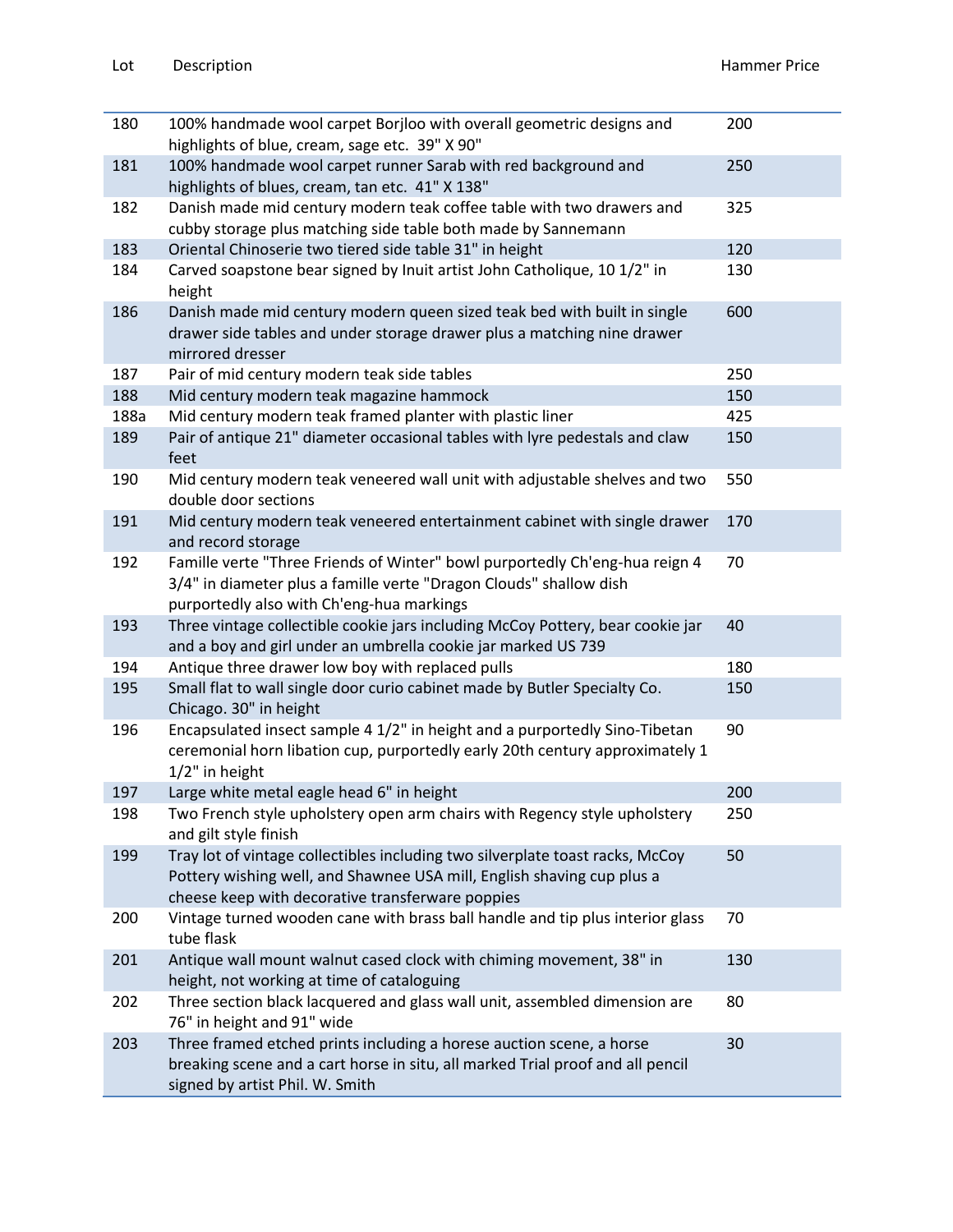| 204  | Two framed etched prints including logging scene and a titled "Bethersden<br>Mill, Kent" and both marked Trail proof and pencil signed by artist Phil W.<br>Smith                                                                                                                                                    | 10  |
|------|----------------------------------------------------------------------------------------------------------------------------------------------------------------------------------------------------------------------------------------------------------------------------------------------------------------------|-----|
| 205  | Two framed hand coloured engravings each for Mr. Sponge's Sporting Tour,<br>publishing in 1853 including Mr. Sponge Completely Scatters his Lordship etc.                                                                                                                                                            | 20  |
| 206  | Antique oak cased floor standing Edison Amberola cylinder gramophone,<br>needs works                                                                                                                                                                                                                                 | 110 |
| 207  | Two small framed original watercolour paintings including painting signed on<br>verso "Abandoned homestead" dated 1983 and signed by artist J. Kulak, 6" X<br>4" and a French street scene signed by artist Doris Rauert (?), 9" X 11"                                                                               | 70  |
| 208  | Two pottery lamps with artist made shades featuring encased dried foliage                                                                                                                                                                                                                                            | 30  |
| 209  | Two pottery lamps with artist made shades featuring encased dried foliage                                                                                                                                                                                                                                            | 30  |
| 210  | Custom made 1:6 scale log cabin, complete with contents and illumination,<br>base dimension is 48" X 33" and 29" to the roof peak. Table included for<br>display. Note: This lot cannot be shipped. Local pickup only                                                                                                | 400 |
| 211  | 100% handmade wool carpet Baluchi with overall geometric design, red<br>background and multiple borders, highlights of blue, mauve etc. 39" X 80"                                                                                                                                                                    | 190 |
| 212  | 100% handmade wool carpet runner Zanjan with double medallion, red<br>background and highlights of cream, blue, orange etc. 45" X 120"                                                                                                                                                                               | 200 |
| 213  | 100% handmade wool carpet Zanjan with red background, overall floral<br>design with highlights of blue, cream and orange, 34" X 67"                                                                                                                                                                                  | 130 |
| 214  | Six quality modern Windsor style dining chairs including two carvers                                                                                                                                                                                                                                                 | 500 |
| 214a | Large quality modern knotty pine harvest table 46" X 84" plus two 18" insert<br>slide in add on leaves and two addition end caps for when leaves are not in<br>use                                                                                                                                                   | 180 |
| 215  | Oak and glass custom made display case, glass top lifts off for access. Note<br>was used for taxidermied fish, could be repurposed for many things, base<br>dimension 54" wide X 20" deep and overall height is 28". Note: This lot<br>cannot be shipped. Local pickup only                                          | 200 |
| 216  | Two large Waterford red wine glasses, 8 3/4" in height                                                                                                                                                                                                                                                               | 90  |
| 217  | Four large Waterford red wine glasses, 8" in height                                                                                                                                                                                                                                                                  | 120 |
| 217a | Sterling silver footed basket with rose motif handle and edging, 9 1/2" in<br>diameter                                                                                                                                                                                                                               | 150 |
| 218  | Pair of matching modern comode style single drawer, single drawer night<br>tables from Castle Mountain Home Furnishings                                                                                                                                                                                              | 110 |
| 219  | Vintage Howdy Dowdy metal lunch bucket marked Kagran Corporation and<br>Adco Liberty Manufacturing, note missing handle and thermos                                                                                                                                                                                  | 20  |
| 220  | Three framed artworks including limited edition Thelma Manarey print<br>"Cottages" 36/50, small coloured pencil winter landscape signed Brigit '86<br>and a pencil drawing of St. Albert's little white school house and The Church<br>of the Immaculate Conception and signed by artist (?) 6" X 7 1/2"             | 50  |
| 221  | 1980-1981 O-Pee-Chee Mark Messier #289 RC CTA graded NM-MT 9 hockey<br>card serial no. 11184031, UPDATE: This card has been reviewed by a<br>reputable dealer and we are 100% confident in it's legitimacy. CTA is no<br>longer in business so we can't speak to grading. This is a final sale so bid<br>accordingly | 475 |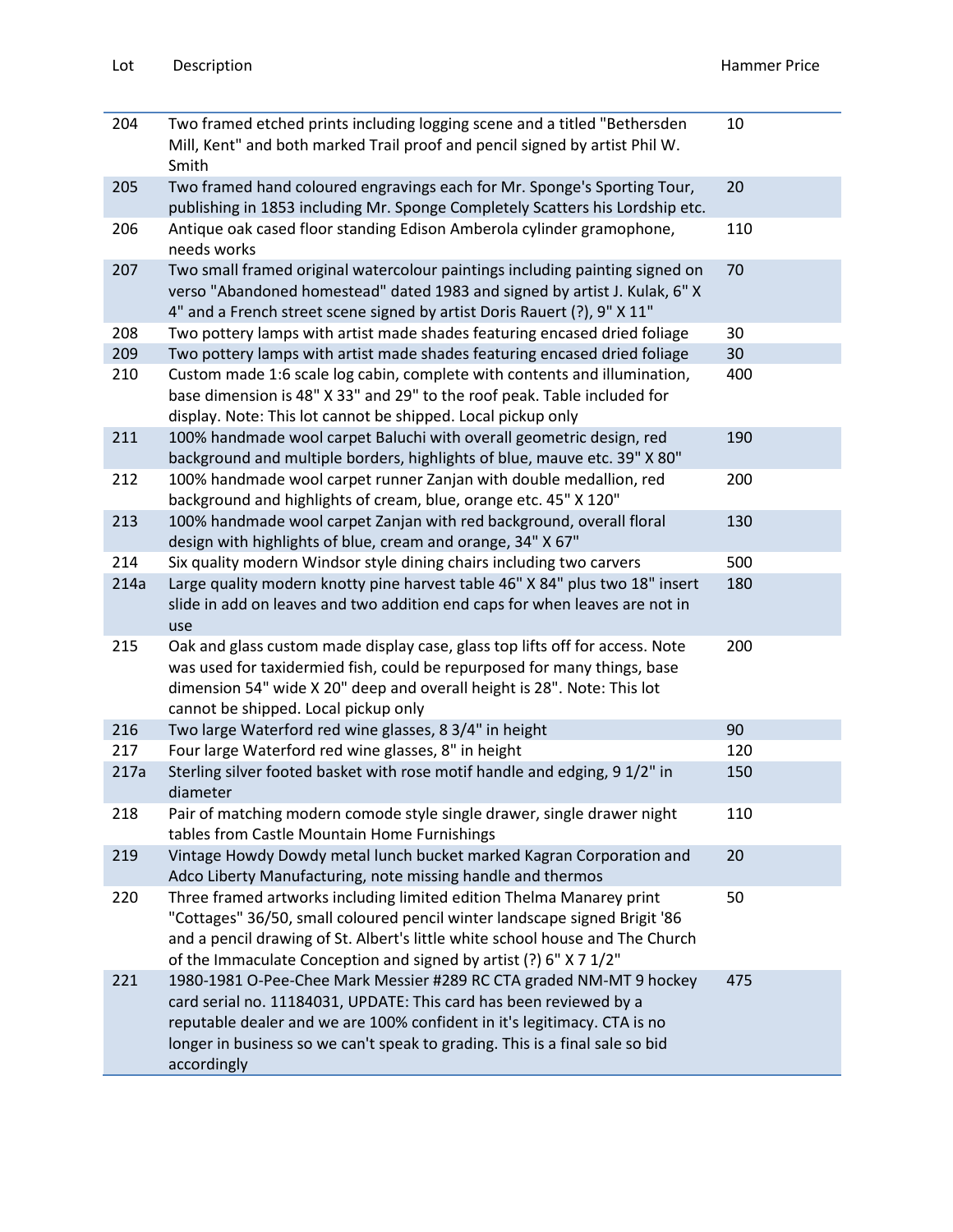| 222 | Exquisite elephant motif heavily carved double pedestal desk, features<br>deeply carved top along with matching themed carved panels all around and<br>on center back panels of the three included and matching chairs. Note-see<br>photos for damage to glass top                                                                                                                                                                            | 400   |
|-----|-----------------------------------------------------------------------------------------------------------------------------------------------------------------------------------------------------------------------------------------------------------------------------------------------------------------------------------------------------------------------------------------------------------------------------------------------|-------|
| 223 | 1979-1980 O-Pee-Chee Wayne Gretzky #18 RC CTA grading NM-MT 8 hockey<br>card serial no. 11185011, UPDATE: This card has been reviewed by a<br>reputable dealer and we are 100% confident in it's legitimacy. CTA is no<br>longer in business so we can't speak to grading. This is a final sale so bid<br>accordingly                                                                                                                         | 13000 |
| 224 | Set of vintage 1964 Topps black and white Beatles trading cards, numbered 1-<br>60, missing no. 9 and two each of no. 6 and number 60.                                                                                                                                                                                                                                                                                                        | 60    |
| 225 | 1986-87 O-Pee-Chee Patrick Roy #53 RC CTA graded NM-MT 8 hockey card<br>serial no. 11417071, UPDATE: This card has been reviewed by a reputable<br>dealer and we are 100% confident in it's legitimacy. CTA is no longer in<br>business so we can't speak to grading. This is a final sale so bid accordingly                                                                                                                                 | 600   |
| 227 | Antique Chinese meat cleaver with hand hammered steel blade and wooden<br>handle 21 1/2" in length                                                                                                                                                                                                                                                                                                                                            | 160   |
| 228 | 1958-59 Topps Bobby Hull #66 RC CTA graded NM-7 hockey card serial no.<br>11895011, UPDATE: This card has been reviewed by a reputable dealer and<br>we are 100% confident in it's legitimacy. CTA is no longer in business so we<br>can't speak to grading. This is a final sale so bid accordingly                                                                                                                                          | 7250  |
| 229 | Shadow boxed framed hand signed Wayne Gretzy shirt purportedly was a<br>prize won by revealing winning cap liners and given away in 1991/1992 as a<br>Coca Cola promotion. Also included in the shadow box in a lyric sheet from<br>"Wayne Gretzky's Still the King" plus includes separate lyric sheet COA 32" X<br>40 1/2" overall dimensions. Note: Likely too big to ship through Canada Post.<br>Expect expensive shipping costs         | 250   |
| 230 | Heavily carved server/bar with carved elephants panels and foliage<br>decoration. Closed up size 36" wide X 22" deep and 41" in height. Has two<br>fold doors, each with bottle storage and flip over top to double the serving<br>size. Interior includes addition bottle storage, rotating section and two<br>drawers. Note- hinges on right door have been replaced                                                                        | 650   |
| 231 | Cased limited edition Ken Griffey Jr. hand autographed "Signature Rookies"<br>baseball card 13/1000                                                                                                                                                                                                                                                                                                                                           | 150   |
| 232 | Collector Oilers "Happy Birthday Wayne" Gretzy magazine circa 1979                                                                                                                                                                                                                                                                                                                                                                            | 30    |
| 233 | Framed limited premier edition print "Endangered Species" 435/850 framed<br>with a limited edition print of a bear also numbered 435/850                                                                                                                                                                                                                                                                                                      | 300   |
| 234 | Antique cast metal No. 21 heat/cook stove 30". Note: This lot cannot be<br>shipped. Local pickup only                                                                                                                                                                                                                                                                                                                                         | 300   |
| 235 | Selection of vintage sports collectibles including 1988 Fournier NBA Estrellas<br>#22 Michael Jordan basketball card with Beckett grading 9.5 Gem Mint, a<br>1988 Topps Traded #4T Roberto Alomar baseball card graded Beckett graded<br>8 NM-MT, Joe Theismann Toronto Argonauts ungraded card O-Pee-Chee<br>card, a Ernie Banks Chicago Cubs ungraded Topps baseball card plus a Stan<br>the Man's hit record LP distributed by Phillips 66 | 600   |
| 236 | Three vintage Edmonton Oilers media guides dating from 1978 through 1981                                                                                                                                                                                                                                                                                                                                                                      | 40    |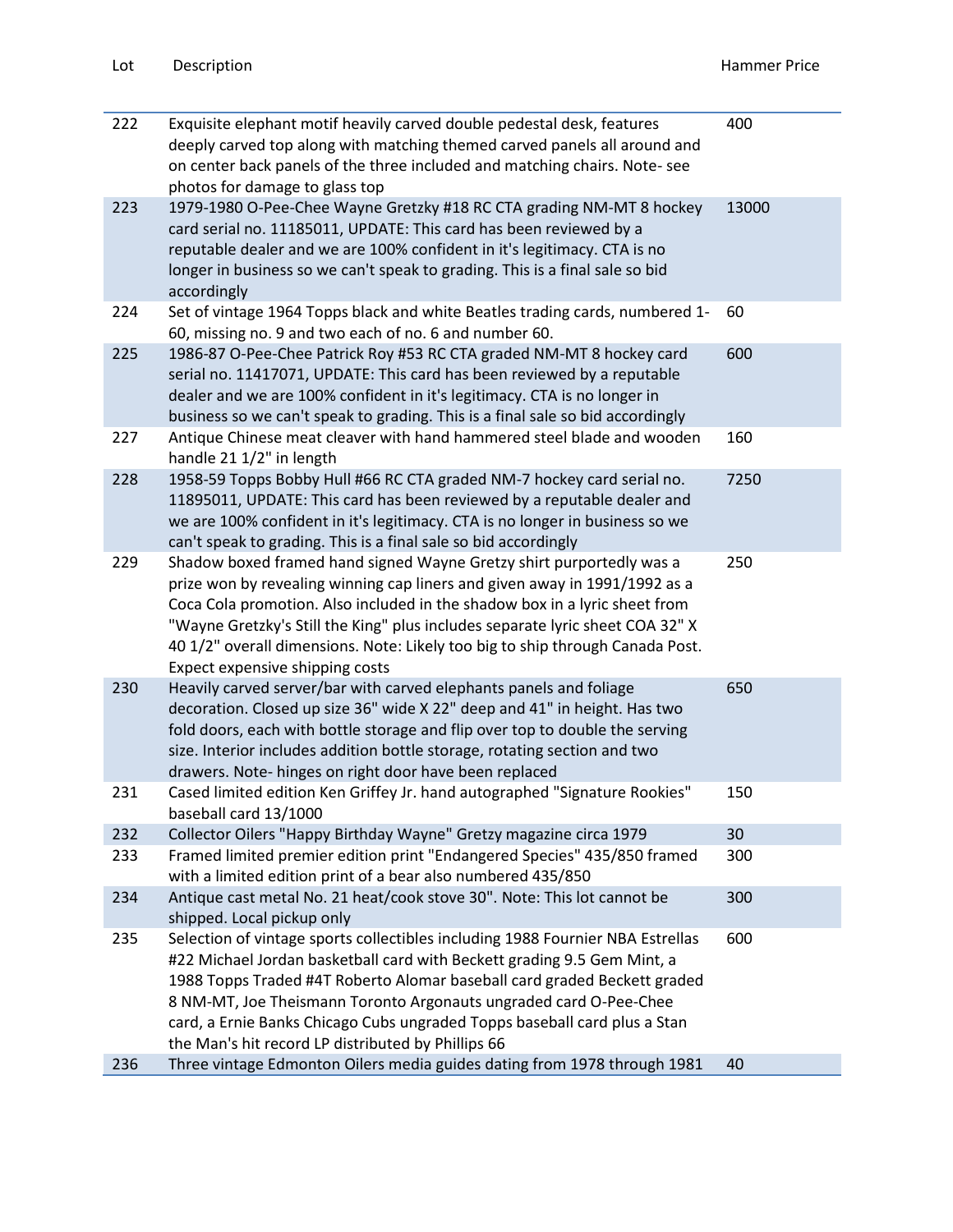| 237  | Selection of collectibles including two Calgary Cowboys WHA magazines<br>including first edition 1975 and a 1976, a Toronto Blue Jays Scoreboard<br>magazine from April 1977, an Alberta Report "Gretzky's Super Season" April<br>1980, a Joe Montana limited edition football card 366/2500, a "The First Ten<br>Chosen" Olympic basketball miniature plate, Wayne Gretzky vintage key<br>chain, a 1988 Ranchland Derby Calgary Exhibition gold edition framed<br>chuckwagon pin collection, plus a The Second Annual Edition of Mad<br>Magazine circa mid 1950's and a Franklin mint Antique Car Coin collection in<br>fitted cardboard holder with envelope and COA | 50  |
|------|------------------------------------------------------------------------------------------------------------------------------------------------------------------------------------------------------------------------------------------------------------------------------------------------------------------------------------------------------------------------------------------------------------------------------------------------------------------------------------------------------------------------------------------------------------------------------------------------------------------------------------------------------------------------|-----|
| 238  | Modern swiveling red leather parlour chair                                                                                                                                                                                                                                                                                                                                                                                                                                                                                                                                                                                                                             | 160 |
| 239  | Vintage Aladdin Wayne Gretzy lunch kit, complete with Aladdin Wayne<br>Gretzky thermos, note crack on bottom lid on left hand side plus a Official<br>Edmonton Oilers Guide book 1983-84                                                                                                                                                                                                                                                                                                                                                                                                                                                                               | 70  |
| 240  | Vintage Aladdin Wayne Gretzky lunch kit with Aladdin Wayne Gretzky<br>thermos, note thermos missing cup and crack on top left of lunch bucket lid<br>plus a Official Edmonton Oilers Guide book 1986-87                                                                                                                                                                                                                                                                                                                                                                                                                                                                | 60  |
| 240a | Singed Jarome Iginla Team Canada hockey jersey and a framed outdoor<br>Heritage Classic game photographic print                                                                                                                                                                                                                                                                                                                                                                                                                                                                                                                                                        | 160 |
| 241  | Antique gilt rope design overmantle mirror 64" in height and 65" wide. Note:<br>This lot cannot be shipped. Local pickup only                                                                                                                                                                                                                                                                                                                                                                                                                                                                                                                                          | 300 |
| 242  | Full sized distressed light brown leather sofa                                                                                                                                                                                                                                                                                                                                                                                                                                                                                                                                                                                                                         | 350 |
| 243  | Vintage brass Bradley and Hubbard oil lamp with cast brass base and<br>embossed scroll work font plus clear hurricane, 26" height                                                                                                                                                                                                                                                                                                                                                                                                                                                                                                                                      | 120 |
| 244  | Vintage Optimus Swedish made portable gas torch with bakelite gas valve<br>knob and removable soldering tip, 19" in length                                                                                                                                                                                                                                                                                                                                                                                                                                                                                                                                             | 80  |
| 245  | Three vintage gas torches including Primus brass torch, a Coleman torch and<br>a red painted torch possible made by Unique Manufacturing Company of<br>Chicago, plus two soldering irons                                                                                                                                                                                                                                                                                                                                                                                                                                                                               | 80  |
| 246  | Pair of mother bear and cub motif side tables with bevelled glass tops                                                                                                                                                                                                                                                                                                                                                                                                                                                                                                                                                                                                 | 225 |
| 247  | Selection of vintage and antique collectibles including Blow glass butter<br>churn, a cast No.9 waffle iron with base, Little Wizard Dietz barn lantern,<br>Crystal brand wall mount coffee grinder, wooden butter press, and a set of<br>butter pats and two colourless bottles including Absolutely Pure Milk<br>embossed bottle and a Fresh orange juice embossed bottle                                                                                                                                                                                                                                                                                            | 150 |
| 248  | Heavy white metal Imperial dragon stamp, purportedly 20th century 6" in<br>height                                                                                                                                                                                                                                                                                                                                                                                                                                                                                                                                                                                      | 100 |
| 249  | Two framed limited edition prints including "Fishing Cove" 53/100 and "Dark<br>Isle" 54/100 both pencil signed by artist Graham Clarke                                                                                                                                                                                                                                                                                                                                                                                                                                                                                                                                 | 30  |
| 250  | Four retro style molded chairs, three with matching chrome bases and one<br>with wood and metal base                                                                                                                                                                                                                                                                                                                                                                                                                                                                                                                                                                   | 50  |
| 251  | Selection of vintage mining lamps including British Coal Mining Co. Wales UK<br>safety lamp, two helmet lamps and three small tin oil lamps                                                                                                                                                                                                                                                                                                                                                                                                                                                                                                                            | 150 |
| 252  | Selection of vintage mining lamps including Wolf Type FS safety lamp, cast<br>hanging oil lamp, two helmet lamps and two small tin oil lamps                                                                                                                                                                                                                                                                                                                                                                                                                                                                                                                           | 170 |
| 253  | Selection of vintage mining lamps including an 11" safety lamp marked 805,<br>small cast hanging oil lamp, two helmet lamps and two small tin oil lamps                                                                                                                                                                                                                                                                                                                                                                                                                                                                                                                | 190 |
| 254  | Pair of Italian made molded acrylic L' eau side chairs on chrome legs by<br>Calligaris                                                                                                                                                                                                                                                                                                                                                                                                                                                                                                                                                                                 | 225 |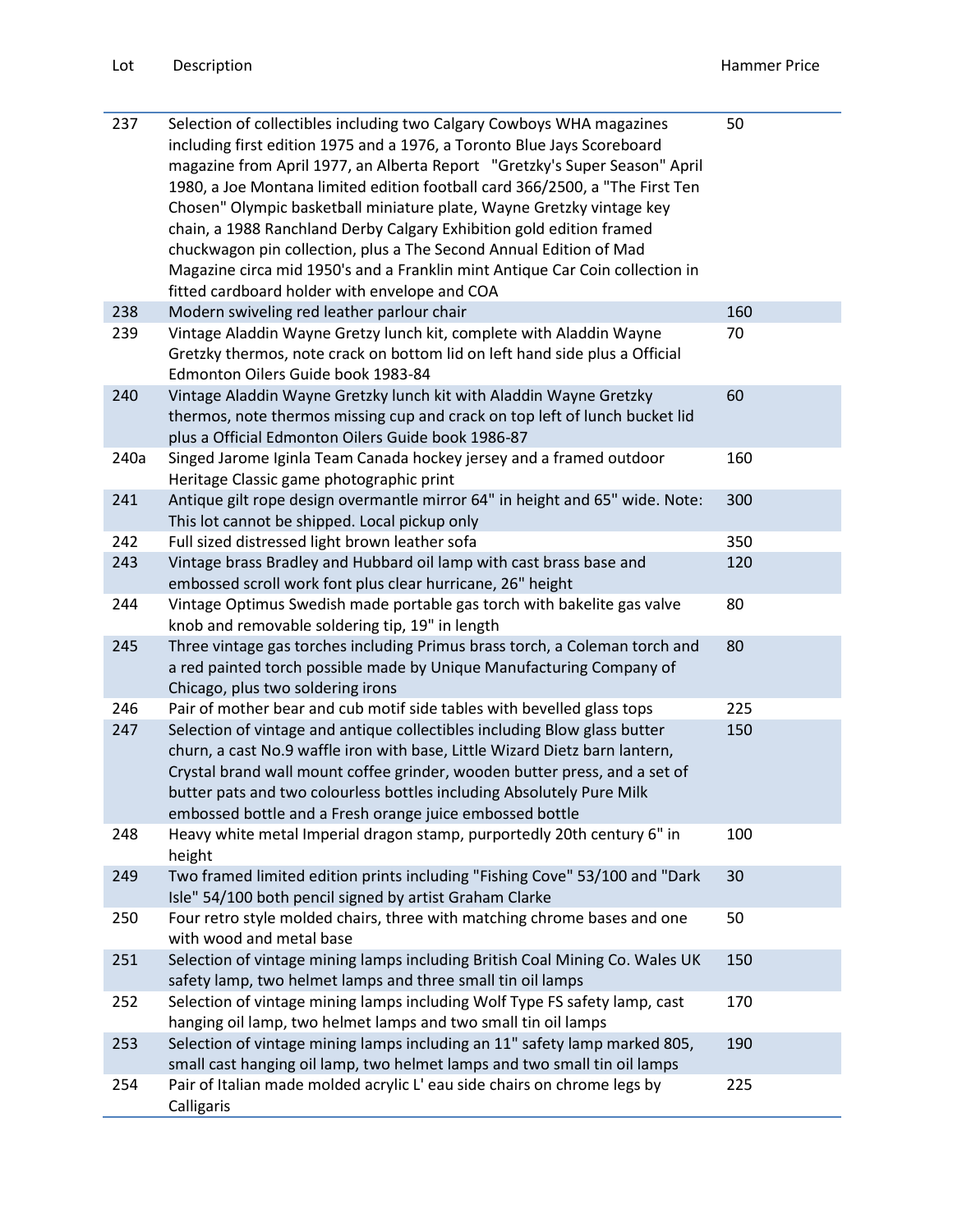| 255  | Vintage telephone testing station in wood cabinet 17" X 14" X 9". Note: This<br>lot cannot be shipped. Local pickup only                                                                           | 100  |
|------|----------------------------------------------------------------------------------------------------------------------------------------------------------------------------------------------------|------|
| 256  | 100% handmade wool scatter rug with red background, geometric pattern<br>and highlights of cream, blue etc. 18" X 34"                                                                              | 80   |
| 257  | 100% handmade wool carpet with center medallion and highlights of red,<br>blue, tan etc. 58" X 114"                                                                                                | 225  |
| 258  | Four section quarter cut oak stacking barristers book case with base and<br>topper, featuring one leaded glass panel                                                                               | 1500 |
| 259  | 10kt yellow gold 18" neck chain                                                                                                                                                                    | 180  |
| 260  | Walnut cased Rogers floor standing radio, working at time of cataloguing,<br>note not all knobs included                                                                                           | 90   |
| 261  | Single drawer, single door cabinet with two adjustable shelves, 70" in height                                                                                                                      | 120  |
| 262  | Framed moose tufting, flowers on velvet 12" X 7"                                                                                                                                                   | 80   |
| 262a | Framed Ducks Unlimited limited edition print "Morning Majesty" 1699/2007<br>pencil signed by artist Denis Mayer Jr.                                                                                | 100  |
| 263  | Two vintage Kondu brass wall mount exterior caged lamps with red glass<br>lenses, note not wired                                                                                                   | 120  |
| 264  | Selection of eighteen colour plates from the antique book "Netley Abbey"<br>1889                                                                                                                   | 60   |
| 265  | Antique oak cased time clock marked National Time Recorder Co. Ltd. on<br>both clock face and glass door, made in England 38" in height. Note: This lot<br>cannot be shipped. Local pickup only    | 700  |
| 266  | Vintage signed Sherman gold toned lemon and champagne coloured<br>gemstone like necklace with matching earrings                                                                                    | 120  |
| 267  | Vintage signed Sherman pale blue brooch and matching earrings                                                                                                                                      | 200  |
| 268  | Selection of vintage signed Sherman jewellery including ice blue picture<br>frame brooch, mint and emerald green brooch and a pair of colourless and<br>gray crystal beaded earrings               | 120  |
| 269  | Antique Stockholm model 922 cream separator on floor standing base,<br>appears to be working fine and includes original owner's manual. Note: This<br>lot cannot be shipped. Local pickup only     | 150  |
| 270  | 100% handmade wool carpet runner Zanjan with center medallion, geometric<br>design which appears to be a large gathering of people at prayer, highlights<br>of oranges, green, blue etc. 38" X 96" | 250  |
| 271  | 100% handmade wool carpet Zanjan with center medallion, soft red<br>background and highlights of blue, cream and brown, 31" X 69"                                                                  | 150  |
| 272  | 100% handmade wool carpet Zanjan with center medallion, brown<br>background and highlights of blue, cream, red etc. 38" X 76"                                                                      | 170  |
| 272a | Mid century modern Danish teak double pedestal desk circa 1960's made by<br>Domino Mobler                                                                                                          | 300  |
| 273  | Modern blue steamer trunk with metal banding, note no tray                                                                                                                                         | 70   |
| 274  | Modern blue steamer trunk with metal banding and tray                                                                                                                                              | 70   |
| 275  | Five vintage wood planes including Stanley No.5, a Stanley No. 4, a Stanley<br>No. 78 and a small plane marked 101 and an unmarked                                                                 | 225  |
| 276  | Aladdin hanging ceiling fixture, likely nickel plated with milk glass shade                                                                                                                        | 170  |
| 276a | Gent's 18kt yellow gold signet ring, note matches 276B                                                                                                                                             | 425  |
| 276b | Gent's 18kt yellow gold signet ring, note matches lot 276A                                                                                                                                         | 425  |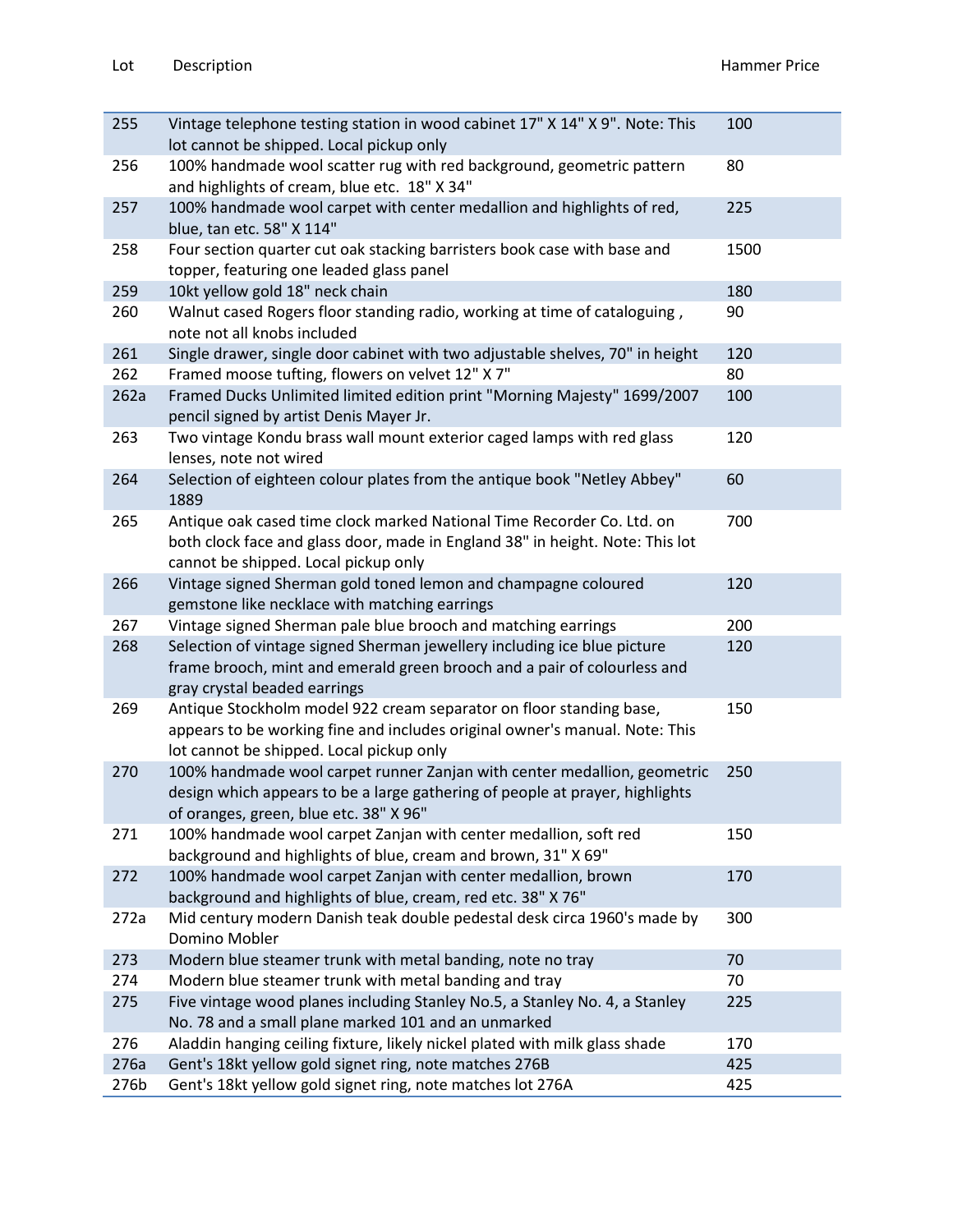| 277 | Soft paste Oriental style floor vase, note has crack at top but intact, 28" in<br>height. Note: This lot cannot be shipped. Local pickup only | 30 |
|-----|-----------------------------------------------------------------------------------------------------------------------------------------------|----|
| 278 | Three pairs of as new coloured pearl earrings including a studs and two with<br>silver shepard hooks                                          | 60 |
| 279 | Four pairs of as new coloured pearl earrings including two sets of studs and<br>two with shepard hooks.                                       | 50 |
| 280 |                                                                                                                                               |    |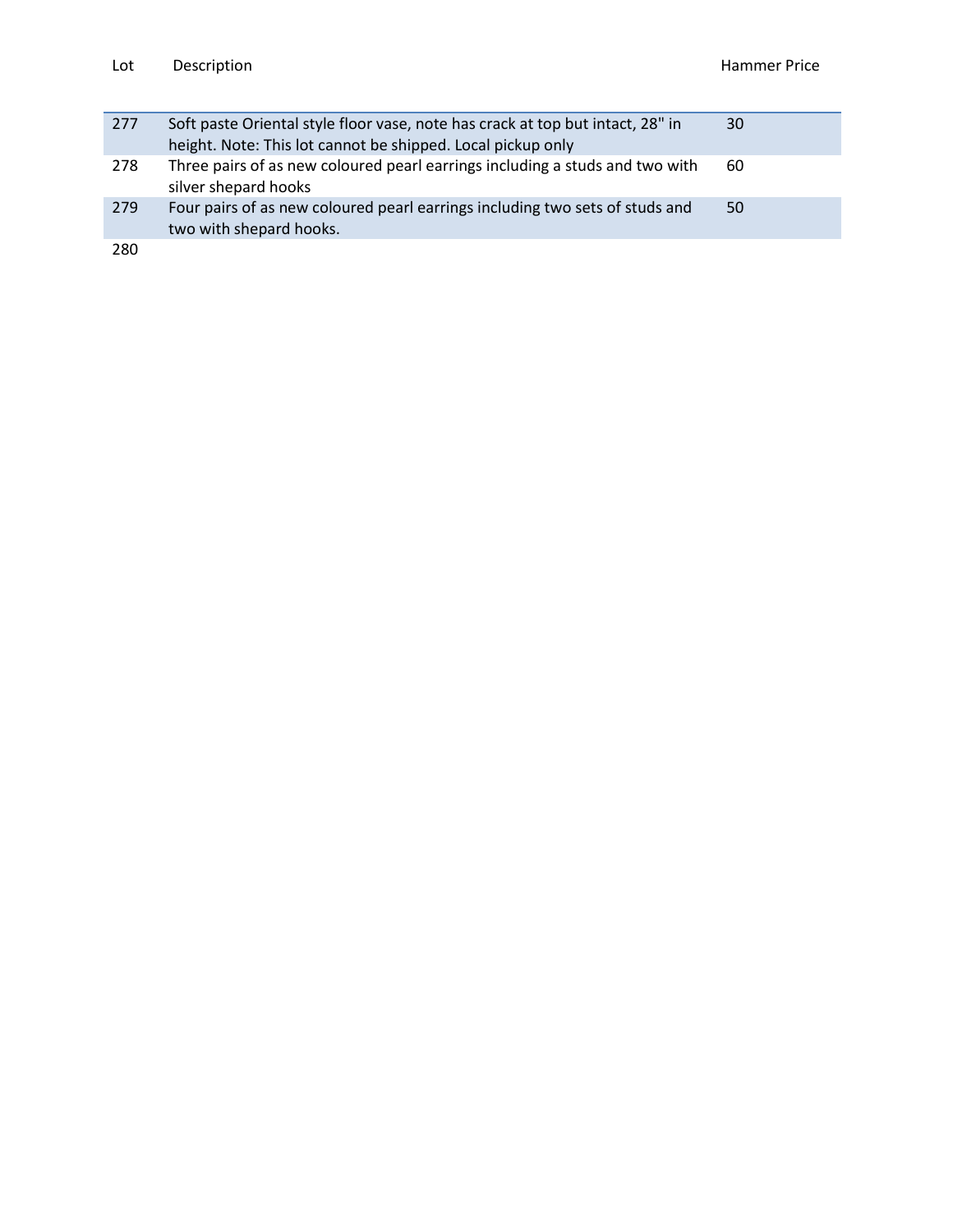| 297  | Antique Art Garland wood stove, appears to have had some restoration but<br>note glass has been replaced with clear acrylic so can not be used for<br>intended purpose with out replacement. Front nickel plated section marked<br>Art Garland No 300 and rear marked No. 58 Art Garland, The Michigan Stove<br>Company, Detroit, Chicago. Top finial depicts warrior with drawn sword. Note<br>left rear leg broken and is currently supported with block of wood. Note: This<br>lot cannot be shipped. Local pickup only | 650 |
|------|----------------------------------------------------------------------------------------------------------------------------------------------------------------------------------------------------------------------------------------------------------------------------------------------------------------------------------------------------------------------------------------------------------------------------------------------------------------------------------------------------------------------------|-----|
| 298  | Austen bronze type finished plaster sculpture "Family Values" by Alexander<br>Danel, 19" in height                                                                                                                                                                                                                                                                                                                                                                                                                         | 180 |
| 299  | Framed English Indenture dated 25th of November 1840 from the county of<br>York                                                                                                                                                                                                                                                                                                                                                                                                                                            | 160 |
| 300  | Antique brass fire extinguisher converted to electric table lamp                                                                                                                                                                                                                                                                                                                                                                                                                                                           | 40  |
| 301  | Mid 20th century walnut fall front secretaire with single drawer and fitted<br>interior-note one replaced interior soft wood drawer                                                                                                                                                                                                                                                                                                                                                                                        | 250 |
| 302  | Black and Decker 40v cordless edge trimmer and a Remington 110v corded<br>14" electric chainsaw. Both appear unused. Note: This lot cannot be shipped.<br>Local pickup only                                                                                                                                                                                                                                                                                                                                                | 130 |
| 303  | Toro rear self drive 190cc 22" rear bag lawn mower with Briggs & Stratton<br>engine, tested and working                                                                                                                                                                                                                                                                                                                                                                                                                    | 275 |
| 304  | Soapstone stone carved Inuit drummer signed by artist August Poitras, '91, 7"<br>in height                                                                                                                                                                                                                                                                                                                                                                                                                                 | 140 |
| 305  | Modern wrought iron and wood garden bench and two metal drinks tables<br>with tiled tops                                                                                                                                                                                                                                                                                                                                                                                                                                   | 180 |
| 306  | Four pieces of vintage coloured art glass including blue 15" tall dish and a<br>large orange glass vase 30" in height etc.                                                                                                                                                                                                                                                                                                                                                                                                 | 425 |
| 306a | Sterling silver pierced edge oval dish, 8" in length                                                                                                                                                                                                                                                                                                                                                                                                                                                                       | 130 |
| 307  | Delta model 23-681 quarter horse power 6" bench grinder, tested and<br>working. Note: This lot cannot be shipped. Local pickup only                                                                                                                                                                                                                                                                                                                                                                                        | 70  |
| 308  | Delta model 360255L 12" compound laser miter saw, tested and working.<br>Note: This lot cannot be shipped. Local pickup only                                                                                                                                                                                                                                                                                                                                                                                               | 110 |
| 309  | Solid cherry coffee table and round side table with cabriole feet made by<br>Gibbard                                                                                                                                                                                                                                                                                                                                                                                                                                       | 375 |
| 310  | Selection of concrete garden items including bird bath, two frogs and a turtle<br>with a chipped toe. Note: This lot cannot be shipped. Local pickup only                                                                                                                                                                                                                                                                                                                                                                  | 150 |
| 311  | Sterling silver 18" neck chain and sterling and turquoise pendant                                                                                                                                                                                                                                                                                                                                                                                                                                                          | 160 |
| 312  | Seven small framed antique black and white French etching, all from<br>unknown T.C.                                                                                                                                                                                                                                                                                                                                                                                                                                        | 110 |
| 313  | Gibbard mahogany center pedestal wine table and a Bombay footstool with<br>cabriole feet                                                                                                                                                                                                                                                                                                                                                                                                                                   | 130 |
| 314  | Framed original oil on canvas painting of a beach scene with figure signed by<br>artist K. Gastarini, 19 1/2" X 23 1/2"                                                                                                                                                                                                                                                                                                                                                                                                    | 140 |
| 315  | Vintage gilt framed "Portrait of a lady 1926" print by H.K. Forbes                                                                                                                                                                                                                                                                                                                                                                                                                                                         | 300 |
| 316  | Tray lot of china collectibles including vintage glazed pottery "Cookie Jug" 12"<br>in height, Poole pottery and Maruhun ware toast racks, Sandland ware<br>cheese keep, boxed Wade china cream and sugar plus a soapstone parent<br>and child carving 9" in height                                                                                                                                                                                                                                                        | 20  |
| 317  | Modern metal entry or bed end style bench, no cushion                                                                                                                                                                                                                                                                                                                                                                                                                                                                      | 50  |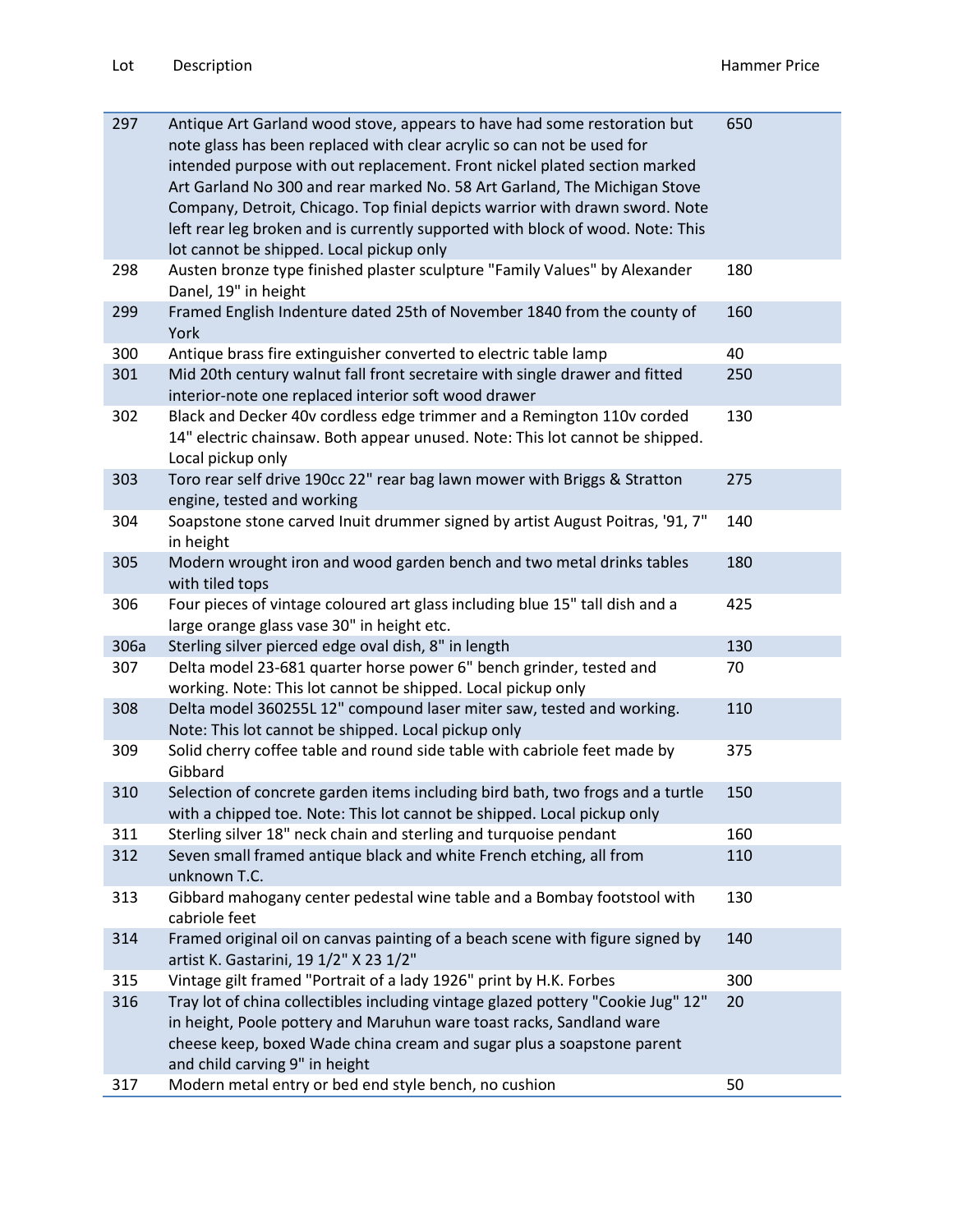| 14kt yellow gold and melee ruby ring, approximately 2.03cts of pink ruby                                                                                                                                                               | 250 |
|----------------------------------------------------------------------------------------------------------------------------------------------------------------------------------------------------------------------------------------|-----|
| gemstones                                                                                                                                                                                                                              |     |
| 9kt yellow gold oval shaped carved cameo brooch with attached bail to<br>convert to a pendant                                                                                                                                          | 90  |
| 14kt yellow gold and 4.75 ct marquise cut cabochon pink tourmaline<br>gemstone. Retail replacement value \$2,100.00                                                                                                                    | 275 |
| Antique English quarter cut oak fall front secretaire with fitted interior, two 700<br>drawers and base and leaded glass doors, 77" in height                                                                                          |     |
| Painted Coleman kerosene lamp with handpainted milk glass shade,<br>complete with built in pressure pump plus a brass hand pump                                                                                                        | 50  |
| Antique Edison Home phonograph, serial no. H205444 with ten wax cylinders 450<br>and large external horn marked Silk Finish Horn, note missing bracket to<br>attach to phonograph. Note: This lot cannot be shipped. Local pickup only |     |
| Selection of vintage Ball glass sealers with original zinc and glass lids, dating 70<br>from 1910-1933 including one with leaf style pattern run off, see photos                                                                       |     |
| Antique mahogany Sheraton style two door display cabinet with original<br>interior fabric covering, note- missing furthest left trim piece on exterior of<br>door, 66" in height                                                       | 275 |
| 14kt rose gold 22" neck chain                                                                                                                                                                                                          | 250 |
| Ladies 14kt yellow gold ring set with marquise cut emerald gemstone and<br>0.04ct accent diamond                                                                                                                                       | 120 |
| Delicate 10kt white gold and diamond ring set with 0.12cts of round diamond 120<br>gemstones                                                                                                                                           |     |
| Antique rosewood cantebury with single drawer and original metal castors                                                                                                                                                               | 120 |
| Antique bent wood chain with silver collar and handle accent dated July 19, 80<br>1902                                                                                                                                                 |     |
| Japanese Ceremonial military dagger with scabbord 18" in length                                                                                                                                                                        | 190 |
| Japanese Ceremonial military dagger with scabbord 17" in length                                                                                                                                                                        | 350 |
| Antique quarter cut oak dining table with heavy bulbous supports, 53" wide X                                                                                                                                                           |     |

81" long plus one 24" insert leaf, note will extend further plus six barley twist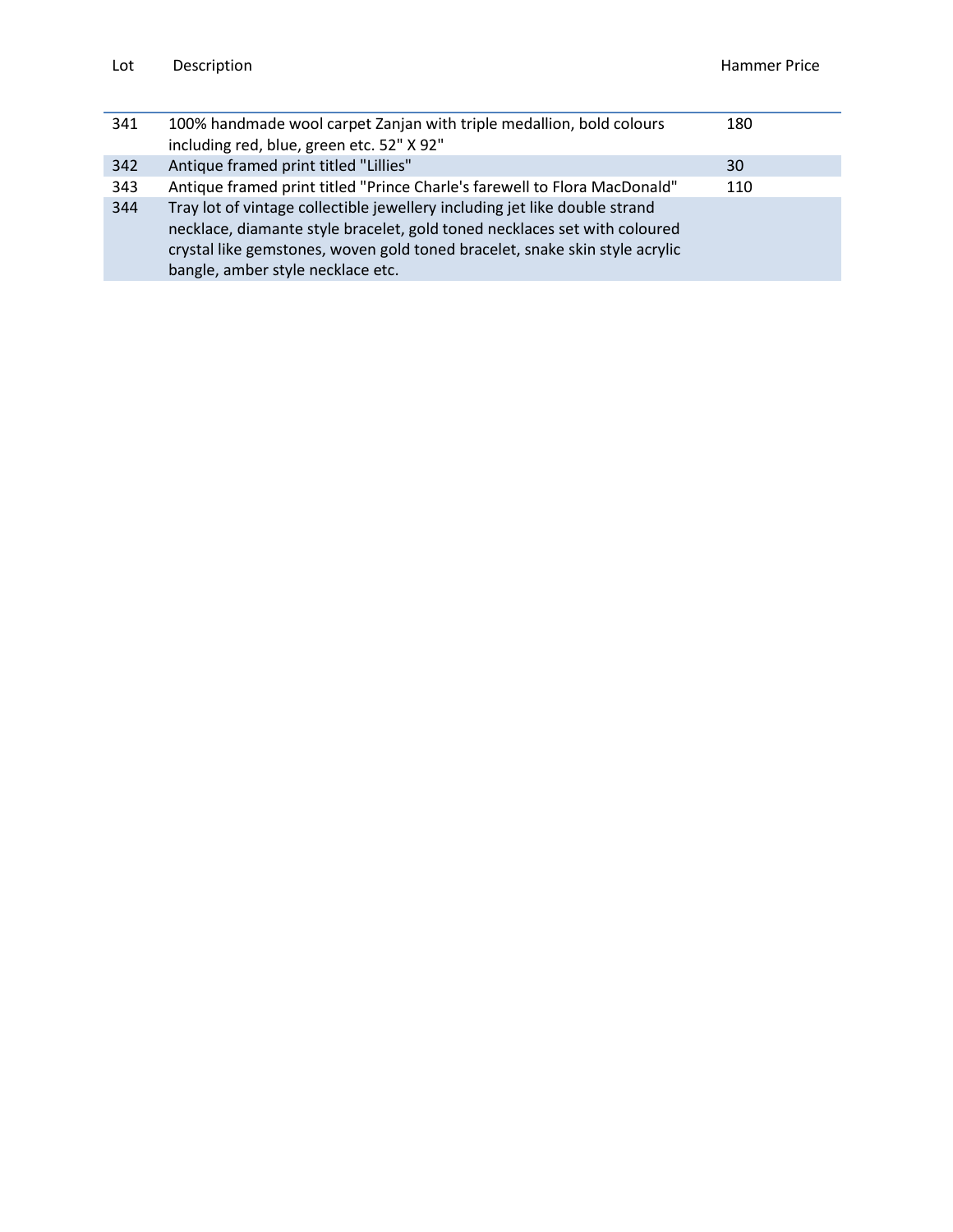| 365 | French style single door court cabinet with attached ormolu decoration,<br>parquet side panels and inlaid urn and floral motif door panel, 52" in height<br>and 54" wide | 225 |
|-----|--------------------------------------------------------------------------------------------------------------------------------------------------------------------------|-----|
| 366 | 100% handmade wool scatter rug with red background, overall geometric<br>design and highlights of cream and tan, 18" X 36"                                               | 100 |
| 367 | 100% handmade wool carpet runner Sabeh with red background, highlights<br>of blue, cream, green etc. 34" X 113"                                                          | 225 |
| 368 | 100% handmade wool carpet runner Mehravan with multiple medallions, soft<br>tones o 0 1 108.26.2 Tm0(m)-1(, gr)13(ee)-3(n)3(e)7(,(u)u)173(sin)5enc.ETQq1                 |     |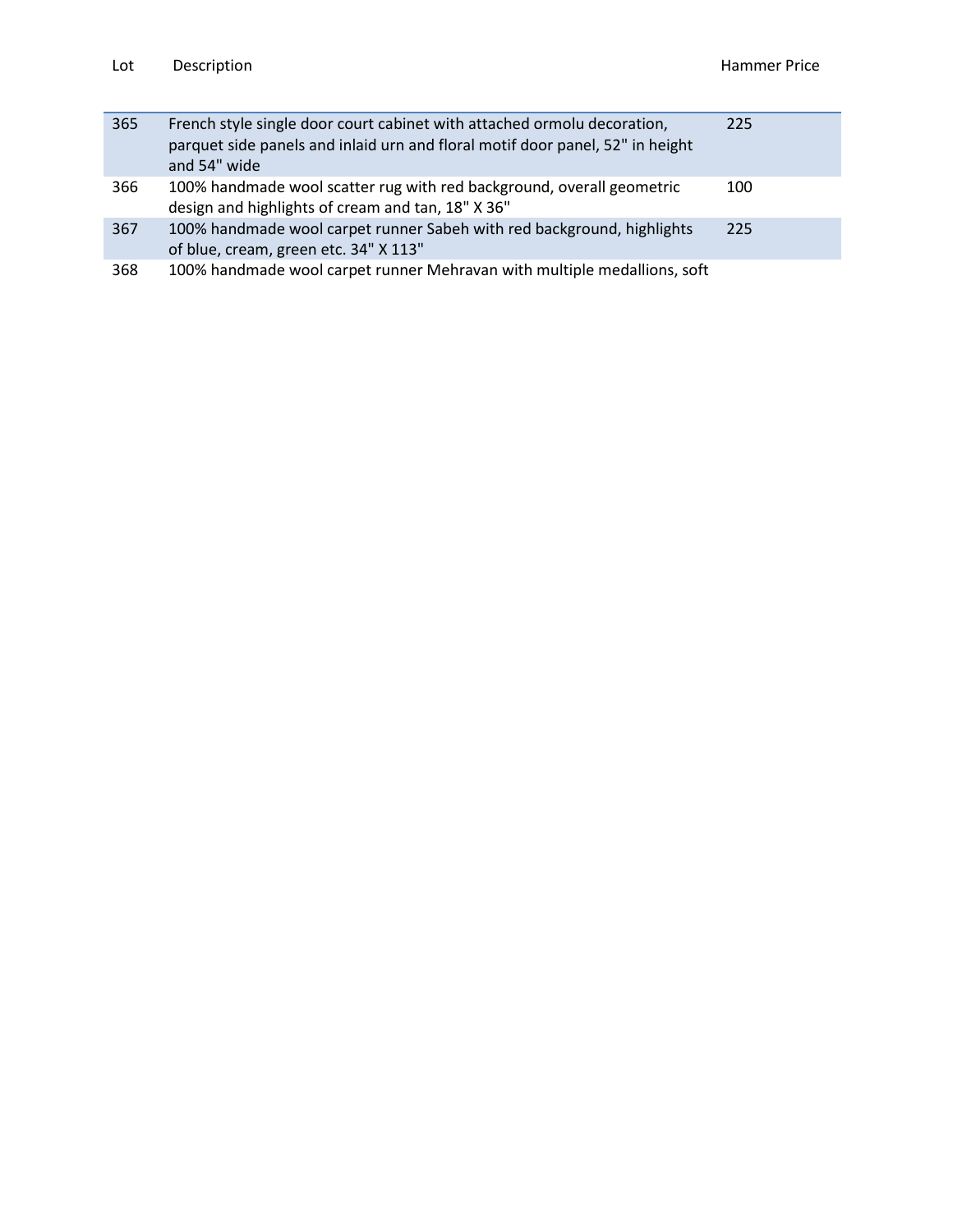| 387 | Two Inuit carvings including Argillite carved hunter 7" in height and green<br>soapstone bear                                                                                                                                                                                 | 100 |
|-----|-------------------------------------------------------------------------------------------------------------------------------------------------------------------------------------------------------------------------------------------------------------------------------|-----|
| 388 | 100% handmade wool carpet runner Sarab with multiple medallions, red<br>background and highlights of blues, greens etc. 42" X 131"                                                                                                                                            | 250 |
| 389 | 100% handmade wool carpet runner Sabeh with triple medallion, red<br>background in shades of blue, cream, tan etc. 40" X 122"                                                                                                                                                 | 225 |
| 390 | 100% handmade wool carpet runner Azarbijan with triple medallion, red<br>background and highlights of green, orange, blues etc. 45" X 146"                                                                                                                                    | 350 |
| 391 | 100% handmade wool carpet runner Hossien Abad with overall geometric<br>design, red background and highlights of green, pink, cream etc. 40" X 125"                                                                                                                           | 250 |
| 392 | Two mid century occasional tables including one with center pedestal and<br>matched grain top                                                                                                                                                                                 | 90  |
| 393 | Semi contemporary center pedestal 42" dining table with one 18" insert leaf<br>and ball and claw feet plus four arrowback dining chairs                                                                                                                                       | 200 |
| 394 | Selection of vintage mining lamps including Protector Lamp & Lighting Co.<br>Ltd, Type GR6S Safety Lamp, two miner's helmet lamps, a cast hanging oil<br>lamp and two small tin lamps                                                                                         | 170 |
| 395 | Selection of vintage mining lamps including an unmarked safety lamp, a cast<br>hanging oil lamp, two miner's helmet lamps and small tin oil lamps                                                                                                                             | 160 |
| 396 | Selection of vintage mining lamps including Koehler 289-1A Safety lamp with<br>key, note missing valve, a hanging cast oil lamp, two helmet lamps and two<br>small tin oil lamps                                                                                              | 180 |
| 397 | Antique burl walnut five drawer marble top sideboard with single cupboard<br>with raised panel door 43" wide                                                                                                                                                                  | 300 |
| 398 | Three gilt framed etchings including "The Stream, Cassioburg", one titled on<br>verso "In Loch Tulla" and one untitled                                                                                                                                                        | 40  |
| 399 | 100% handmade wool carpet runner with center medallion and red<br>background, highlights of blues, cream, pink etc. 43" X 120"                                                                                                                                                | 250 |
| 400 | 100% handmade wool carpet Sarab with double medallion and highlights of<br>burgundy, cream, green etc. 34" X 63"                                                                                                                                                              | 190 |
| 401 | 100% handmade wool Zanjan carpet with center medallion, red background<br>and overall floral design, highlights in orange, blue, cream etc. 37" X 67"                                                                                                                         | 150 |
| 402 | Framed acrylic on canvas painting of a figure in an alley in China town signed<br>by artist Bunker 24" X 18"                                                                                                                                                                  | 30  |
| 403 | Royal Doulton "Fontainebleu" H4978 china dinnerware including settings for<br>ten of dinner plates, ten luncheon plates and ten cups and saucers plus nine<br>sideplates                                                                                                      | 180 |
| 404 | Five unframed watercolour paintings all water scenes and all by artist R. H.<br>Millar and each 11" X 14", note one painting is double sized so you are<br>actually getting six paintings                                                                                     | 180 |
| 405 | Selection of crystal and porcelain including English made Mason's graduated<br>lidded jars, a matching potpourri dish and two plates plus six Edinburgh<br>crystal brandy glasses, small Mosen decanter with four glasses and a 8"<br>Rosenthal vase plus a pinwheel decanter | 110 |
| 406 | Antique gramophone horn labeled "Rex" TCoT, R.S.W.& S. 22" in length and<br>16" across top of horn                                                                                                                                                                            | 90  |
| 407 | Vintage leather travel bag made Hugh Carson, Ottawa, Canada                                                                                                                                                                                                                   | 120 |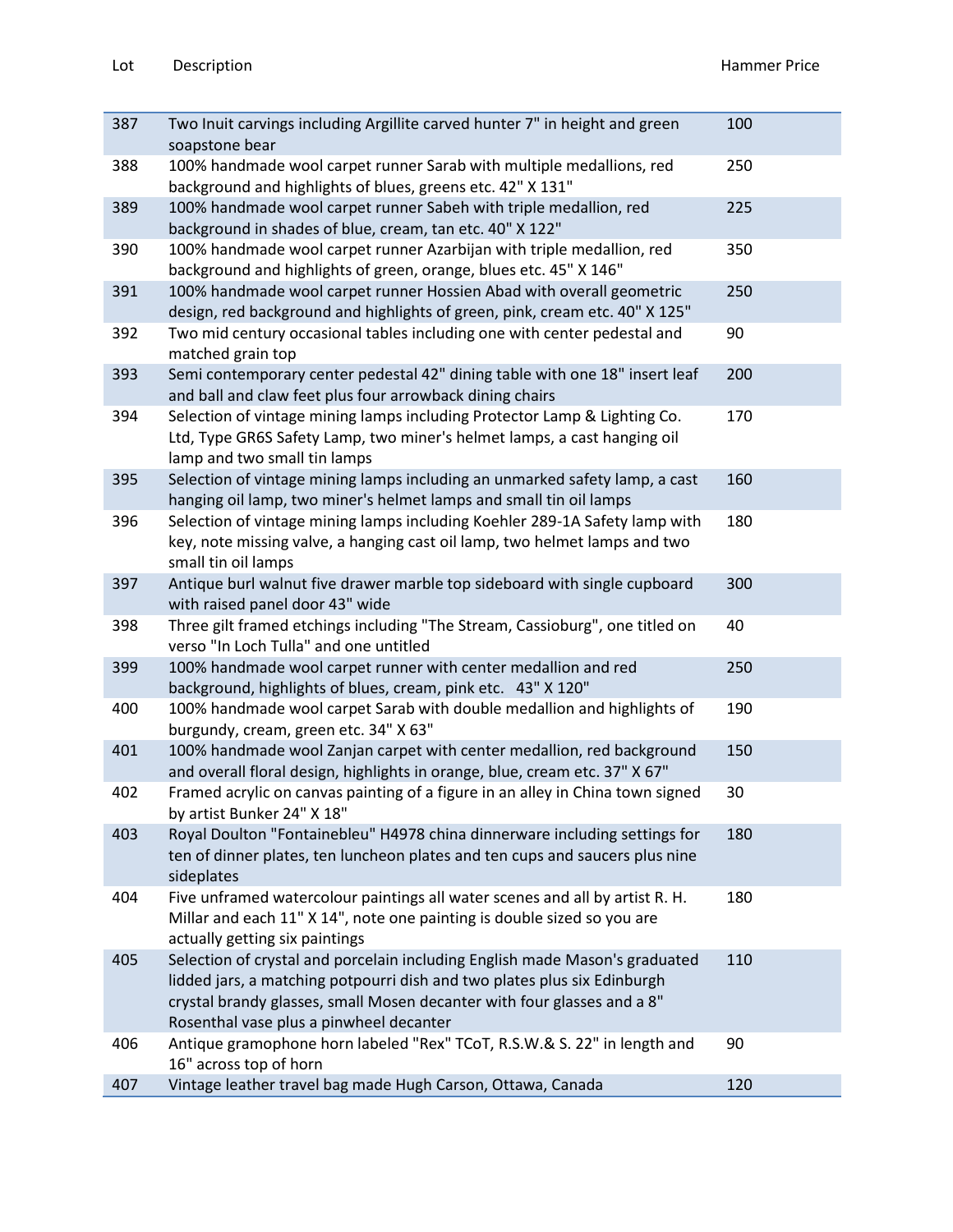| 408  | Carved soapstone reclining walrus signed by artist August Poitras '91, 7 1/2"<br>in height and 10" in length, note chip on rear foot                                                                                                                                                                               | 450 |
|------|--------------------------------------------------------------------------------------------------------------------------------------------------------------------------------------------------------------------------------------------------------------------------------------------------------------------|-----|
| 408a | Framed original acrylic on massonite abstract painting of two figures by South<br>African artist Joe Maseko, 12" X 24"                                                                                                                                                                                             | 110 |
| 409  | Twelve each of new in box Mikasa "Ebony Circle" china dinner ware including<br>dinner plates and salad/ side plates, 24 pcs. total                                                                                                                                                                                 | 70  |
| 410  | Shelf lot of collectibles including Port Merion "Magic City" china including two<br>coffee pots, ten cups and saucers, two open sugar and a cream jug plus two<br>large German made fruit motif chargers, six fruit motif dessert plates, a<br>boxed set of Oriental plates plus a small lacquered box of coasters | 70  |
| 411  | Oak framed original watercolour painting labeled on verso "Drive to the<br>Cotswold Farm" by artist Mary Masters, (9 1/2" X 13 1/2" oval                                                                                                                                                                           | 130 |
| 412  | Gilt and lacquered statue of Buddha and gilt and lacquered seated figure of<br>Kukyamuni, purportedly 17th century Tibet, 7" and one 9 1/2" high                                                                                                                                                                   | 190 |
| 413  | Antique quarter cut oak English sideboard with carved grape and leaf<br>decoration and triple mirrored backboard, note two of the pulls are not<br>original                                                                                                                                                        | 300 |
| 414  | Gilt framed print of a nude woman by Pierre Richards                                                                                                                                                                                                                                                               | 40  |
| 415  | Two cast metal bookends/ door stops including a minuteman and Priscilla<br>Mullins, box approximately 7 1/2" in height plus walrus tusk carved cribbage<br>board 19" in length                                                                                                                                     | 40  |
| 416  | Selection of vintage collectibles including red barn lantern, The Zinc King<br>washboard, an antique hammered copper pot with double handles, Primus<br>blow torch with soldering iron, small camp stove and four glass insulators,<br>various colours, Blue insulator coated                                      | 120 |
| 417  | Retail coffee station with single drawer                                                                                                                                                                                                                                                                           | 70  |
| 418  | Encapsulated cicadas insect 3 3/4" in height and a 10" white metal "Blessing<br>of Twin Dragons" hanging pendant                                                                                                                                                                                                   | 30  |
| 419  | Ink and watercolour album signed Tschi Pai-schi, purportedly early 20th<br>century and a embroidered dragon mounted in a frame                                                                                                                                                                                     | 20  |
| 420  | Ink on paper calligraphy scroll "Buddhism Script" in fitted box, purportedly<br>early 20th century                                                                                                                                                                                                                 | 40  |
| 421  | Three glass bell cloche domes, each on glazed pottery bases, two are 16" in<br>height and one is 10 1/2"                                                                                                                                                                                                           | 275 |
| 423  | Two framed limited edition wildlife prints including "The Final Call" pencil<br>signed by artist Ronnie Hedge 136/750 and an untitled wolf in the winter<br>print pencil signed by artist Kenneth A. Ferris, 328/650                                                                                               | 180 |
| 424  | Open work white metal spherical bead bracelet, a twisted bracelet and a<br>heavy white metal "Dual dragon" blessing necklace                                                                                                                                                                                       | 60  |
| 425  | Large selection of Christmas motif china dinnerware including twelve each of<br>dinner plates and side plates plus eleven Royal Doulton Christmas motif<br>collector's plates                                                                                                                                      | 50  |
| 426  | Branch coral pendant and a "Guardian Beast" coral pendant plus a green jade<br>bead prayer necklace 42" in length                                                                                                                                                                                                  | 80  |
| 427  | Southern Asian 108 bead Fresh water pearl Buddhism prayer necklace, 48" in<br>length                                                                                                                                                                                                                               | 150 |
| 427a | Framed limited edition Ducks Unlimited limited edition print "Maple Nell"<br>723/2008 pencil signed by artist Arlene Collins                                                                                                                                                                                       | 50  |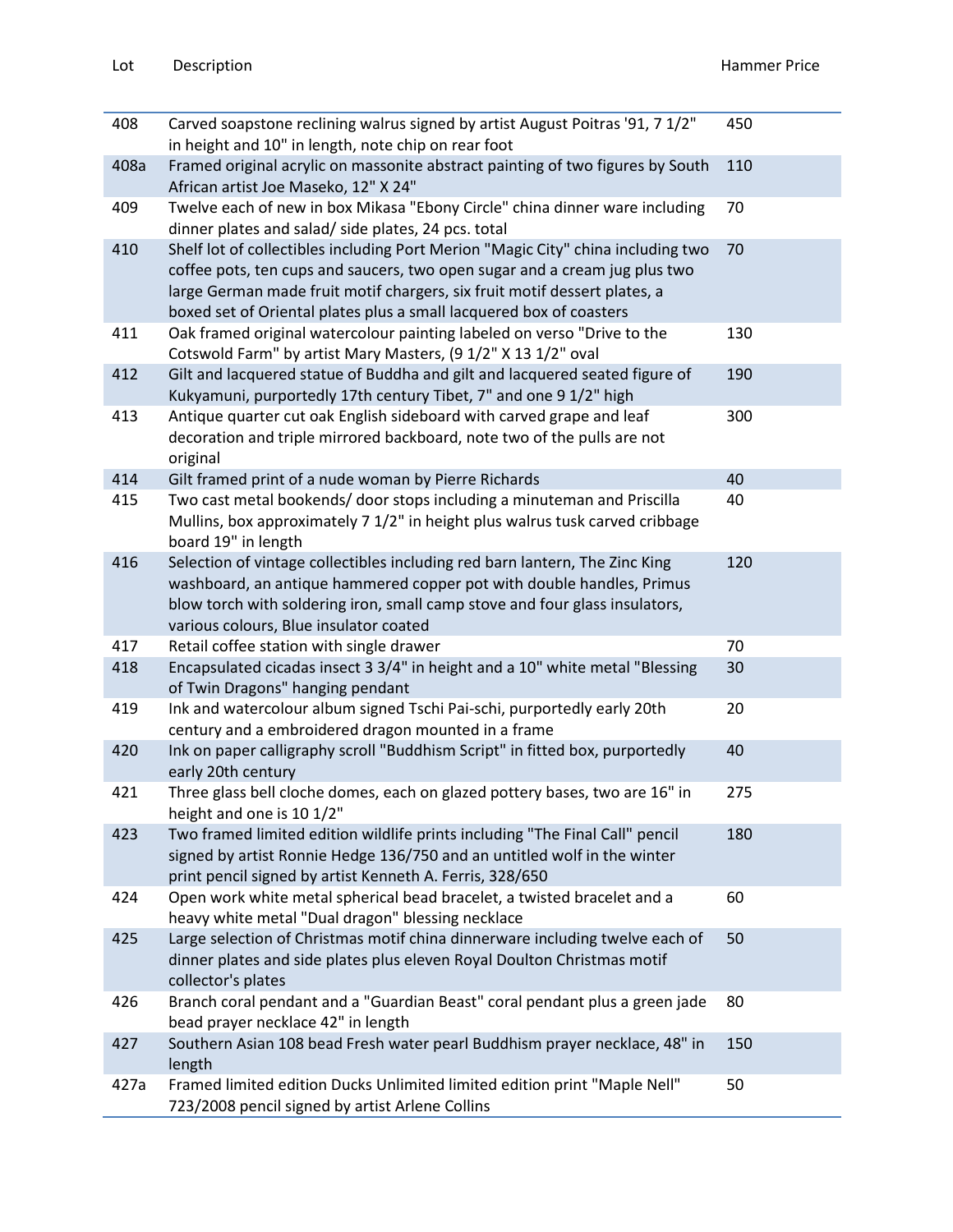| 428 | Walnut canteen containing twelve knives, ten each of tablespoons, dinner<br>forks and dessert forks, twenty seven teaspoons, six soup spoons, four<br>luncheon forks, five spreaders, four serving spoons, four serving forks, five<br>small ladels, and three pickle tridents etc. | 160 |
|-----|-------------------------------------------------------------------------------------------------------------------------------------------------------------------------------------------------------------------------------------------------------------------------------------|-----|
| 429 | 100% handmade wool carpet Zanjan with double medallion and highlights of<br>red, blue, cream etc. 29" X 102"                                                                                                                                                                        | 300 |
| 430 | 100% handmade wool carpet runner with quadruple medallion, blue<br>background and highlights of red, green, cream etc. 40" X 120"                                                                                                                                                   | 275 |
| 431 | 100% handmade wool carpet runner Savah with triple medallion, red<br>background and highlights of cream, blue etc. 38" X 115"                                                                                                                                                       | 225 |
| 432 | Five gallon Red Wing stoneware jug                                                                                                                                                                                                                                                  | 120 |
| 433 | Small antique gate leg, drop leaf table with bobbin turned supports                                                                                                                                                                                                                 | 120 |
| 434 | Selection of vintage collectible marbles ranging in size from 1/2" to 1 3/4",<br>approximately 130 count                                                                                                                                                                            | 60  |
| 435 | Selection of vintage collectible marbles ranging in size from 1/2" to 1 3/4",<br>approximately 130 count                                                                                                                                                                            | 60  |
| 436 | Selection of vintage collectible marbles ranging in size from 1/2" to 1 3/4",<br>approximately 130 count                                                                                                                                                                            | 60  |
| 437 | Ten new in box Artisan paint sets, each in wooden hinged box with sketch<br>pad, one canvas, twelve pack of acrylic paints, set of three brushes etc.                                                                                                                               | 130 |
| 438 | Pair of framed antique panel paintings including gypsy girl and boy, both<br>signed by artist (?) and both 20" X 15"                                                                                                                                                                | 60  |
| 439 | Pair of modern maple framed backless stools with upholstered seats                                                                                                                                                                                                                  | 30  |
| 440 | Antique mahogany dresser top swivel mirror                                                                                                                                                                                                                                          | 50  |
| 441 | Two Royal Doulton figurines including "Rebecca" HN4203 and "Lauren"<br>HN3975                                                                                                                                                                                                       | 110 |
| 442 | 100% handmade Hamden throw rug with center medallion, red background<br>and highlights of blue, cream and brown, 43" X 72"                                                                                                                                                          | 130 |
| 443 | 100% handmade Abadeh throw carpet with center medallion, red<br>background, blue, tan, orange highlights etc. 40" X 63"                                                                                                                                                             | 110 |
| 444 | 100% handmade wool Zanjan throw rug with triple medallion, red<br>background and highlights of green, blue and cream, 40" X 58"                                                                                                                                                     | 140 |
| 445 | 100% handmade Tabriz throw rug with pink background, center medallion<br>and highlights of green, sage, blue etc. 37" X 60"                                                                                                                                                         | 250 |
| 446 | 100% handmade wool Zanjan throw rug with triple medallion, red<br>background, highlights of blue, tan, green etc. 45" X 74"                                                                                                                                                         | 250 |
| 447 | 100% handmade Saveh wool area carpet with red background, highlights of<br>blue, cream, sage etc. 42" X 84"                                                                                                                                                                         | 160 |
| 448 | 100% handmade wool Mazlegan carpet with center medallion, red<br>background and highlights of blue and cream etc. 46" X 73"                                                                                                                                                         | 130 |
| 449 | 100% handmade Zanjan wool area carpet with center medallion in shades of<br>reds, blues, pink etc. 48" X 78"                                                                                                                                                                        | 250 |
| 450 | Pair of andirons with Grecian figures 17 1/2" in height                                                                                                                                                                                                                             | 80  |
| 451 | Selection J. G. Durand "Florence" frosted stemware including red wine, white<br>wine, appertif, champagne glasses etc. 19 pieces                                                                                                                                                    | 70  |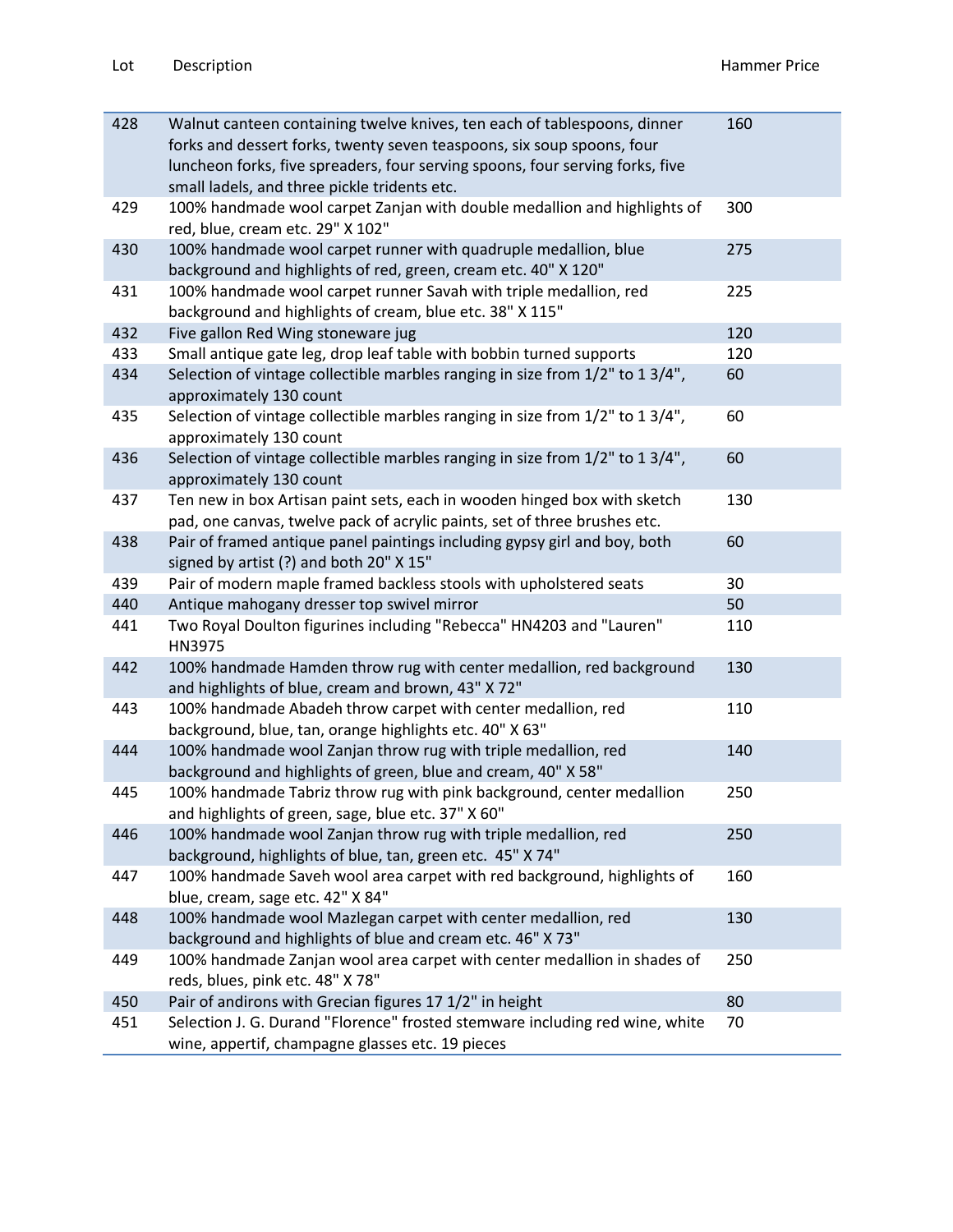| 452  | Tray lot of vintage and collectible wrist watches including Seiko quartz in<br>original box with manual, working at time of cataloguing, a vintage gold filled<br>THO Russell & Son, Liverpool pocket watch, missing crystal and not working,<br>plus a selection of watches, some working, most not and a gent's jewel box<br>and contents including cufflinks, rings including marine ivory carved fish motif<br>ring etc. | 170 |
|------|------------------------------------------------------------------------------------------------------------------------------------------------------------------------------------------------------------------------------------------------------------------------------------------------------------------------------------------------------------------------------------------------------------------------------|-----|
| 452a | Selection silver collectibles including sterling silver chaised bangle, sterling<br>silver and Wedgwood Jasperware ring, antique ink bottle with unusual<br>sterling silver screw top and collar, a 1953 English five shilling Queen's<br>Coronation collector's coin and a silverplate cigarette case                                                                                                                       | 170 |
| 453  | Selection of Royal Albert "Old Country Roses" china dinnerware including six<br>each of dinner plates, side plate, bread and butter, teacups and saucers, set<br>of sha4(er)-2(c)10(o11(es,)-4(sid)5(e)9()9(p)3(late,)-9(an)4(d)3(bu)4(en sugre                                                                                                                                                                              |     |
|      |                                                                                                                                                                                                                                                                                                                                                                                                                              |     |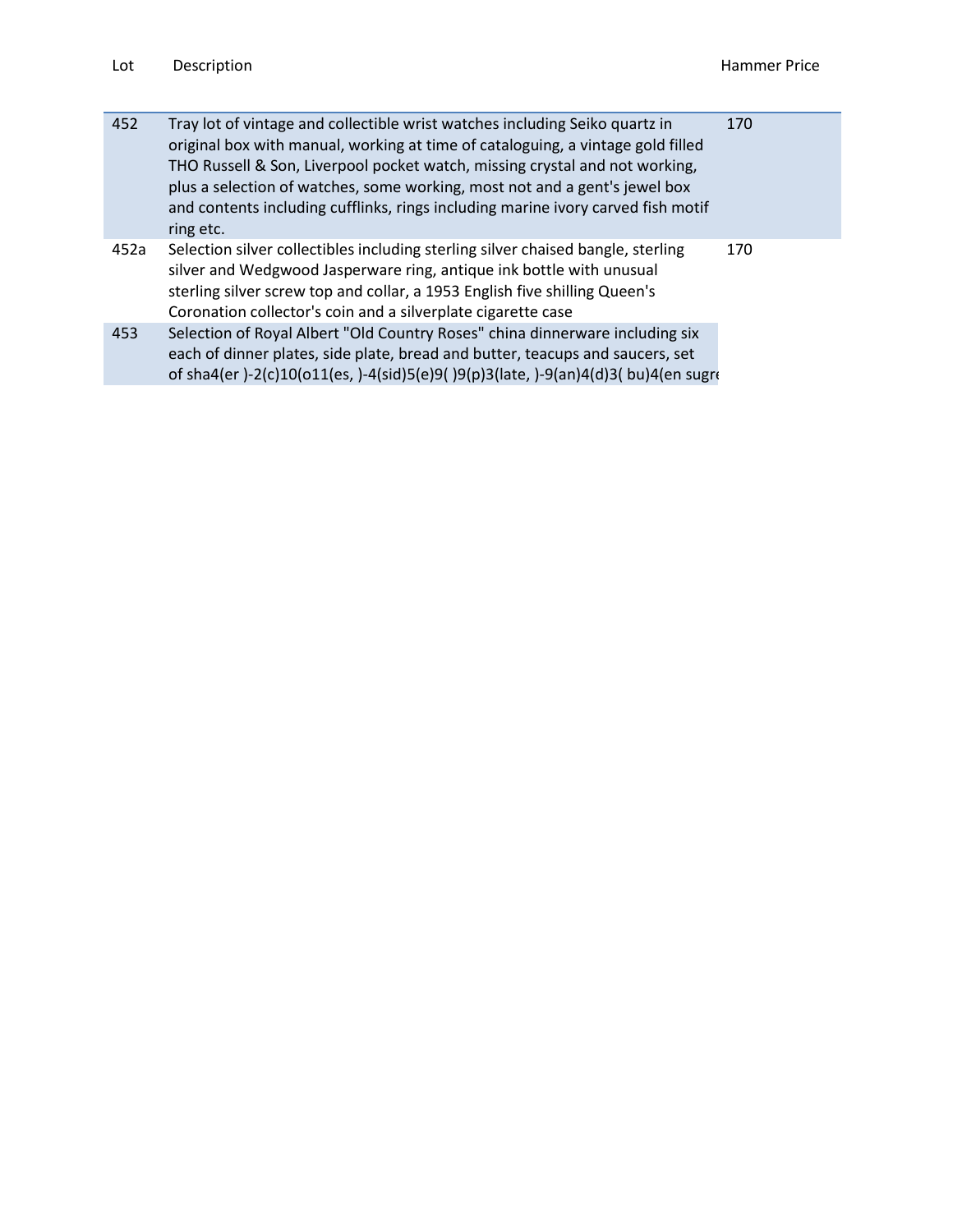| 468 | Three Inuit soapstone carvings including "Two Drum Dancers 2006" 4 1/2" in<br>height plus "Seal 2008" and a walrus, all signed Chief Carver                                                                                                                                                                                                                                                                                                                                           | 60  |
|-----|---------------------------------------------------------------------------------------------------------------------------------------------------------------------------------------------------------------------------------------------------------------------------------------------------------------------------------------------------------------------------------------------------------------------------------------------------------------------------------------|-----|
| 469 | Lenox Tower of the London from the Great Castles of the World collection<br>and a David Winters Cottages Inglenook Cottage 5" in height                                                                                                                                                                                                                                                                                                                                               | 30  |
| 470 | Heavy aluminium cast framed wall mirror, overall dimensions 33" in height<br>and 25" wide, note does not have any mounting brackets or wire                                                                                                                                                                                                                                                                                                                                           | 30  |
| 471 | Two framed prints including black and white lino cut titled "Fort Ethier,<br>Wetaskawin" by E. Joyce Wade '69 an artist proof Well Hung" by artist Chad<br>Coleman                                                                                                                                                                                                                                                                                                                    | 60  |
| 472 | Four wooden tall ships ranging in size from 15"-17", note these items are not<br>available for shipping                                                                                                                                                                                                                                                                                                                                                                               | 130 |
| 473 | Selection of collectibles including a pair of vintage leather cricket gloves a<br>suede bag filled with vintage collars, boxed shaving razor, miniature cockoo<br>clock and a wooden ship's lamp                                                                                                                                                                                                                                                                                      | 50  |
| 474 | Vintage pressed steel Santa Fe No. 21 double engine train made by Marx<br>circa 1950, O gauge, both together measure 25"                                                                                                                                                                                                                                                                                                                                                              | 80  |
| 475 | Royal Doulton 15 1/2" charger featuring Arundel Castle, purportedly circa<br>early mid 20th century                                                                                                                                                                                                                                                                                                                                                                                   | 30  |
| 476 | Vintage Aladdin aluminium oil lamp with wall bracket, clear hurricane and<br>paper shade and a milk glass lamp with gold eagle, clear hurricane and<br>hobnail milk glass shade                                                                                                                                                                                                                                                                                                       | 80  |
| 477 | Two hours of technical support for computer hardware, repair, maintenance<br>or upgraded performed by and donated by Analytix Management Consulting,<br>Sherwood Park. This item is being on behalf of the Support fund for Adults<br>with Disabilities, and will be sold sellers commission free with all monies<br>including applicable buyers premium to be forwarded to the registered<br>charity                                                                                 | 40  |
| 478 | A family pass to Edmonton Valley Zoo and a City of Edmonton throw blanket,<br>donated by the City of Edmonton. This item is being on behalf of the Support<br>fund for Adults with Disabilities, and will be sold sellers commission free with<br>all monies including applicable buyers premium will be forwarded to the<br>registered charity                                                                                                                                       | 50  |
| 479 | Web hosting package including a Dot.ca or Dot. com domain registration for<br>two years, shared webhosting for two years, up to three domain email<br>accounts and up to five designed web pages performed and donated by<br>ATACosa Consulting Group. This item is being on behalf of the Support fund<br>for Adults with Disabilities, and will be sold sellers commission free with all<br>monies including applicable buyers premium to be forwarded to the<br>registered charity | 60  |
| 480 | Song Master recording package including working with the Catalyst<br>Production team to record a full produced song for release from their<br>Edmonton Studio, certitifcate expires October 31, 2021, approximate value<br>\$3,000.00. This item is being on behalf of the Support fund for Adults with<br>Disabilities, and will be sold sellers commission free with all monies including<br>applicable buyers premium to be forwarded to the registered charity                    | 400 |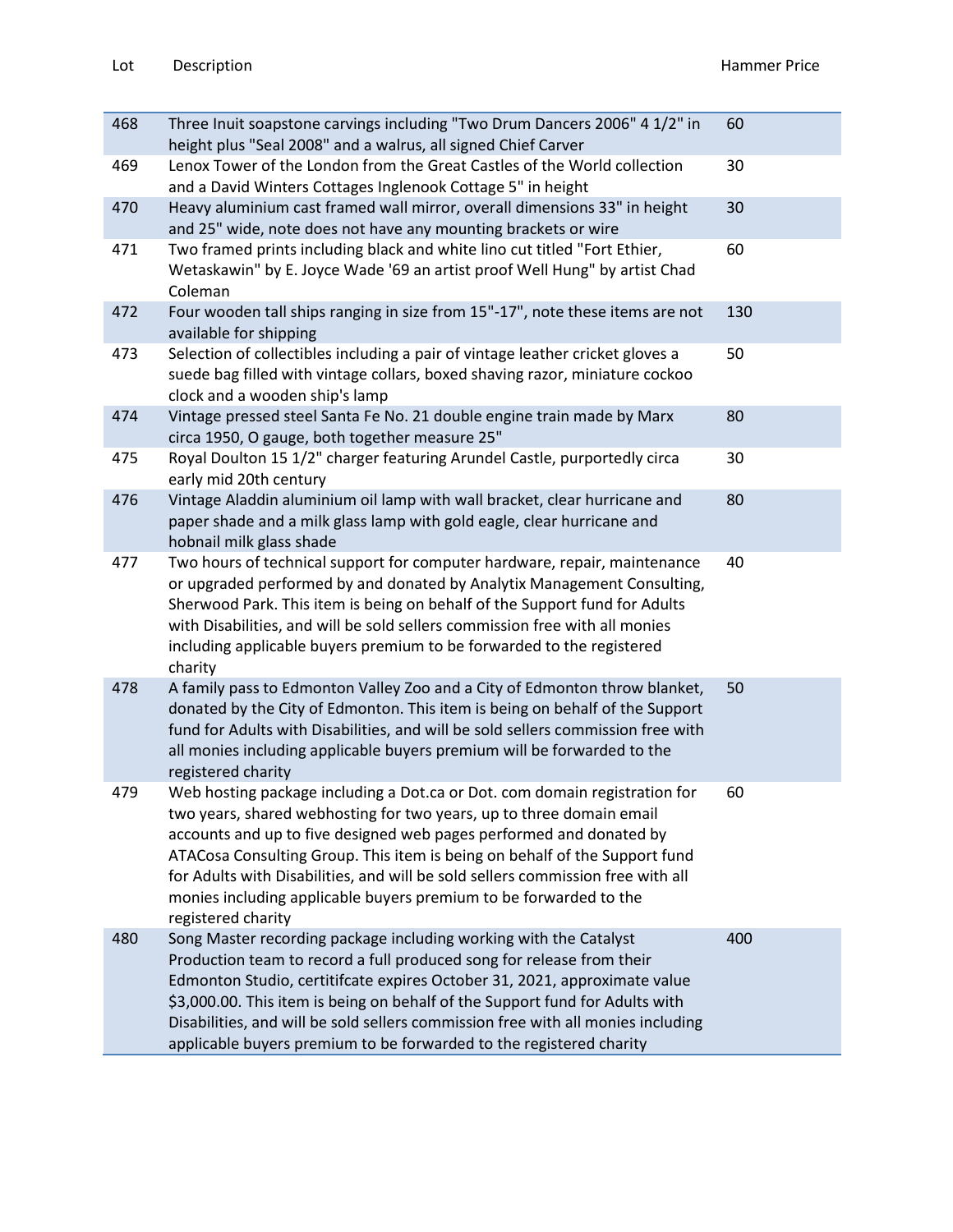| 480a | Colleen Rae music package including two signed CDs; Look At Her Go and<br>Holding onto Life and a signed promo photo. This item is being on behalf of<br>the Support fund for Adults with Disabilities, and will be sold sellers<br>commission free with all monies including applicable buyers premium to be<br>forwarded to the registered charity | 20  |
|------|------------------------------------------------------------------------------------------------------------------------------------------------------------------------------------------------------------------------------------------------------------------------------------------------------------------------------------------------------|-----|
| 481  | Two gilt framed round wreath motif wall mirrors, overall dimensions, 31" in<br>height and 26" wide                                                                                                                                                                                                                                                   | 275 |
| 482  | Edison oak cased tabletop gramophone with built in speaker, including ten<br>wax cylinder, working but might need adjustment or perhaps just new<br>needle. Note: This lot cannot be shipped. Local pickup only                                                                                                                                      | 275 |
| 483  | Selection of vintage and antique collectibles including an German enamel<br>clock face with attached mechanism, vintage berry pickers, glass insulator,<br>vintage ice skates, metal canteens, camp stove, a Wagner No.8 waffle iron<br>etc.                                                                                                         | 80  |
| 484  | Vintage wooden beer keg made by Manitoba Co-op, Winnipeg Manitoba for<br>Edmonton Breweries, complete with stand, 16" in length                                                                                                                                                                                                                      | 80  |
| 485  | English barley twist extending fireplace fender, 40" - 52" inside dimension<br>plus a bellows and a brass companion set                                                                                                                                                                                                                              | 170 |
| 486  | Selection of collectible including Old Country Roses tiered cake plate,<br>corporate seal, crystal rosebowl and footed bowl, Cornflower crystal vase and<br>four claret glasses, cobalt divided server, silverplate boxed fish server set,<br>cobalt glass liners etc.- note no shipping                                                             | 90  |
| 487  | Six pieces of vintage Blue Mountain pottery including 13" dog, two flower<br>vases, lidded coffee pot, two small dishes                                                                                                                                                                                                                              | 40  |
| 488  | Veridite stone carving of two elephants signed by artist R. Jobarama 9 1/2" in<br>length                                                                                                                                                                                                                                                             | 50  |
| 489  | Antique brass coal hod with lion's head handles and paw feet plus an oak<br>framed bevelled hall mirror with four cast hook, note one hook not original,<br>42" wide                                                                                                                                                                                 | 150 |
| 490  | 100% handmade wool carpet Hamdan with center medallion, red background<br>and geometric floral, highlights of blue, cream, tan etc. 41" X 120"                                                                                                                                                                                                       | 225 |
| 491  | 100% handmade wool carpet runner Hamdan with center medallion, red<br>background and highlights of black, cream etc. 36" X 117"                                                                                                                                                                                                                      | 250 |
| 492  | 100% handmade wool carpet runner Zanjan with double medallion, red<br>background and highlights of cream, black etc. 38" X 112"                                                                                                                                                                                                                      | 140 |
| 493  | Vintage button tufted full sized sofa with carved show wood, note upholstery<br>is quite dirty                                                                                                                                                                                                                                                       | 60  |
| 494  | Two parlour chairs including one vintage button tufted and one Victorian<br>slipper chair                                                                                                                                                                                                                                                            | 90  |
| 495  | Three modern metal framed dining chairs with upholstered seats                                                                                                                                                                                                                                                                                       | 20  |
| 496  | Three Royal Doulton figurines including Maureen HN2481, Autumn Breezes<br>HN1934 and Julia HN2705                                                                                                                                                                                                                                                    | 110 |
| 497  | Antique Industrial Singer sewing machine, not tested at time of cataloguing                                                                                                                                                                                                                                                                          | 60  |
| 498  | Two 10" Robert Tonner tiny Kitty Collier dolls, both with original hang tags                                                                                                                                                                                                                                                                         | 20  |
| 499  | Two 16" Mel Odom Gene dolls including Savannah with original hang tag                                                                                                                                                                                                                                                                                | 50  |
| 500  | Two 16" Mel Odom Gene dolls including Don't Fence Me In, both with<br>original hang tags                                                                                                                                                                                                                                                             | 30  |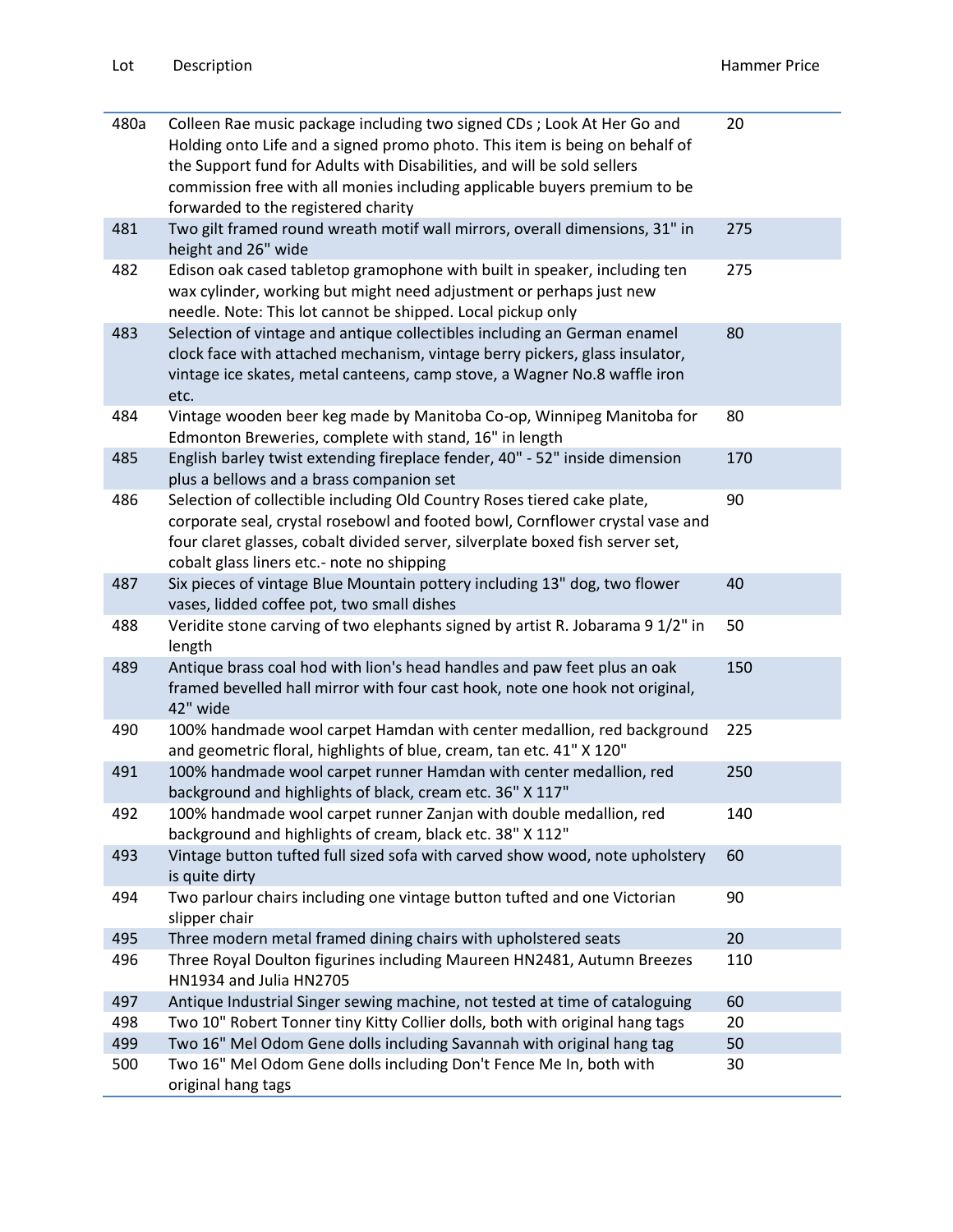| 501  | Small smoker's cabinet with single door with attached carving and book                                                                                                                         | 80  |
|------|------------------------------------------------------------------------------------------------------------------------------------------------------------------------------------------------|-----|
|      | storage in trestle base plus an oval coffee table                                                                                                                                              |     |
| 502  | Two 10" Robert Tonner Tiny Kitty Collier dolls both with original hang tags                                                                                                                    | 40  |
| 503  | Two 11" Denis Bastien dolls including School Days Leeann and Leneda in<br>Winter Wonderland outfit                                                                                             | 50  |
| 504  | Four vintage 12" Madame Alexander dolls including Through The Years with<br>Gigi dolls no. 2, no.5 and no.6, Currier & Ives series Crystal Palace and                                          | 10  |
| 505  | Six tier corner shelf unit and flip seat organ bench                                                                                                                                           | 90  |
| 505a | Framed limited edition print titled "Two Little Guys" 877/1000 pencil signed<br>by artist Glen Olson                                                                                           | 225 |
| 506  | 100% handmade wool carpet runner Savah with triple medallion, red<br>background and highlights of blues, cream etc. 40" X 117"                                                                 | 160 |
| 507  | 100% handmade wool scatter rug with red background and fringing 18" X 38"                                                                                                                      | 50  |
| 508  | 100% handmade wool carpet with double medallion and red background,<br>highlights of blues, brown etc. 53" X 113"                                                                              | 180 |
| 509  | Painted concrete garden gnome 19" in height, note he is a hunter with<br>binocular and a double barrel shotgun                                                                                 | 60  |
| 510  | Pair of mounted antlers and a clay oil lamp                                                                                                                                                    | 30  |
| 511  | Three prints including gilt framed tavern scene, gilt framed stable and an<br>antique print titled "Cavalier"                                                                                  | 70  |
| 512  | Artist reproduction Bleuette doll made by Jayme Best, porcelain head on<br>wood body, glass eyes and mohair wig 11 1/2" in height                                                              | 30  |
| 513  | Three collectible dolls including 16" Robert Tonner Esme doll, boxed special<br>edition Native American Barbie, and Helen Kish for American Girl Dolls of<br>Many Lands Leyla 1720 Turkey      | 40  |
| 514  | Pair of vintage wooden snowshoes, 39" in length                                                                                                                                                | 60  |
| 515  | Two artworks including framed coloured pencil African portrait initialled by<br>artist T.V. B. 13" X 11" and a carved wooden wall plaque of three African<br>figures, no artist signature seen | 10  |
| 516  | Two vintage oil lamps including one colourless and one blue and white plus<br>one lantern                                                                                                      | 50  |
| 517  | Six piece patio furniture set including two seater settee, two chairs and three<br>tables                                                                                                      | 425 |
| 518  | Antique framed group of nude figures no artist signature seen, 33" X 26"                                                                                                                       | 90  |
| 519  | Framed acrylic on canvas painting of a trail riders and horses, signed by artist<br>A. (August) Natannah '71, 17" X 24"                                                                        | 20  |
| 520  | Framed oil on canvas painting titled on verso "Three Sisters" and signed by<br>artist R. D. (Robert) McLean '75, 24" X 36"                                                                     | 200 |
| 521  | Selection of artisan pottery including 12" center bowl, note kiln stress cracks<br>plus a selection of bowls and a lidded cannister                                                            | 40  |
| 522  | Kerosene heater marked Union with two irons including sadiron                                                                                                                                  | 80  |
| 523  | Kerosene heater with two sadirons                                                                                                                                                              | 60  |
| 524  | Two gas iron warmers with irons and a Primus three sided stove top heater<br>with four irons, six irons in total                                                                               | 130 |
| 525  | Craftsman 6 hsp. 60 ltre. wet/dry shop vac.                                                                                                                                                    | 70  |
| 526  | Lidded five gallon Medalta crock . Note: This lot cannot be shipped. Local<br>pickup only                                                                                                      | 325 |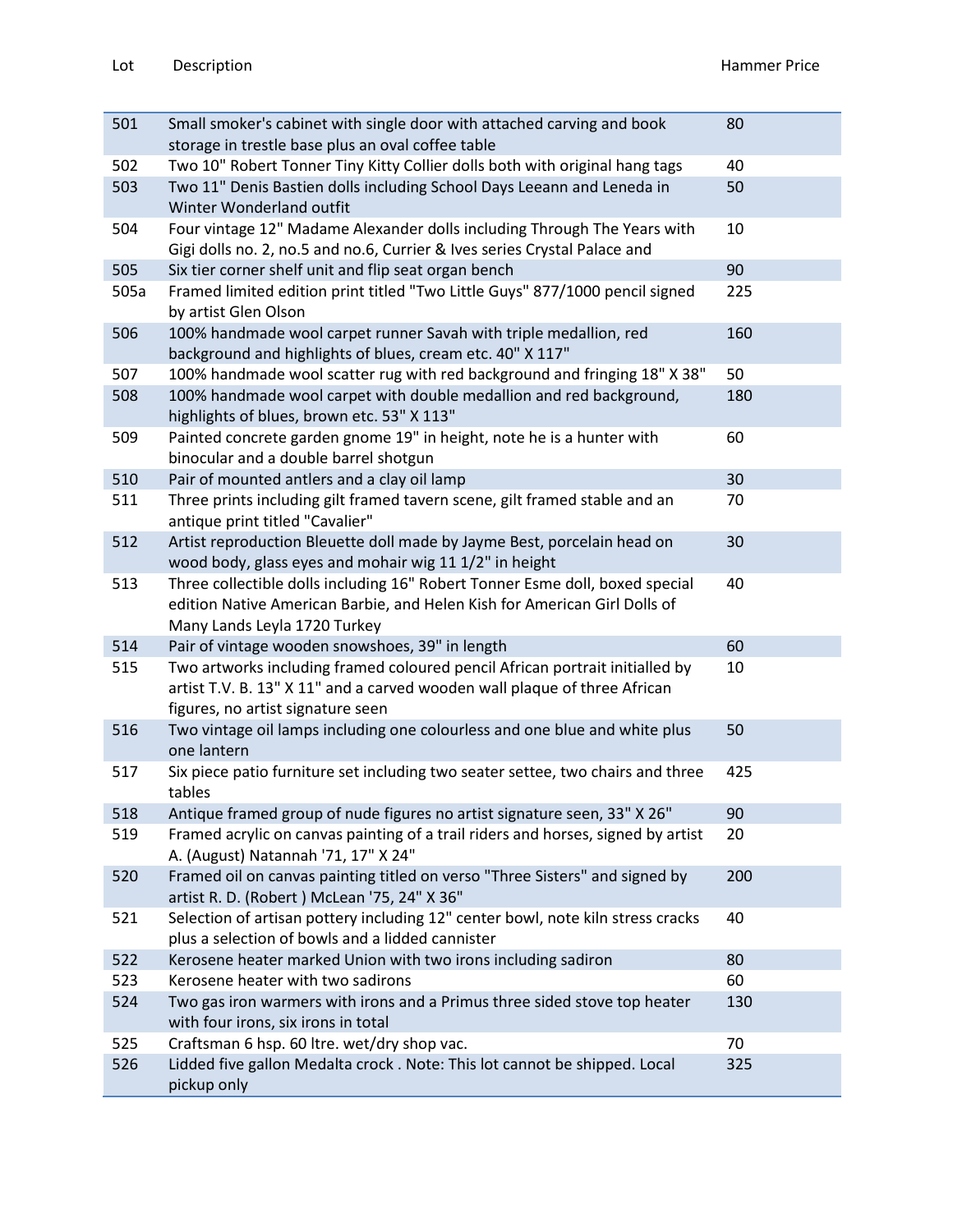| 527 | Two framed limited edition prints including abstract tablescape 57/100 and<br>"Dragon fly with screen" by artist Carolyn Houg 1/1                                                                                                         | 20  |
|-----|-------------------------------------------------------------------------------------------------------------------------------------------------------------------------------------------------------------------------------------------|-----|
| 528 | 100% handmade wool carpet runner Hamdan with center medallion, brick<br>background and highlights of blues, black, cream etc. 33" X 120"                                                                                                  | 225 |
| 529 | 100% handmade wool carpet runner Sarab with multiple medallions and<br>highlights of red, blue and brown, 39" X 113"                                                                                                                      | 200 |
| 530 | 100% handmade wool carpet Sarab with triple medallion, soft red<br>background and highlights of green, blue and cream 42" X 86"                                                                                                           | 190 |
| 531 | Oak cased Northern Electric hand crank wall phone, no battery. Note: This lot<br>cannot be shipped. Local pickup only                                                                                                                     | 110 |
| 532 | Selection of vintage collectibles including heavy cast rooster door stop, Swiss<br>Thun 16" charger, note repair, plus a wooden artist dummy and a pair of<br>heavy metal candle sticks                                                   | 30  |
| 533 | Four piece mid 20th century walnut bedroom suite including mirrored vanity,<br>mirrored four drawer dresser, five drawer highboy and double sized<br>headboard and footboard, note no rails with bed and finish to all pieces is<br>rough | 475 |
| 534 | Gilt framed original watercolour landscape with cattle signed by artist R.<br>Joblin, 15" X 11 1/2"                                                                                                                                       | 80  |
| 535 | An ink and watercolour painting album featuring birds, purportedly 20th<br>century and an ink and watercolour painting album signed Li K'o-Jan, also<br>purportedly 20th century                                                          | 30  |
| 536 | Red Scholar brush washer, purportedly late 19th century 4" in diameter and a<br>sealed Oriental Collector's art scroll, mid 20th century purportedly                                                                                      | 40  |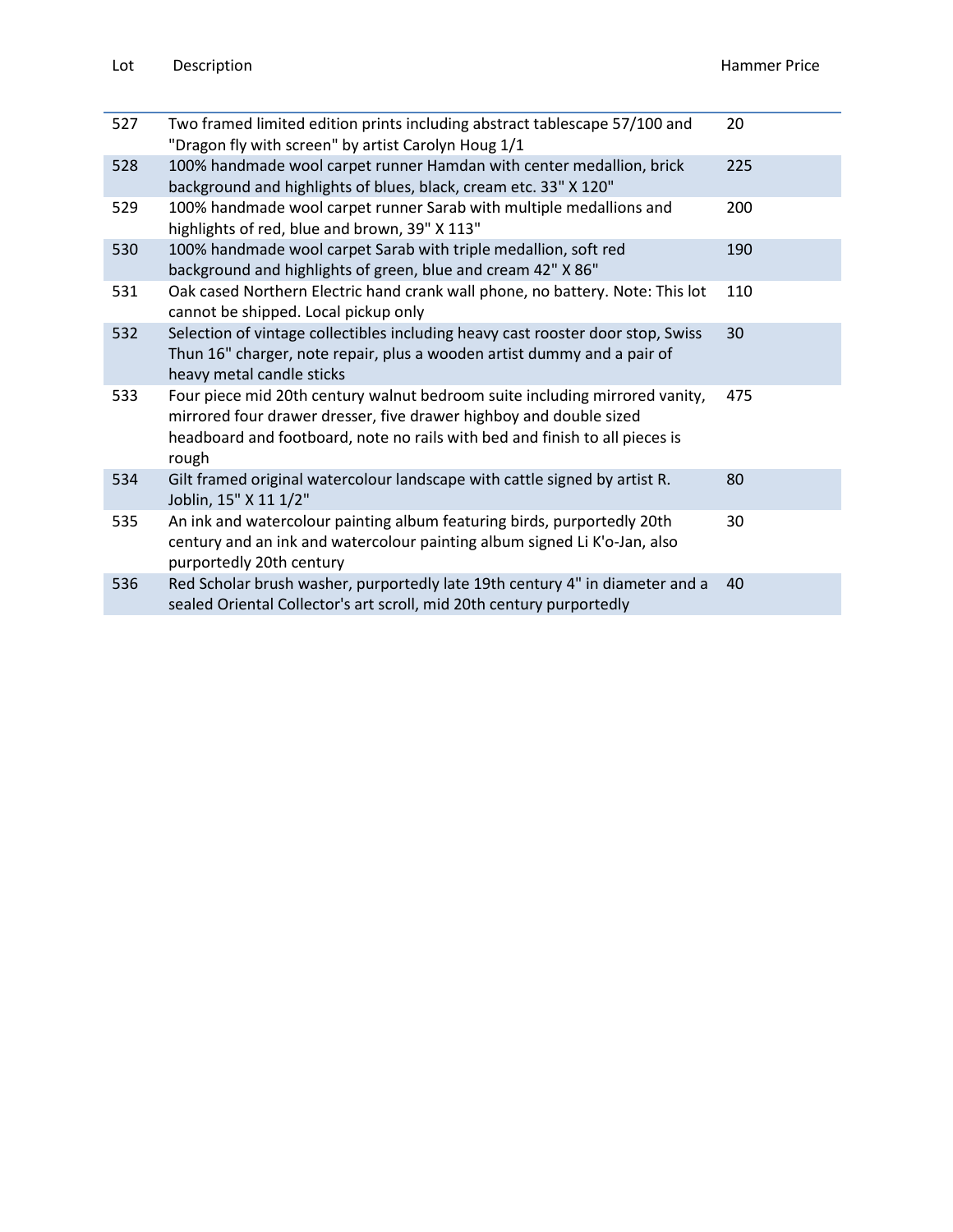| 547 | Large selection of vintage collectible marbles ranging in size from 1/2" to 1<br>3/4"                                                                                                                                                                                                                    | 60  |
|-----|----------------------------------------------------------------------------------------------------------------------------------------------------------------------------------------------------------------------------------------------------------------------------------------------------------|-----|
| 548 | Selection of vintage collectible marbles ranging in size from 1" to 1 3/4",<br>approximately 60 count                                                                                                                                                                                                    | 70  |
| 549 | Camp Chef "Lewis & Clark" heavy cast D014 camp stew pot with lid and lid<br>remover                                                                                                                                                                                                                      | 130 |
| 550 | Framed original watercolour painting painting labeled on verso "Hampshire<br>Village in Snow" 9 1/2" X 13 1/2" oval by artist Mary Masters                                                                                                                                                               | 140 |
| 551 | 100% handmade wool carpet runner Hamdan with double medallion, red<br>background and highlights of blue, brown, cream etc. 36" X 109"                                                                                                                                                                    | 180 |
| 552 | 100% handmade wool carpet Hamdan with floral design, red background and<br>highlights of gold, cream etc. 53" X 73"                                                                                                                                                                                      | 275 |
| 553 | 100% handmade wool carpet Baluchi runner with triple medallion and<br>highlights of red, blue, cream etc. 20" X 61"                                                                                                                                                                                      | 225 |
| 554 | Faux beeswax bracelet and a jadeite bangle                                                                                                                                                                                                                                                               | 50  |
| 555 | Two bracelets including jadeite and beaded beaded braclet with beeswax<br>style beads                                                                                                                                                                                                                    | 20  |
| 556 | Sino-Tibetan Dzi bead ceremonial bracelet                                                                                                                                                                                                                                                                | 150 |
| 557 | Framed Ducks Unlimited limited edition print dated 2001, "Hare Beware"<br>2162/3000 pencil signed by artist Nick May                                                                                                                                                                                     | 70  |
| 558 | Three wooden tall ships ranging in size from 12"-16", note these items are<br>not available for shipping                                                                                                                                                                                                 | 130 |
| 559 | Antique metal bound oak barrel 17" in height with attached handles branded<br><b>CPR</b>                                                                                                                                                                                                                 | 130 |
| 560 | Selection of collectibles including five CN Hotels dishes made by Royal<br>Doulton, note chip to edge of one bowl, a stoneware bottle marked<br>Vulcanizing Solution, The Good Year Tire & Rubber Co., a Sodium Sulfate<br>bottle and an antique motion lamp in non-working condition                    | 80  |
| 561 | Selection of silverplate flatware including eight each of dinner knives, dinner<br>forks, dessert forks, tablespoons and teaspoons, two serving spoons, salad<br>servers, pickle fork and spreader plus a sugar spoon                                                                                    | 70  |
| 562 | Four comodes including Wedgwood & Co., Alfred Meakin, Johnson Bros. plus<br>a lidded ceramic comode                                                                                                                                                                                                      | 50  |
| 563 | Framed original watercolour painting of a Oriental pagoda signed by artist<br>Yokotsuka, 19" X 13"                                                                                                                                                                                                       | 150 |
| 564 | Gilt framed original watercolour painting labeled on verso "The Woodland<br>Stream" and signed by artist Thomas Mower Martin RCA, 20" X 13"                                                                                                                                                              | 500 |
| 565 | Two framed limited edition prints including "A Family Discussion" 437/495<br>and untitled tree picture 380/495, both pencil signed by artist Bernie Brown                                                                                                                                                | 225 |
| 566 | Two Liberty dry chemical fire extinguishers and two 14" brass Pyrene fire<br>extinguishers                                                                                                                                                                                                               | 60  |
| 567 | Carved hardwood turtle, no artist signature found, 10" in length                                                                                                                                                                                                                                         | 60  |
| 568 | Three brass oil lamps, a brass oil lamp font and two wall brackets                                                                                                                                                                                                                                       | 30  |
| 569 | Selection of china collectibles including set of six Royal Worcester "Royal<br>Garden" demitasses with matching serving plate, Royal Doulton "Atlanta"<br>teapot, six teacups and saucers including Royal Albert chintz, Shelley, Royal<br>Grafton, Royal Chelsea etc. plus a Royal Coalport footed dish | 950 |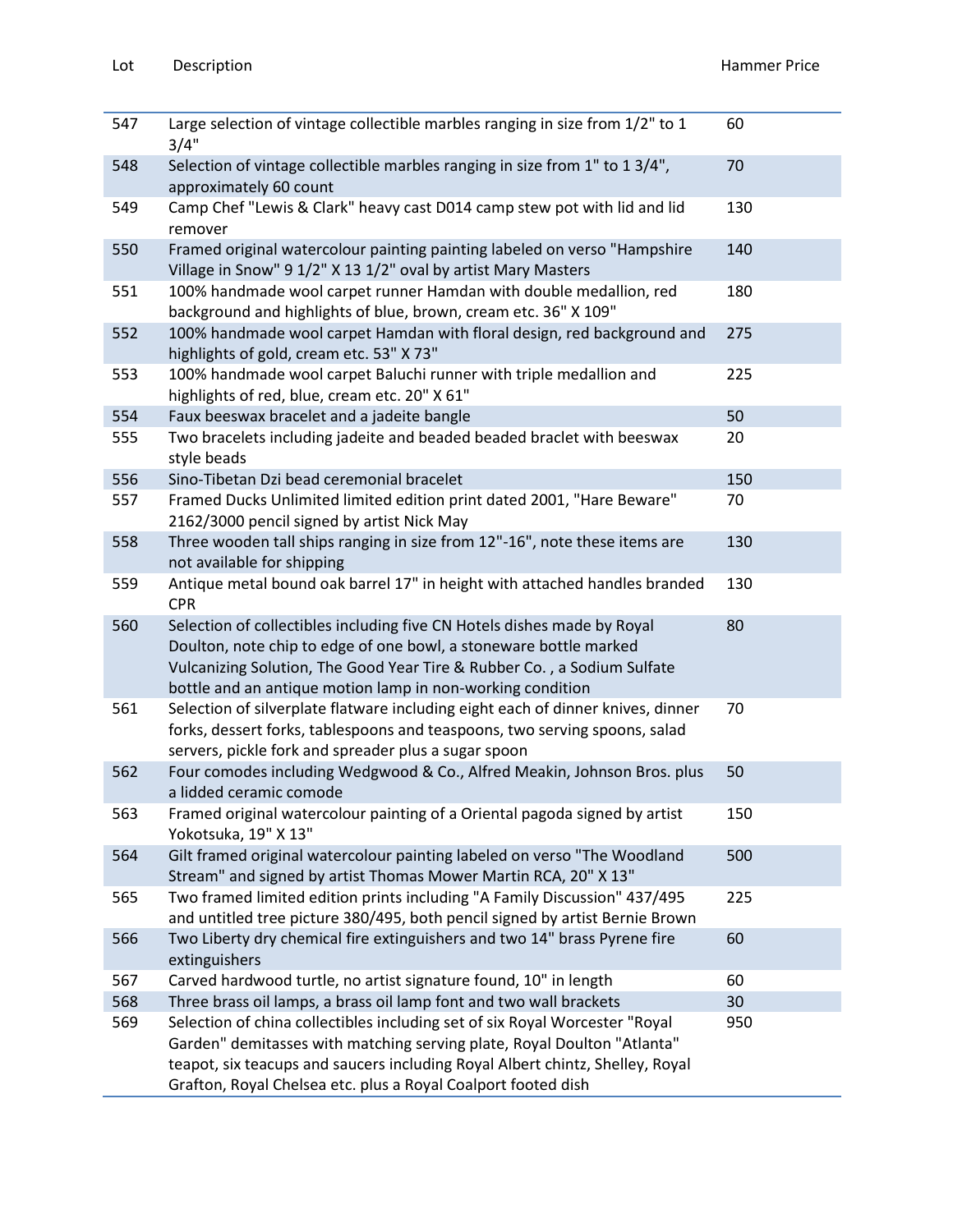| 570  | Two framed etchings including "The Apparation of the Army in the Heavens"<br>and 1913 cathederal interior                                                                                                                                                                                                                                                                                                                                                    | 50  |
|------|--------------------------------------------------------------------------------------------------------------------------------------------------------------------------------------------------------------------------------------------------------------------------------------------------------------------------------------------------------------------------------------------------------------------------------------------------------------|-----|
| 571  | Tray lot of sterling and silverplate including silverplate riding boot motif egg<br>server with galley and spoons, two tri-footed salts, a basket style macron<br>server, sterling tri-footed salt server, small Birks sterling tray with sterling<br>shakers                                                                                                                                                                                                | 130 |
| 572  | Antique painted bisque vase statue of Bonnie Prince Charlie 17" in height, a<br>gilt figural lamp with etched glass shade and a crystal drinks decanter                                                                                                                                                                                                                                                                                                      | 100 |
| 573  | Two vintage glass table lamps with shades and large Capodimonte floral,<br>some expected damage, 18" in width                                                                                                                                                                                                                                                                                                                                                | 40  |
| 574  | Small tray lot of antique collectibles including a mini brass camp stove, pair of<br>binoculars, two locks, door bell, wheel nut motif cigarette lighters, bullet<br>lighters, nibbed pens, faux Cubs Championship ring, purple glass insulator,<br>small brass miner's lamp motif light, brass whistle complete with pea etc.                                                                                                                               | 100 |
| 575  | Selection of vintage cast irons and two fabric fluters plus a selection of small<br>trivets                                                                                                                                                                                                                                                                                                                                                                  | 160 |
| 576  | Three Pyrene brass fire extinguisher including 11" with wall bracket, 14" with<br>wall bracket and a 17"                                                                                                                                                                                                                                                                                                                                                     | 60  |
| 577  | Ebony wood figural totem with three figures on each side 28 1/2" in height<br>and heavily carved wooden cane purportedly presented to an Algerian<br>missionary                                                                                                                                                                                                                                                                                              | 60  |
| 578  | Whale vertebrae carving of three swimming figures, no signature found 12"<br>in length                                                                                                                                                                                                                                                                                                                                                                       | 90  |
| 579  | Selection of Birks sterling silver "Laurentian" pattern flatware including four<br>dinner knives, three dinner forks, seven dessert forks, one luncheon knife and<br>one spreader and one pickle fork, all in original plastic packaging in worn<br>Birks cardboard box                                                                                                                                                                                      | 300 |
| 580  | 16" diameter grain elevator motif glass sun catcher and three assorted<br>canoes including Big Sky Carvers divided server with spreaders, plaster<br>"Homeward Bound" voyageur and an African boat with occupants plus a<br>handcrafted framed copper sail boat                                                                                                                                                                                              | 80  |
| 581  | Small tray lot of vintage and collectible jewellery including two stamped 14kt<br>yellow gold rings, one set with tiny accent diamond and one set with<br>synthetic stones plus a yellow gold pendant set with small oval amethyst. A<br>vintage Jewels by Astor jewellery case with gold filled and peridot like<br>gemstone brooch and matching earrings plus a signed Sherman aurora<br>borealis and gold tone crystal bracelet, note missing some stones | 150 |
| 582  | Titano Model Ideal Italian made accordion in hardcase                                                                                                                                                                                                                                                                                                                                                                                                        | 180 |
| 583  | Walnut canteen of Community plate flatware twelve each of dinner knives,<br>dinner fork, luncheon fork, tablespoons, eleven teaspoons, eight soup<br>spoons, five coffee spoons, six luncheon knives, six spreaders, butter knife,<br>serving fork, three serving spoons and a sauce spoon                                                                                                                                                                   | 80  |
| 583a | April Cornell 60" X 90" linen and bamboo tablecloth plus a set of matching<br>and a set of co-ordinating napkins                                                                                                                                                                                                                                                                                                                                             | 60  |
| 584  | Selection of collectibles including brass and copper ewer, fur muff with zipper<br>pouch, pair of long kid leather ladies glove, leather doll, set of three<br>graduated cake tins, two packages of carbon paper, portable cup in leather<br>case, set of shears etc.                                                                                                                                                                                        | 40  |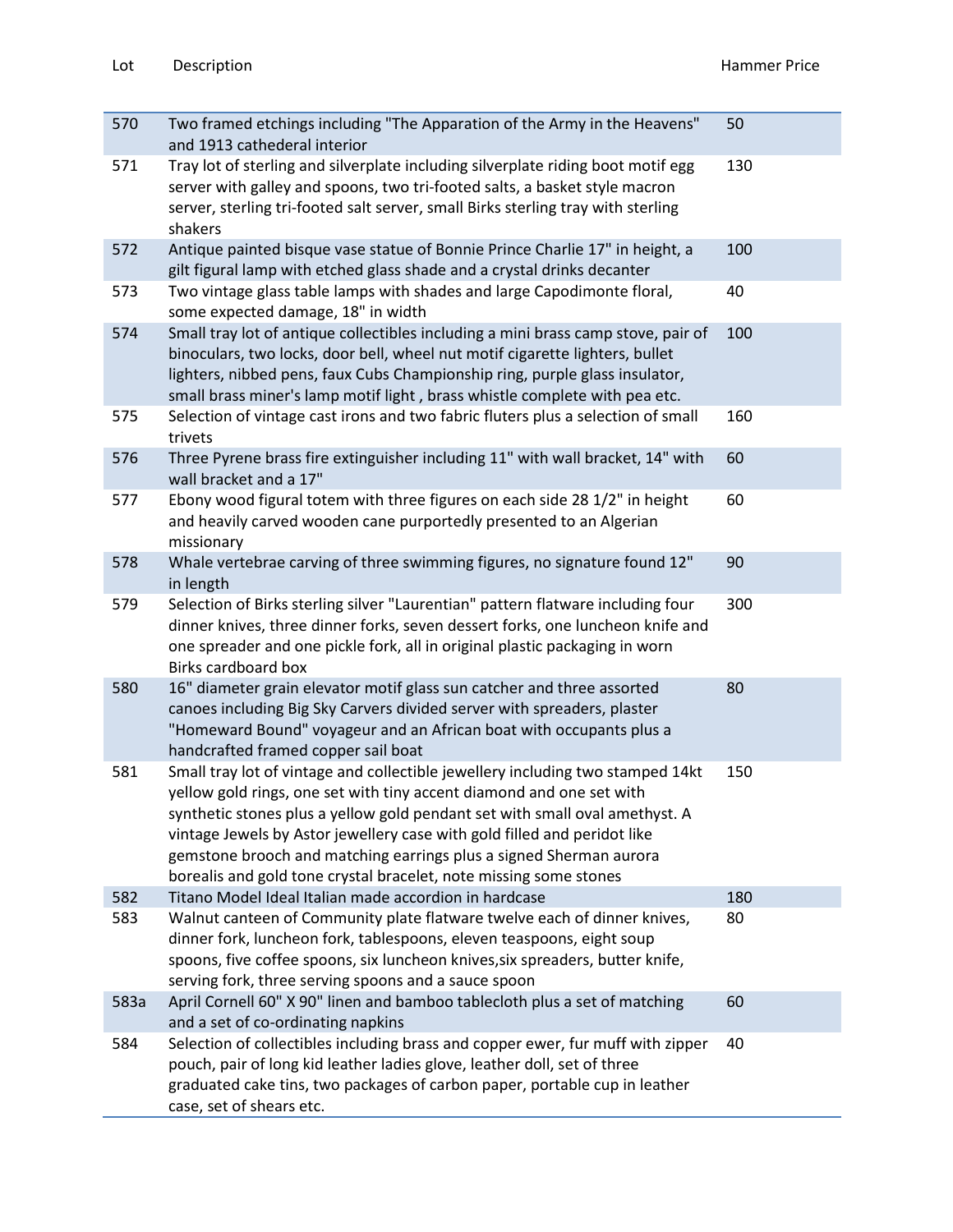| 585 | Selection of vintage furniture including drying rack, a small nursing rocker and<br>a rocking stool                                                                                                                                                    | 30   |
|-----|--------------------------------------------------------------------------------------------------------------------------------------------------------------------------------------------------------------------------------------------------------|------|
| 586 | 100% handmade Iranian wool Mashad area carpet with center medallion,<br>overall floral pattern, red background and highlights of brown, blue and<br>cream, 115" X 157", note some colour run, see photo                                                | 350  |
| 587 | Vintage wool area carpet with geometric floral design in soft sage colour with<br>highlights of brown, darker green, orange etc. 96" X 130"                                                                                                            | 170  |
| 588 | Vintage wool area carpet with center medallion and muted tones of red,<br>cream, brown etc. 101" x 138"                                                                                                                                                | 275  |
| 589 | Vintage signed Sherman aurora borealis earring and brooch set in gold tone<br>with original box with original hang tag                                                                                                                                 | 150  |
| 590 | Ladies carved cameo brooch/pendant in 18kt gold bezel marked Italy 750                                                                                                                                                                                 | 140  |
| 591 | Framed watercolour gouache painting of a bridge and boat scene signed by<br>artist Allan, 7" X 13"                                                                                                                                                     | 70   |
| 592 | Pair of brass andirons, mounted shoe last, a sadiron and a foot warmer                                                                                                                                                                                 | 20   |
| 593 | Country pine dining table with four log chairs                                                                                                                                                                                                         | 450  |
| 594 | Dayton model 1GC91G drum craddle                                                                                                                                                                                                                       | 10   |
| 595 | Large vintage paper cutter 24" X 24" surface made by Premier. Note: This lot<br>cannot be shipped. Local pickup only                                                                                                                                   | 20   |
| 596 | Freespirit programable electric treadmill, tested and working at time of<br>cataloguing                                                                                                                                                                | 150  |
| 597 | Bowflex XTL exercise unit, see photos for included accessories                                                                                                                                                                                         | 400  |
| 598 | Selection of vintage collectibles including a Blow glass butter churn, a<br>Zassenhaus grinder, an aluminium vegetable ricer with bowl plus a Beacon<br>red lens barn lantern and cobalt glass milk bottle and three vintage juice and<br>milk bottles | 100  |
| 599 | Antique Electrolier bronze navigational lamp with green glass shade and<br>lattice work bronze cage                                                                                                                                                    | 110  |
| 600 | Five pieces of vintage coloured art glass including 7" orange glass dish<br>marked Chalet, amber turning green dish, two vases, and a swan motif candy<br>dish                                                                                         | 200  |
| 601 | Quick shade Instant canopy 10" X 10' includes original box and appears to<br>have had only light use                                                                                                                                                   | 110  |
| 602 | Camp Chef Pro-60 two burner range, appears to have had only light use                                                                                                                                                                                  | 100  |
| 603 | Honda EU 3000 i gas powdered inverter tested and working, appears unused<br>in near new condition                                                                                                                                                      | 1200 |
| 604 | Honda WB30X gas powdered water pump with GX 160 engine, includes<br>original packaging, tested and working, appears previously unused                                                                                                                  | 375  |
| 605 | Three unused waterpump hoses, note both of the blue ones have been worn<br>through at the coupler just from extended storage                                                                                                                           | 140  |
| 606 | New in box Rigid WD1450 6 Hsp. 14 gallon wet/dry vac.                                                                                                                                                                                                  | 90   |
| 607 | New in box Rigid model AM2560 110 volt, three speed air mover                                                                                                                                                                                          | 110  |
| 608 | Insta-shack two man ice fishing shelter and Hi-Tech Fishing Polar Ready to<br>Fish tip up kit, both are unused with original packaging                                                                                                                 | 225  |
| 609 | Five drawer 1950's oak highboy                                                                                                                                                                                                                         | 140  |
| 610 | Three aluminium framed camp cots, two made by Outbound and one<br>Trailside                                                                                                                                                                            | 170  |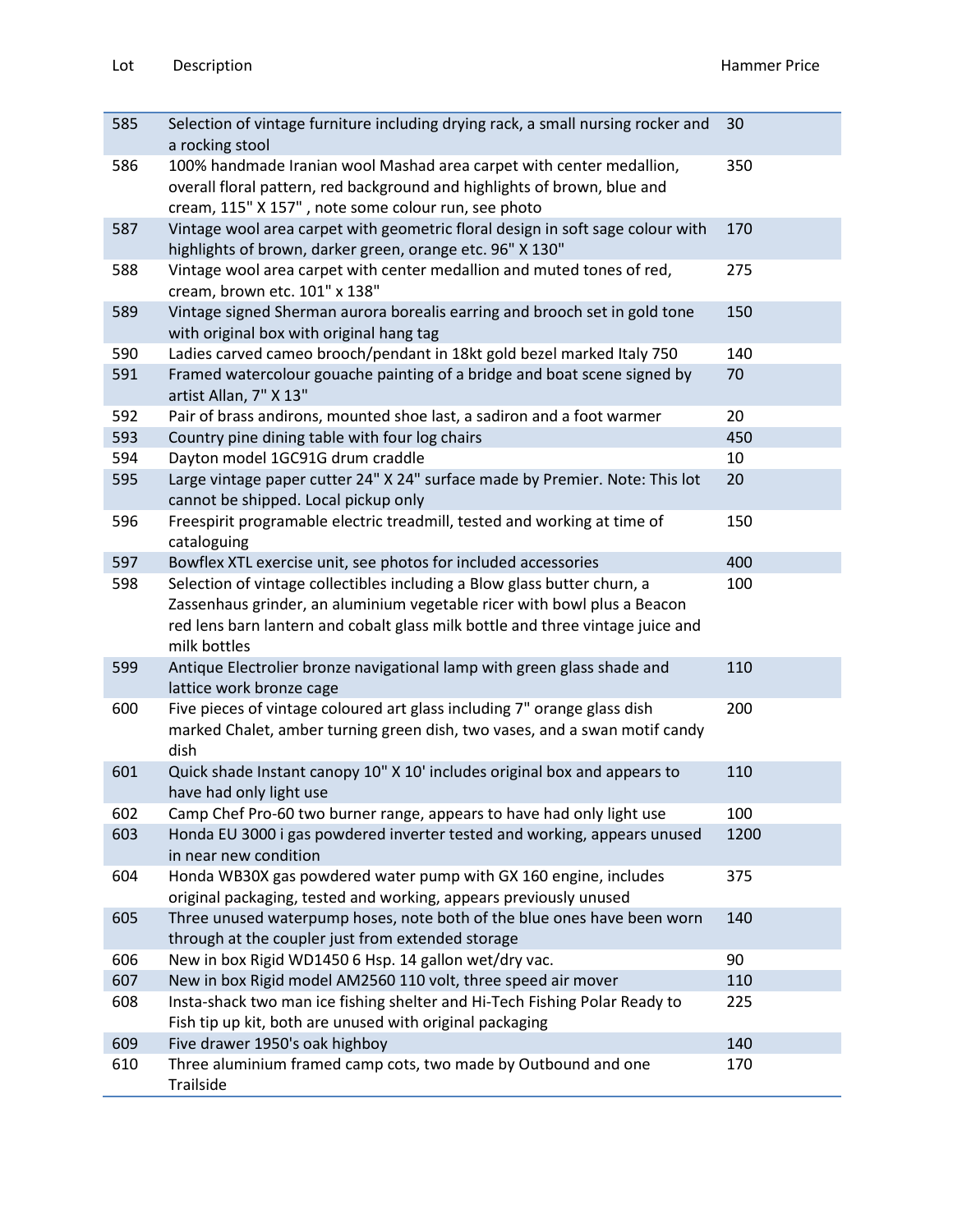| 611 | Sculpted wood area carpet with center medallion, floral decoration and<br>multiple borders, forest green background and highlights of rose, blue, pink,<br>cream etc. 93" X 120"                                                                                                                                                                                                                                                                               | 150 |
|-----|----------------------------------------------------------------------------------------------------------------------------------------------------------------------------------------------------------------------------------------------------------------------------------------------------------------------------------------------------------------------------------------------------------------------------------------------------------------|-----|
| 612 | Sculpted wool area carpet with center medallion, floral decoration and<br>multiple borders, cream background and shades green, blue, rose, purple etc.<br>93" X 120"                                                                                                                                                                                                                                                                                           | 120 |
| 613 | Selection of china collectibles including a Royal Worcester Evesham lidded<br>casserole, three Royal Worcester and one Royal Doulton egg coddlers, and six<br>china beakers                                                                                                                                                                                                                                                                                    | 70  |
| 614 | Framed limited edition print of a Mexican American celebration, pencil signed<br>by artist Guy Buffet, 206/400                                                                                                                                                                                                                                                                                                                                                 | 275 |
| 615 | Two shelf lots of collectibles including vintage radios, radio test equipments,<br>clocks etc. note all non-working                                                                                                                                                                                                                                                                                                                                            | 100 |
| 616 | Selection of electronic equipment including ION TT USB turn table, a Zenith<br>5" black and white television and a Realistic clock radio, all appear to be<br>working plus an untested Recoton wire speaker set sans cables and a<br>Hermann Smart 2000 5.1CH Blue tooth surround sound receiver, also not<br>tested                                                                                                                                           | 30  |
| 617 | English quarter cut oak barley twist draw leaf 34" square dining table and a<br>set of four co-ordinating dining table                                                                                                                                                                                                                                                                                                                                         | 170 |
| 618 | Two vintage Gabriel metal models including a partially finished 1930 Packard<br>Sport Phaeton and a 1932 Chevrolet plus a Harley Davidson 110 Years of<br>Freedom keychain and book in metal tin, models not checked for                                                                                                                                                                                                                                       | 70  |
|     | completeness                                                                                                                                                                                                                                                                                                                                                                                                                                                   |     |
| 619 | Pair of vintage 42" snow shoes with leather bindings                                                                                                                                                                                                                                                                                                                                                                                                           | 90  |
| 620 | Tray lot of collectibles including sterling silver double handled sugar bowl,<br>Wedgwood Jasperware flower bowl with frog, Royal Doulton "Booth, Real<br>Old Willow" cake plate with cake knife and slice, Royal Doulton china coasters<br>and a boxed set of six flower motif coaster, plus a Canton serving dish and<br>two small round dishes and a poppy motif etched glass vase 9" in height etc.                                                        | 50  |
| 621 | Large selection of collectibles including German made Schumann "Wildrose"<br>tea set including teapot, coffee pot, cream and lidded sugar, eight teacups<br>and saucers, nine side plates, cake plate and oval tray plus Royal Albert<br>American Beauty cream, sugar and drip tray, Villeroy & Boch sandwich plate,<br>eight boxed silverplate steak knives, milk glass hobnail center bowl with<br>fluted 10 1/2" in diameter, six Irish coffee glasses etc. | 130 |
| 622 | Two antique gilt framed original oil on canvas hunt scene paintings, both<br>signed by artist (?) and both 8" X 15"                                                                                                                                                                                                                                                                                                                                            | 120 |
| 623 | Selection of vintage toys including Ghost Busters Stay Puffed marshmallow<br>man by Kenner, a vintage early 1960's Union Natural Gas Co. Gas genie and a<br>boxed Aladdin musical figurine                                                                                                                                                                                                                                                                     | 10  |
| 624 | Two vintage toy stoves including Easy Bake oven and a Holly Hobbie oven<br>with baking accessories plus a small Fisher Price lunch bucket                                                                                                                                                                                                                                                                                                                      | 20  |
| 625 | Tray lot of vintage collectibles including Norweigan pewter ashtray and two<br>goblets, set of silverplate shakers, cheese knife, serving spoon and fork plus<br>Krosno pitcher with stir stick and six glass stirrers<br>Framed miniature painting of sailboats signed by artist R. Cavalla 3 1/2" X 3"                                                                                                                                                       | 70  |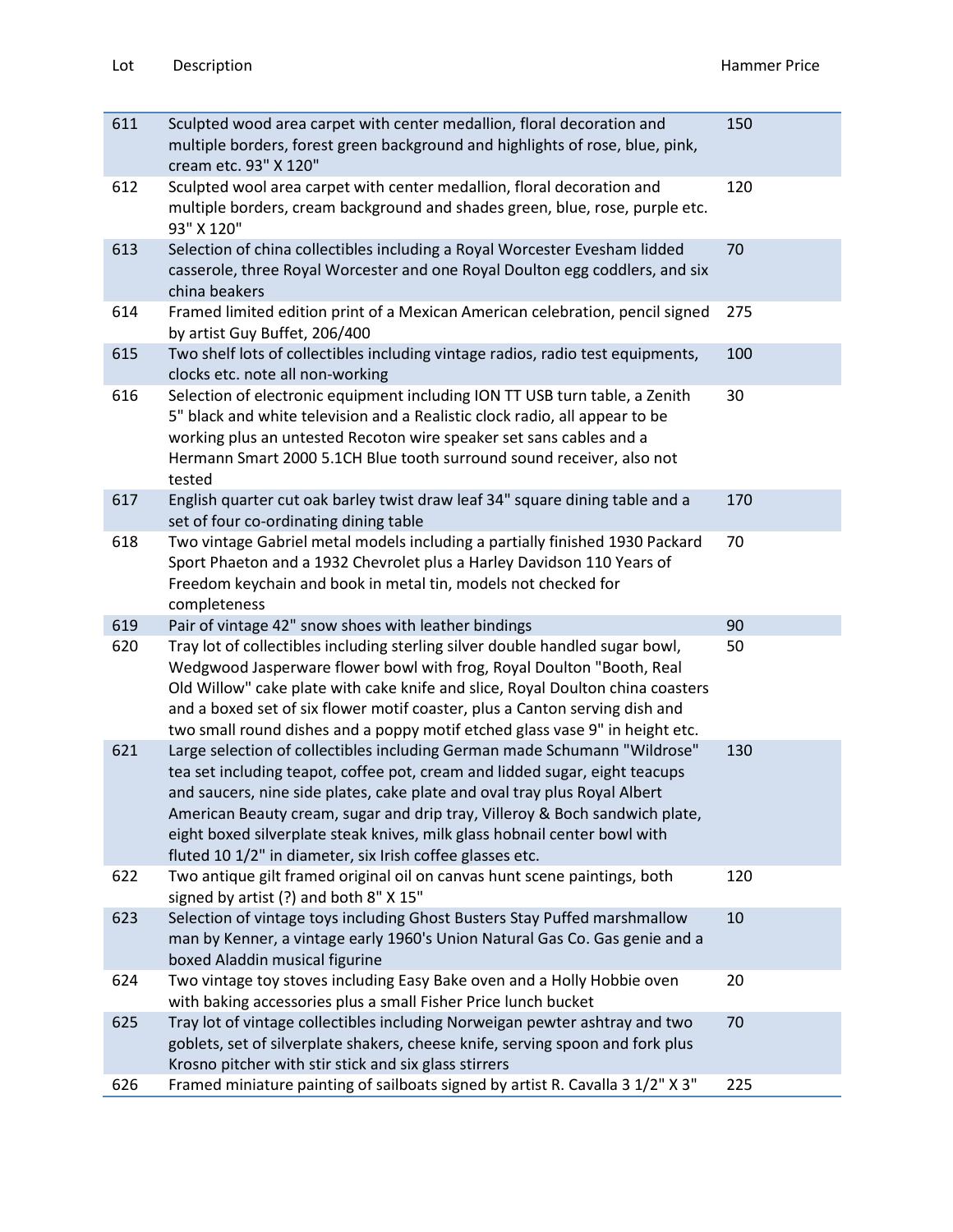| 627 | Framed acrylic on board painting of a clown portrait, no artist seen 4 1/2" X 3<br>$1/2$ "                                                                                                                                                                            | 10  |
|-----|-----------------------------------------------------------------------------------------------------------------------------------------------------------------------------------------------------------------------------------------------------------------------|-----|
| 628 | Selection of silverplate serving pieces' including lidded sugar bowl and<br>matching cream jug, set of shakers, lidded butter dish, pierced edge cracker<br>basket, pierced edge tray and a serving plate plus two crystal pots two with<br>lids etc.                 | 30  |
| 630 | Selection of vintage and antique hand tools including set of three squares, a<br>wood block plane, cone cutter, plumb bob, Salter's Spring balance scale and a<br>Henry Disston wood level                                                                            | 120 |
| 631 | Selection of vintage and new leather working tools including rivet setters,<br>carving tools, hammers, creasing tools etc. plus a band of leather                                                                                                                     | 275 |
| 632 | Selection of vintage and antique hand tools including unmarked wood plane,<br>leaf motif press, hammer, brass plumb bob in pouch, wooden spigot, small<br>wood plane, small anvil, a dowel cutter, assorted irons etc.                                                | 350 |
| 633 | Walthers Mainline boxed HO gauge EMD SD70AC2 locomotive Canadian<br>National no. 8102                                                                                                                                                                                 | 90  |
| 634 | New in box HO gauge True North Locomotives from Rapido Trains; Southern<br>Railway/Rail Link CN GMD-1-DC no. 1205, includes original packaging and<br>manuals                                                                                                         | 50  |
| 635 | Selection of boxed HO gauge trains including two engines; steam locomotive<br>marked General ED&BCRR 1 and a Athern NAR 205 GP9 plus a selection of<br>rolling stock some of which is marked Alberta and one marked Edmonton,<br>Alberta. Most appear new or near new | 110 |
| 636 | Three new in box O gauge M.T.H. train cars including British Columbia Market<br>36' wood sided reefer car no. 206 and two Rail Kings including Pacific Great<br>Eastern dump car with operating bay no. 6126 and Crane Car no. 6503                                   | 130 |
| 637 | Three new in box O gauge train cars including two M.T.H Rail King; Pacific<br>Great Eastern dump car with operating bay no. 6130 and Crane Car no. 6501<br>plus a Weaver 50' Flat car with 35' trailer no. 7007                                                       | 180 |
| 638 | Selection of toys including vintage Playmobile Esso station, not verified<br>complete, assorted trucks including Alberta marked companies, boxed Corgi<br>1:20 scale Mallard locomotive, Sky Pilot boxed helicopter, two boxed<br>Matchbox cars etc.                  | 80  |
| 639 | Selection of collectibles including brass plaque labeled "Oil Break Switch",<br>metal plaque "Danger 600 Volts", selection of antique paper train passes<br>dating early 1900's, a Lincoln tin toy wagon and a TP&W padlock                                           | 70  |
| 640 | Selection of railway collectibles including puzzle, CP photograph, two framed<br>prints, collector plaque in wall hanging frame plus certificate                                                                                                                      | 90  |
| 641 | Two pairs of cross country skis including Rossignol Caribou AR no.<br>213638761, a pair of Nordic Glider no. SPLITkein no. 215 052190, two sets of<br>bamboo poles and two sets of ski boots                                                                          | 50  |
| 642 | Two pairs of cross country skis including Nowax Trak no. 205 with poles and<br>Powerstep Jarvinen no. 185-58878 with bamboo poles and two pairs of ski<br>boots including men's size 14 with cracked soles and ladies size European 42                                | 30  |
| 643 | Selection of framed artworks including acrylic on canvas of a waterside village<br>signed Bailey 18" X 22", a batik painting, two marquetry dogs and a Klar print                                                                                                     | 250 |
| 644 | Two vintage cameras including Nikon EM and a Polaroid SX-70 Land Film with<br>case                                                                                                                                                                                    | 50  |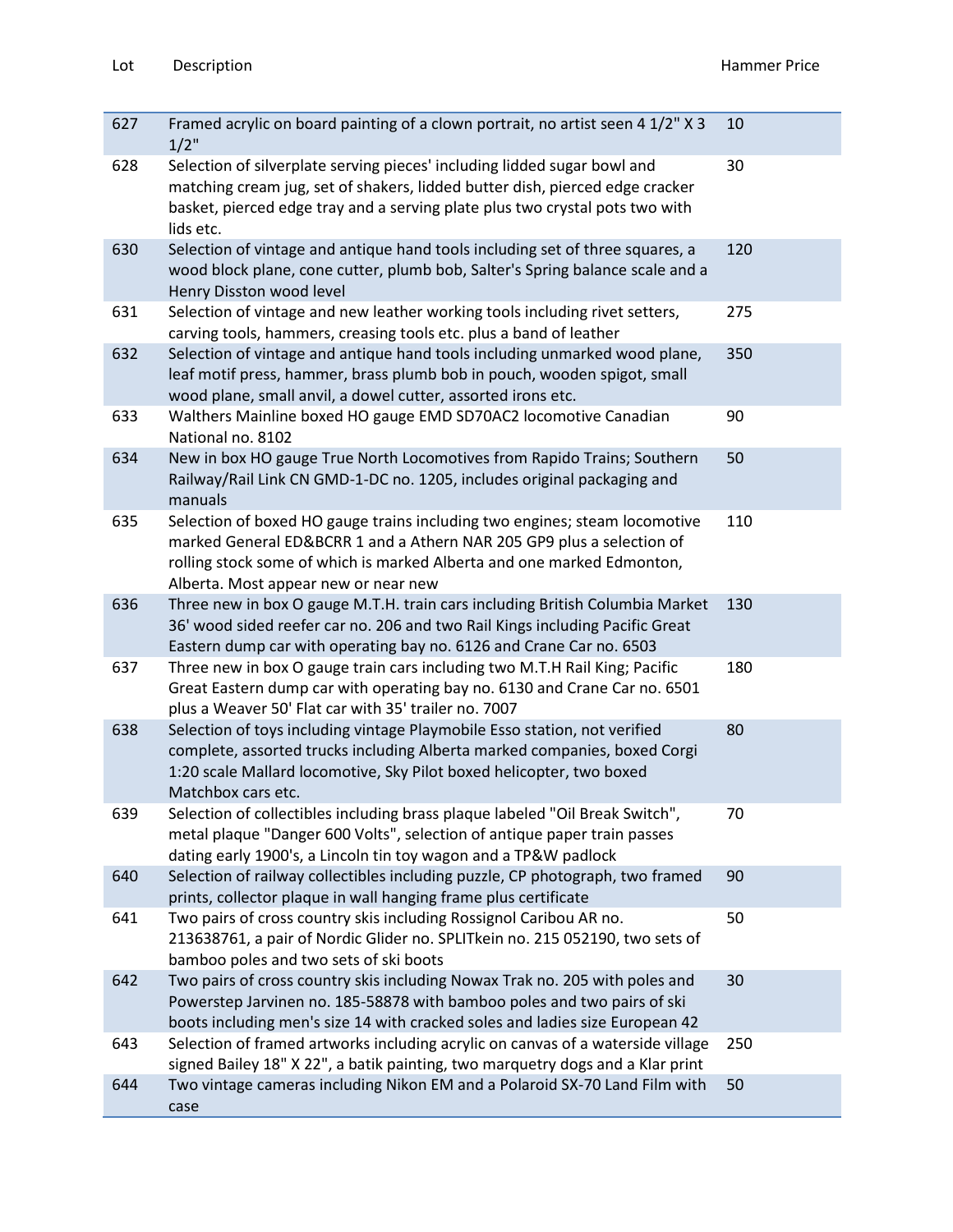| 645 | Modern painted console table with single door and three drawers and<br>complimenting wall hanging mirror                                                                                                                                                                                                                                                      | 180 |
|-----|---------------------------------------------------------------------------------------------------------------------------------------------------------------------------------------------------------------------------------------------------------------------------------------------------------------------------------------------------------------|-----|
| 646 | Three vintage frames including two oval with convex and a rectangle with<br>convex glass                                                                                                                                                                                                                                                                      | 300 |
| 647 | Vintage Northern Electric wall phone in oak case appears to have internal<br>parts but sans battery                                                                                                                                                                                                                                                           | 130 |
| 648 | Framed limited edition print "Eight Dancing Warriors" pencil signed by artist<br>George James Littlechild '87, 4/6                                                                                                                                                                                                                                            | 225 |
| 649 | Large overstuffed ottoman with removable top for storage                                                                                                                                                                                                                                                                                                      | 20  |
| 650 | Tray lot of collectibles including vintage stereoscope and card, note missing<br>handle, small balance scale with weights, travel clock, small flashlight, old<br>keys, powder measure, brass tea scoups etc.                                                                                                                                                 | 80  |
| 651 | Two framed watercolour paintings including titled on verso "Loch Eil" by<br>Donald Wall 6" X 9" and "Early Snow" by Bruce Clarkson 11" X 15"                                                                                                                                                                                                                  | 30  |
| 652 | Two vintage wooden Canadian Butter boxes, two vintage picture frames, one<br>with convex glass and four irons including three sadirons, two with handles                                                                                                                                                                                                      | 250 |
| 653 | Pair of pottery table lamps, a metal table lamp and a tray lot including two<br>brass goblets, two candlesticks and a damaged Oriental fish lamp base                                                                                                                                                                                                         | 30  |
| 654 | Two framed original paintings including watercolour gouache painting of a<br>forest 9" X 12" and a acrylic on canvas painting of a treed skyline 8" X 10"<br>both signed by artist Brent Tuomi                                                                                                                                                                | 40  |
| 655 | Selection of books including 29 paper volumes of 1930's Electrical Training<br>books by W. H. Treene, The Heritage of Upper Canadian Furniture by Howard<br>Pain, selection of Toronto Star magazines from early 1980's, hardcover<br>Ireland's Treasures by Peter Harbison and hardcover book The Life and Works<br>of Walter J. Phillips by Roger H. Boulet | 60  |
| 656 | Framed original watercolour/gouache abstract painting, signed by artist Pat<br>(Patricia) Trudeau, 24" X 18"                                                                                                                                                                                                                                                  | 20  |
| 657 | Framed original coloured pen architectural themed picture, signed by artist<br>Pat (Patricia) Trudeau '72, 18 1/2" X 24", note crack in glass on front of<br>picture                                                                                                                                                                                          | 20  |
| 658 | Framed original pastel picture of senior figures in a European setting, signed<br>by artist Pat (Patricia) Trudeau, 29" X 21"                                                                                                                                                                                                                                 | 10  |
| 659 | Framed original watercolour/gouache abstract painting featuring marine life,<br>signed by artist Pat ( Patricia) Trudeau 12 1/2" X 19"                                                                                                                                                                                                                        | 50  |
| 660 | Framed original watercolour/gouache painting of carousel horses signed by<br>artist Pat ( Patricia) Trudeau, 26" X 21"                                                                                                                                                                                                                                        | 20  |
| 661 | Unframed acrylic on canvas painting of a lone figure with trees, signed by<br>artist Pat (Patricia) Trudeau 22" X 30"                                                                                                                                                                                                                                         | 20  |
| 662 | Selection of vintage and antique wood planes including American made<br>plane, a Stanley No. 78 plane and a partial Stanley No. 78 plane, Canadian<br>made plane plus three unmarked                                                                                                                                                                          | 140 |
| 663 | Remington Standard No. 11 typewriter . Note: This lot cannot be shipped.<br>Local pickup only                                                                                                                                                                                                                                                                 | 120 |
| 664 | Twenty three hardcover faux leather volumes of AgathaChristie Collected<br>Works by Heron Books                                                                                                                                                                                                                                                               | 100 |
| 665 | Selection of Goebel Hummel collectibles including six figurines and three<br>collector plates                                                                                                                                                                                                                                                                 | 70  |